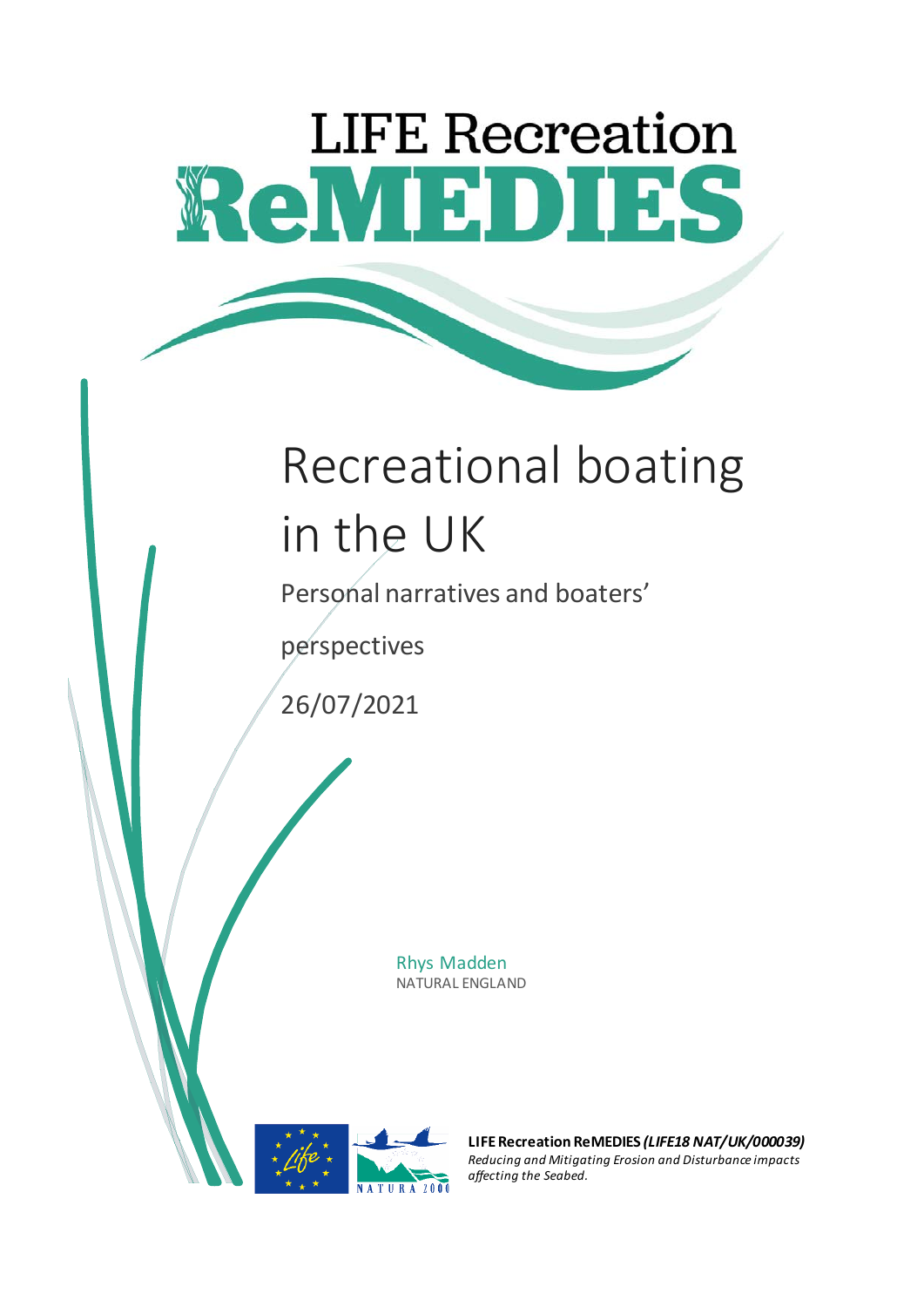## **Acknowledgements**

This report would not have been possible without the openness of individuals in the boating community, who shared personal stories and anecdotes that capturedsomething of the feeling of being on the water. I am indebted to their generosity in storytelling and their patience in participating with research during this difficult time.

I would also like to extend my thanks to the various people involved in delivering LIFE Recreation ReMEDIES, who guided my thinking and gave insightful comments on a version of this research which was earlier presented. I am particularly grateful to the Natural England Social Science Team, who fostered a welcoming environment for exploratory research and provided me with much to think about in this project and in my wider academic work.

Lastly, this project could not have taken place without the support of the UKRI Policy Internship Scheme. The extension to my postgraduate studentship at the LSE was invaluable, as it gave a rare chance to explore qualitative social science research outside of a university setting. For supporting me in applying, I am further grateful to my supervisors Katy Gardner and Rita Astuti, the PhD Academy, and the Financial Support Office at the LSE.

### **Contact**

For queries about this report or the collected project data, please contact **Rhys Madden** on [r.a.madden@lse.ac.uk.](mailto:r.a.madden@lse.ac.uk)

#### **Citation**

Madden, R. 2021. Recreational boating in the UK: Personal narratives and boaters' perspectives. Report to LIFE Recreation ReMEDIES (LIFE18 NAT/UK/000039).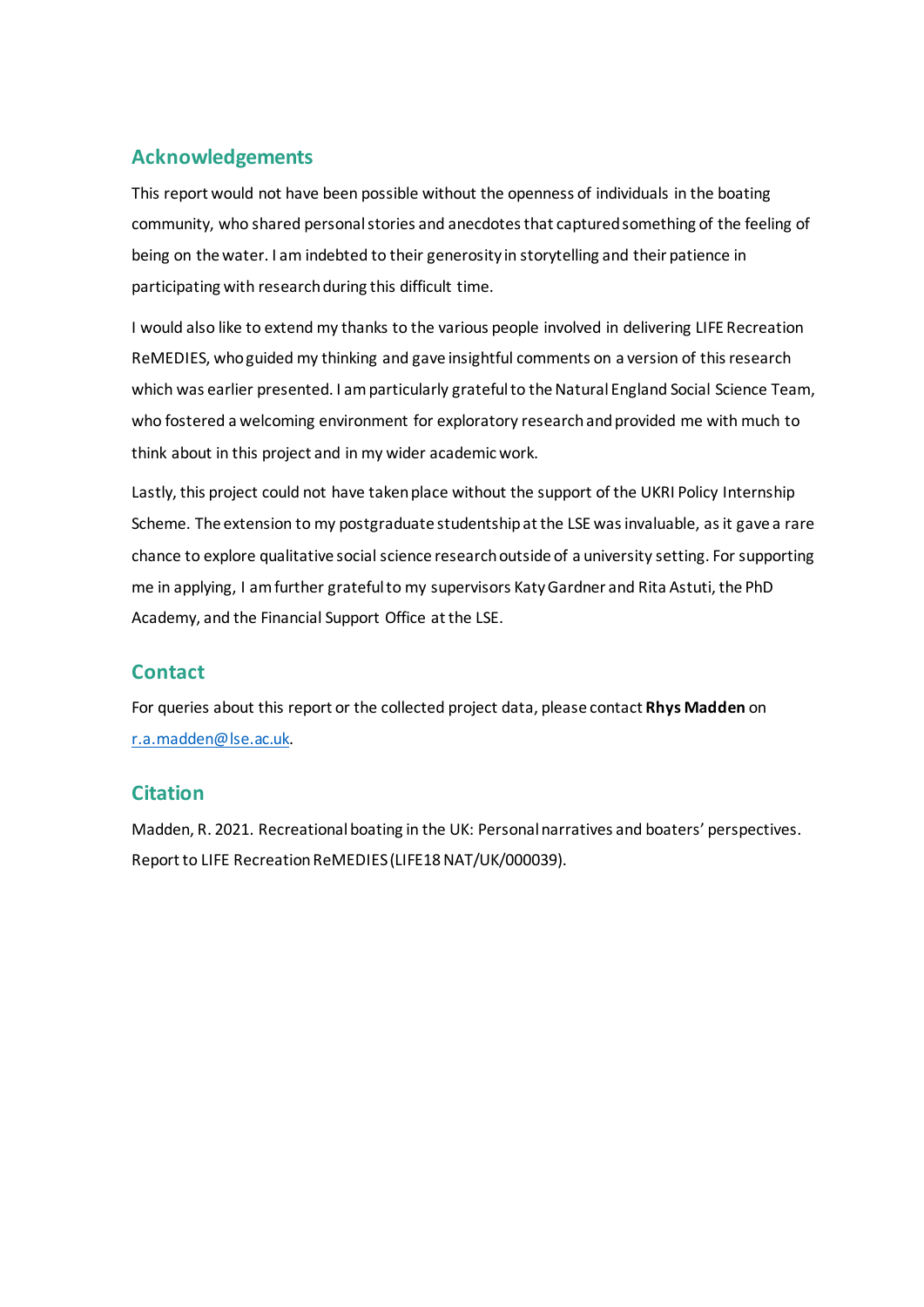# **Contents**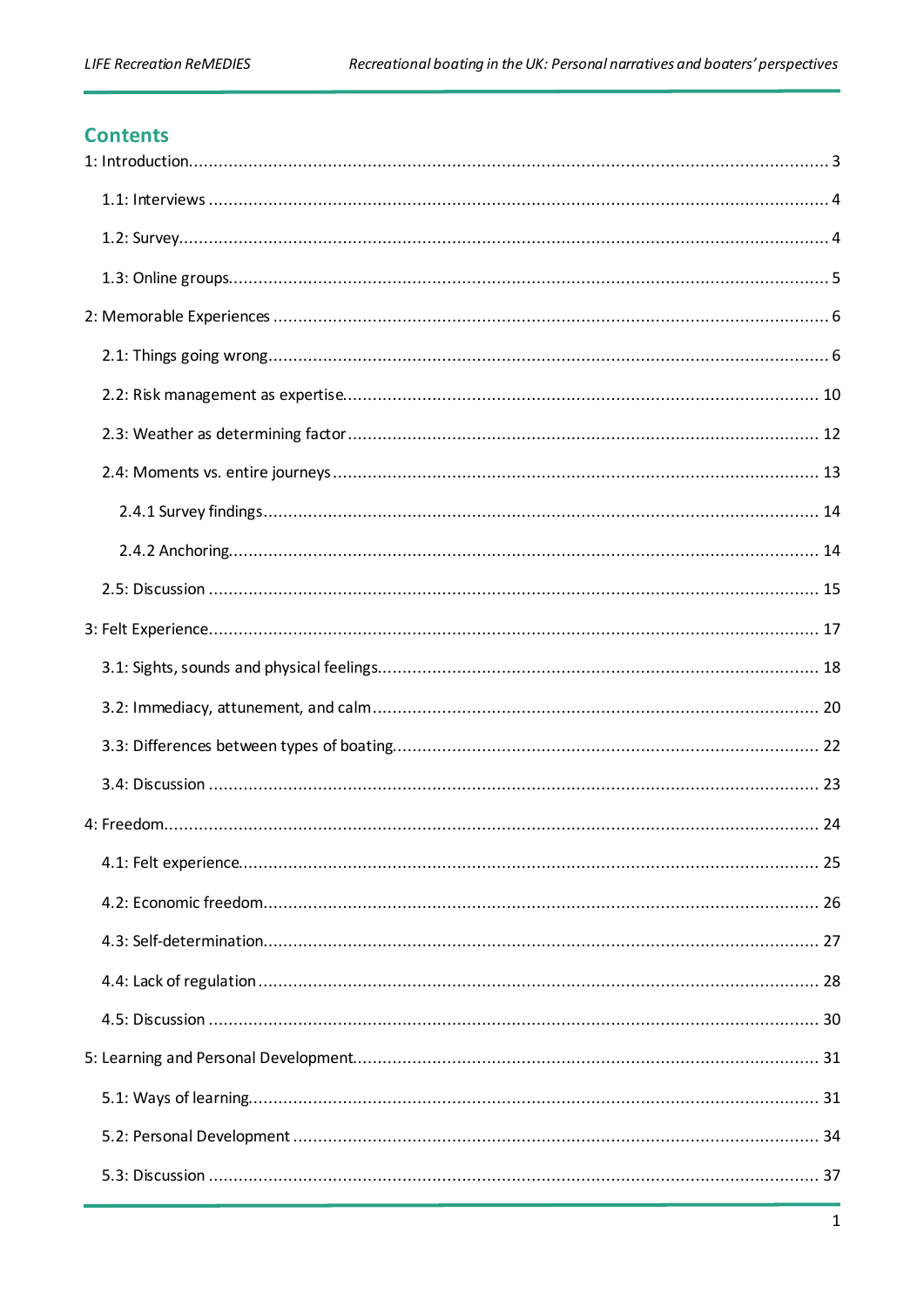# List of Figures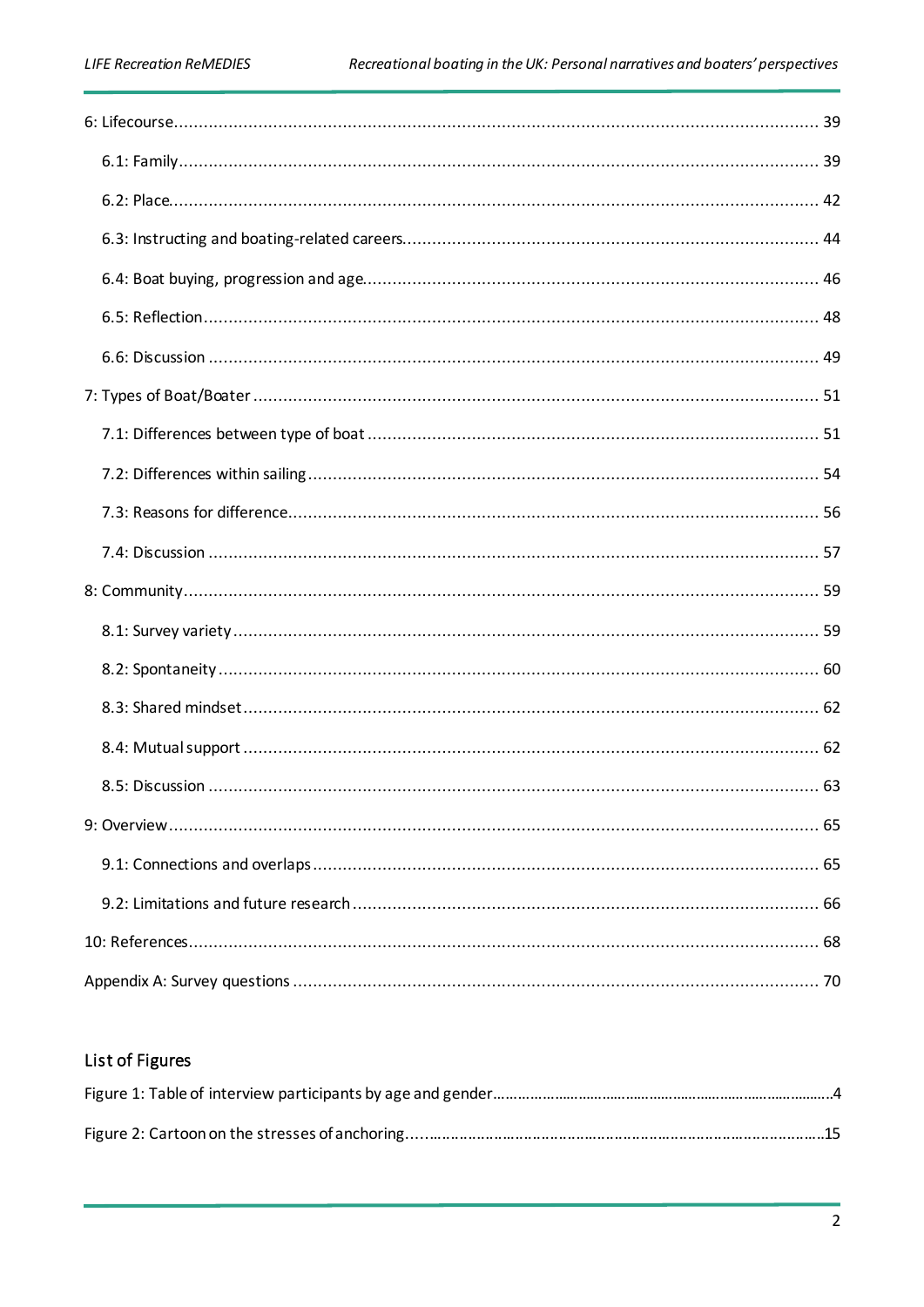#### <span id="page-4-0"></span>**1: Introduction**

*So yeah, it's a very strange thing, sailing. It can be frustrating, you know. It can be completely non-remarkable. And it can be fantastic, all for reasons that you can't really explain. And you can do it all in one day. (P05)*

This report is the primary output from a project on the personal experiences of recreational boaters around the UK coast. It was conducted by myself (Rhys Madden)<sup>[1](#page-4-1)</sup>, a postgraduate student in Anthropology, during a 3-month volunteer placement with Natural England. This placement ran from February-May 2021 and was under the supervision of Dr Emma Hinton, with wider support from the Natural England Social Science team. My placement was connected to Natural England's role in delivering 'LIFE Recreation ReMEDIES', an EU LIFEfunded project to reduce the impacts of erosion and disturbance on the seabed. One aim of ReMEDIES is to understand how recreational boating activities affect at-risk seagrass and maerl bed habitats, and to then identify ways of promoting changes to behaviour among recreational boaters. Research into the behavioural context of anchoring and mooring was already taking place when I started my volunteer placement (see Twigger-Ross et al. 2021). I therefore aimed to supplement that work by looking at recreational boating beyond these specific activities, with a wider consideration of how individuals think about boating, themselves, and their community.

How recreational boaters conceptualised these issues was explored through a mix of research methods, including interviews, a qualitative survey, and some participation in online groups. Throughout this report, interview participants are referred to by a unique code beginning with P (e.g. P01, P02), and survey respondents by a unique code beginning with S (e.g. S01, S02).

Because of limitations over time and scope, as well as the lack of a shared structure between open-ended interviews, this report does not try to make unanimous claims or absolute recommendations. It instead aims to highlight meaningful topics which emerged during the project, and to point towards areas for future research. To my knowledge there has been no qualitative study of this kind among recreational boaters in the UK. As such, this report is led by the interview and survey data, though wider literature is referred to within sections to place observations within a larger context.

In total, this report aims to provide initial insights into the lived experience of boaters in the UK. It is hoped that this will contribute to a rounded view of boaters, which may in turn support future communication or behavioural change efforts in being a success.

<span id="page-4-1"></span> $1$  This report is written in the first-person to highlight how topics developed in a highly personal way, through conversations with participants and my involvement over time in online boating-related groups.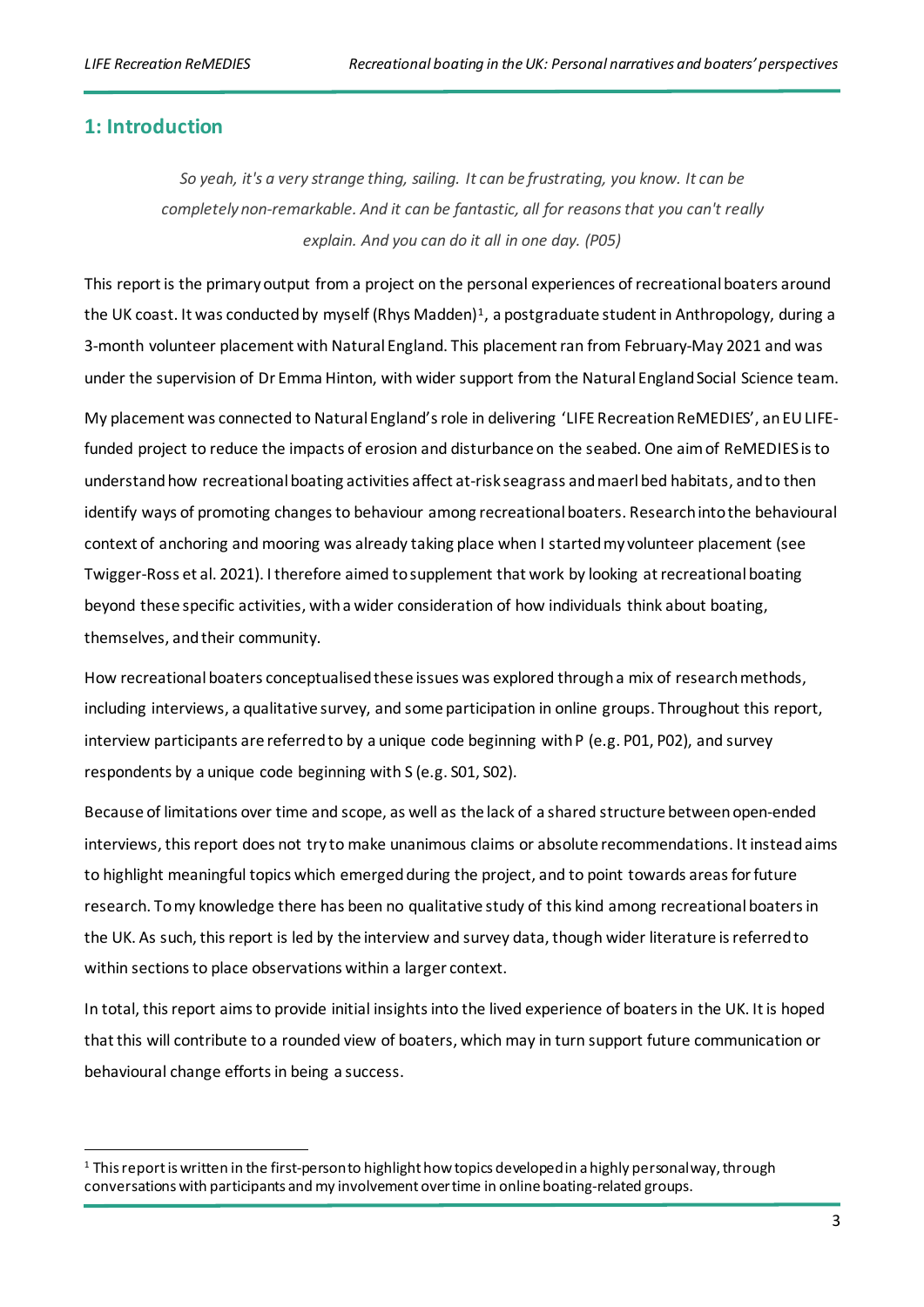#### <span id="page-5-0"></span>1.1: Interviews

The call for interview participants was purposefully disseminated in a limited way, due to the constraints on time and scope of this project. Initial participants were recruited through a Facebook group related to boating on a budget, as this seemed to be an active site of community involvement. These participants were generallyolder, male, and highly experienced boaters. To balance this, a further call for participants went to university clubs on the south coast, as they seemedlikely to also have younger, female, and less experienced members. In total, I spoke to 11 recreational boaters between 18/02/21 and 15/04/21. Two of these (P01 and P11) were informal conversations for which participants did not complete a consent form, were not recorded, and were ultimately excluded from this research. The other nine participants all consented to recorded interviews held via video conferencing software.

The south coast was chosen to focus on areas of potential overlap with the wider ReMEDIES project, and particularly with the Special Areas of Conservation (SACs) of Fal and Helford, Plymouth Sound and Estuaries, and Solent Maritime. However, participants were not excluded because of residence, and some lived far from the coast. For many, the south coast only formed a portion of their wider boating experience in the UK and abroad. Participants more generally had a wide range of experience with different kinds of recreational boating, though most focused upon sailing during interviews. One exception was P06, who was primarily a coastal rower despite also sailing. Participants are roughly grouped by age and gender below:

| Age           | <b>Male</b>     | Female   |
|---------------|-----------------|----------|
| $~^{\sim}$ 20 | P <sub>09</sub> | P08, P10 |
| 30-40         | P02, P04        | P06      |
| $50+$         | P03, P05, P07   |          |

*Figure 1: Table of interview participants by age and gender.* 

Interviews lasted around one hour and were relaxed discussions on personal experiences and thoughts about boating. Due to the lack of prior literature, and the open-ended nature of this project, there was no set topic list. I generally tried to support the natural flow of conversations by asking follow-up questions that related to the topics raised by individual participants. However, each participant was prompted at some point to discuss how they became involved in boating, and their most memorable experiences. Participants were only interviewed once, except for P02 with whom a follow-up interview was conducted.

#### <span id="page-5-1"></span>1.2: Survey

Following the completion of most interviews, a survey was developed to extend some of the topics that had been raised. This was hosted online between 14/04/21 and 01/05/21. It was disseminatedin mid-April through boating-related Facebook groups which participants had recommended due to their involvement as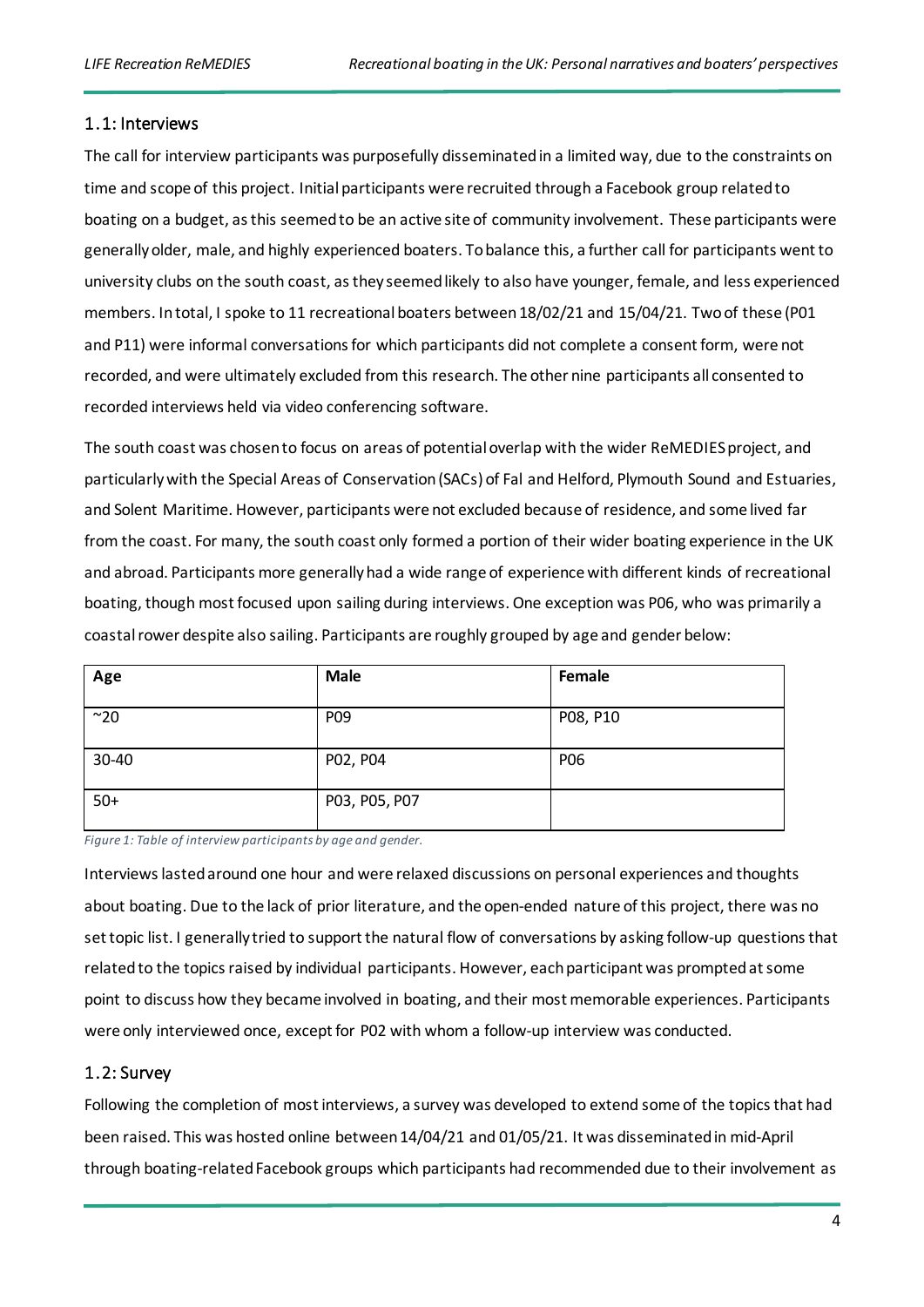administrators. The survey involved open-text answers to qualitative questions on similar topics to the interviews. [2](#page-6-1) There were 38 responsesin total, with the majority of respondents answering most questions.

One specific question asked participants to submit an image which they found meaningful with regards to boating, and to further explain what was happening and why it was chosen. It was explained that these images would be used for research purposes, rather than dissemination, and so they have not been included in this report. 18 respondents submitted an image within their survey response, with one other submitting a video of dolphins playing at the bow wave while they sailed.

Keeping images secure may have supported the submission of private photographslike families at sea, for example, which were useful from a research perspective to see what people value about boating. However, many images were stunning and gave a real visual insight into why boating appeals to so many people, so it is perhaps a shame that they cannot be used in future communications or research dissemination. What this does show, however, is that there is a willingness to share images with researchers, which should encourage any future effort to recruit similar images with dissemination in mind.

Finally, two survey respondents (S15 and S28) were flagged as the same individual, who answered more than once to emphasise the value of Studland Bay as an anchorage. This relates to a pre-existing resistance among some boaters to the idea of anchoring restrictions at that location. These responses have been retained, with this caveat, as they were still deemed to be valuable and there was no quantitative analysis for duplication to disrupt.

#### <span id="page-6-0"></span>1.3: Online groups

Through the course of disseminating the call for participants, I became a member ofseveral boating-related Facebook groups. As such, where there appear to be overall trends in online discussions that can extend observations from surveys and interviews, this has been mentioned. However, any reference to particular interactions online would require a specific ethical review and a detailed data management plan. While that avenue has not been pursued in this case, it could provide a route for further research.

#### 1.4: Data storage and access

Interview transcripts and survey responses are securely held by the Natural England Social Science teamin line with the wider Life Recreation ReMEDIES privacy notice<sup>[3](#page-6-2)</sup>. They will therefore be kept until 5 years after the end of the project, due in January 2024. Anonymised transcripts and survey responses will also be archived online and made available to other researchers in the future.

<span id="page-6-2"></span><span id="page-6-1"></span><sup>&</sup>lt;sup>2</sup> See Appendix A for a full list of survey questions.<br><sup>3</sup> This is available online a[t https://www.gov.uk/government/publications/natural-england-privacy-notices/life](https://www.gov.uk/government/publications/natural-england-privacy-notices/life-recreation-remedies-project-privacy-notice)[recreation-remedies-project-privacy-notice](https://www.gov.uk/government/publications/natural-england-privacy-notices/life-recreation-remedies-project-privacy-notice)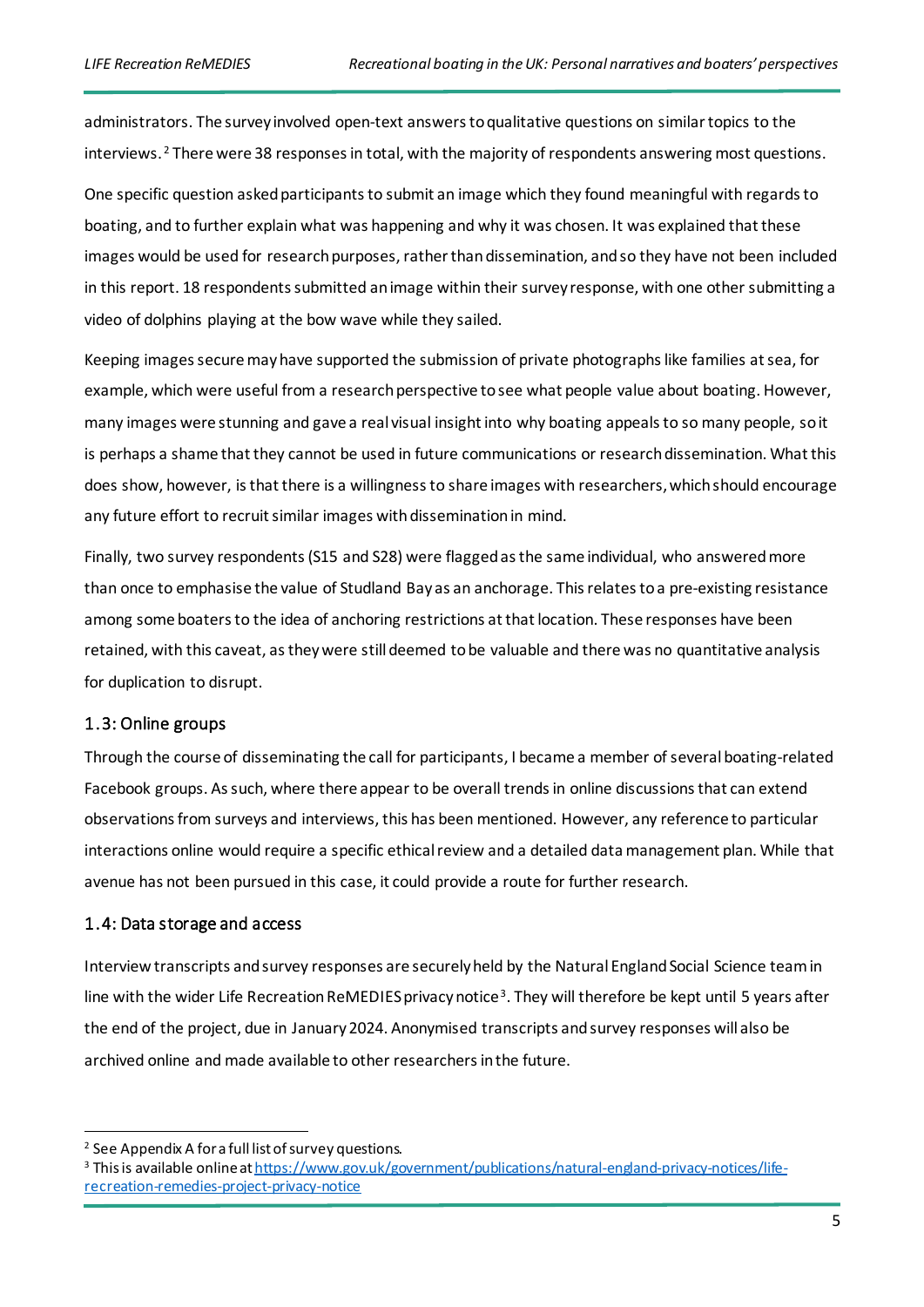#### <span id="page-7-0"></span>**2: Memorable Experiences**

A key focus of this study was to better understand the *experience* of different kinds of recreational boating. Experience is a multi-faceted term, but one that can be useful in appreciating how different aspects of recreational boating are interlinked. When listening to participants' stories, and hearing them share their experiences, it was helpful to distinguish between three aspects: 1) What sorts of things happen; 2) How it makes people think and feel; and 3) What then becomes memorable or personally important.

Memorable experiences are a good place to begin, not because they are necessarily representative of regular trips, but because they may help reveal what participants find to be subjectively meaningful. That is to say, questions about memorable experiences can get to the nub of what people value, what motivates them, and how they think about themselves and their activity.

This section explores how participants' memorable experiences demonstrated an awareness of the everpresent potential for things to go wrong when boating. This in turn may suggest that the understanding and management of risk is an important criterion for self-identification as a competent boater. The potential for things to always go wrong has further consequences in understanding weather as a determining factor, particularly in sailing, and the way in which memorable experiences are often structured into moments rather than complete journeys.

#### <span id="page-7-1"></span>2.1: Things going wrong

My expectation of memorable experiences was that they would be focused upon the overwhelmingly positive, or the distinct and unusual. For some participants this was part of the picture, and their most memorable experiences included almost fantastical descriptions of interactions with nature:

*This happened to me last year, you know, we were out, it was a calm night, we were barely sailing at all because there's no wind, full moon glinting off the water, and then we finished up with about 40 or 50 dolphins around the boat for an hour playing. You know, you don't experience that anywhere else. (P05)*

However, these same trips were often paired with intense moments of drama, stress, and potential catastrophe. Later in the conversation, P05 returned to the above story to add the following:

> *Same trip as I said with the dolphins, that was on, the dolphins were on the way back from Holland. On the way to Holland, so about 10 days before that, we got caught in a completely un-forecasted, unforeseen storm, on the way over there, you know. Finished up in 50 knot winds, which is, you know, pushing towards Force 10. 30-foot waves and pretty nasty, you know. And you don't know it's coming, so you just, they hadn't forecast it, you've just got to deal with it, you know. Which, obviously, we did. (P05)*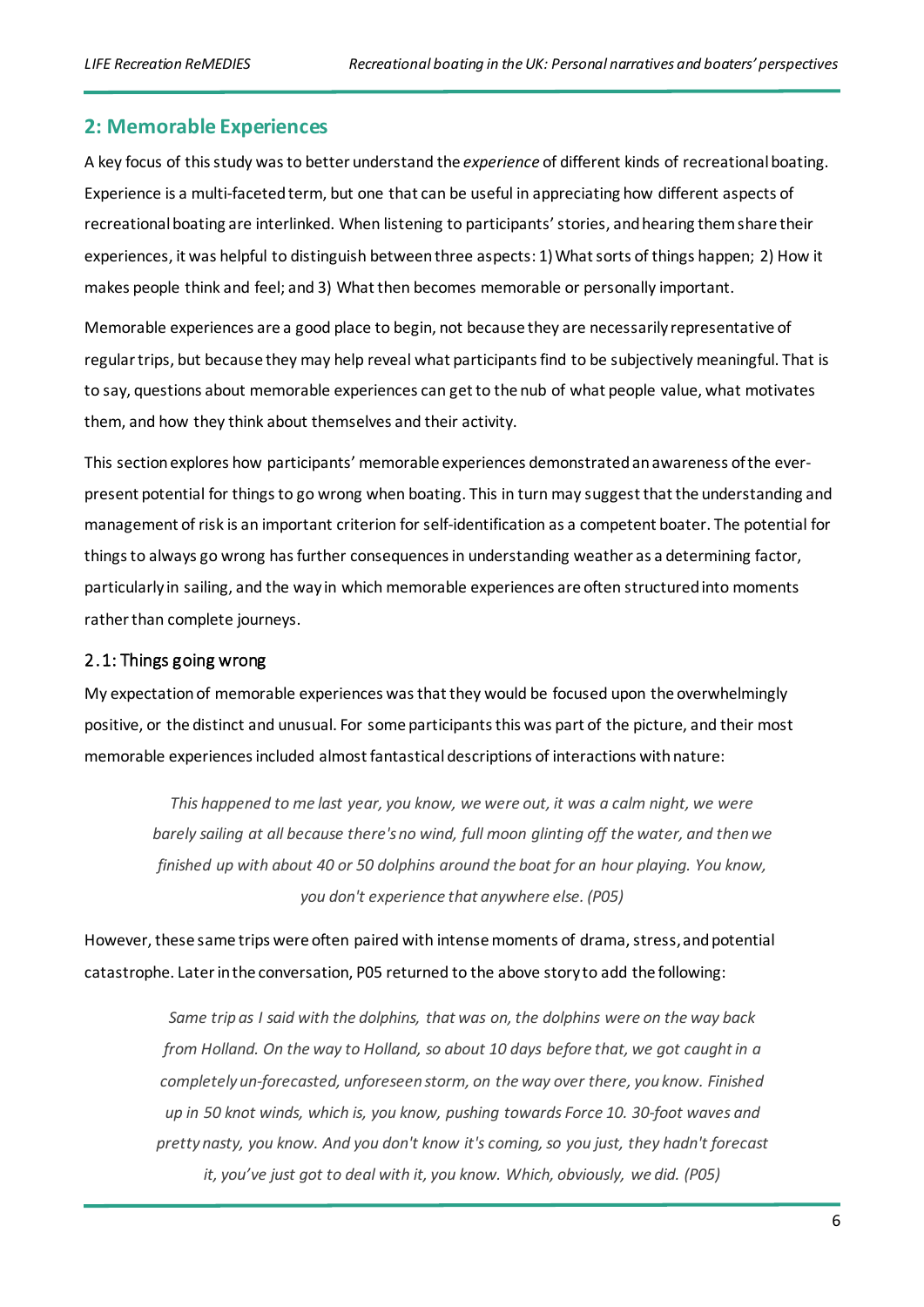A very similar story was given by another participant, reflecting upon a sailing trip to Ireland as a teenager where dolphins were riding the bow wave:

*I could see these animals in their natural habitat doing what they were doing. And for me that was magical, you know, experiencing that. And this is a regular occurrence now, but it wasn't at the time. And then for the next three days it was a force horrible gale, found we were puking our guts out all the way to Ireland. But, you know, it was an experience thatI've, it sticks in my mind, massively. (P04)*

Although the above are relatively extreme examples, and draw from long voyages out at sea, they connect to a much more general recognition by participants that both positive and negative experiences can always coincide within a single journey. There was an active awareness displayed across interviews that boating always has the potential to go wrong. And when it does go wrong, as one participant put it, there can be a "chain reaction" (P05) that leads to things getting much worse very quickly. In the words of one survey respondent, boating is therefore most similar as an activity to flying:

*One moves through water and is at the mercy or weather and the tides. The other moves through the air and is at the mercy of the weather and the wind. Get either wrong in a big way and they will kill or injure you. (S04)*

A consequence of this is that memorable experiences can be those in which individuals face difficult situations but overcome them:

> *I think my first memorable, most memorable experience, was when we went around Portland Bill, with my wife in the boat. And we actually got round there into Weymouth Harbour, which was a major voyage, we'd done about 60 miles. And the next day, we went up the coast to Lulworth Cove and we anchored there. And that I found was a*  fantastic achievement. And there were problems over, problems which happened like the *battery was flat when I wanted to start the engine in the morning. And it was dark, because we had to leave then because that's when the tide was right. So I could start the engine on this boat with a handle. And because this boat at the time was small enough that I could light it with just one small paraffin lamp in the rigging. That was all I needed legally. And so we got away from there, went back, came back, we got around Portland bill, and I couldn't see anything. I could see the sea ahead of me. The shore was completely shrouded in fog. I'd done all my passage planning and made, plotted my*

*course to go, and we had 50 miles across the sea. And the first thing I knew was that I*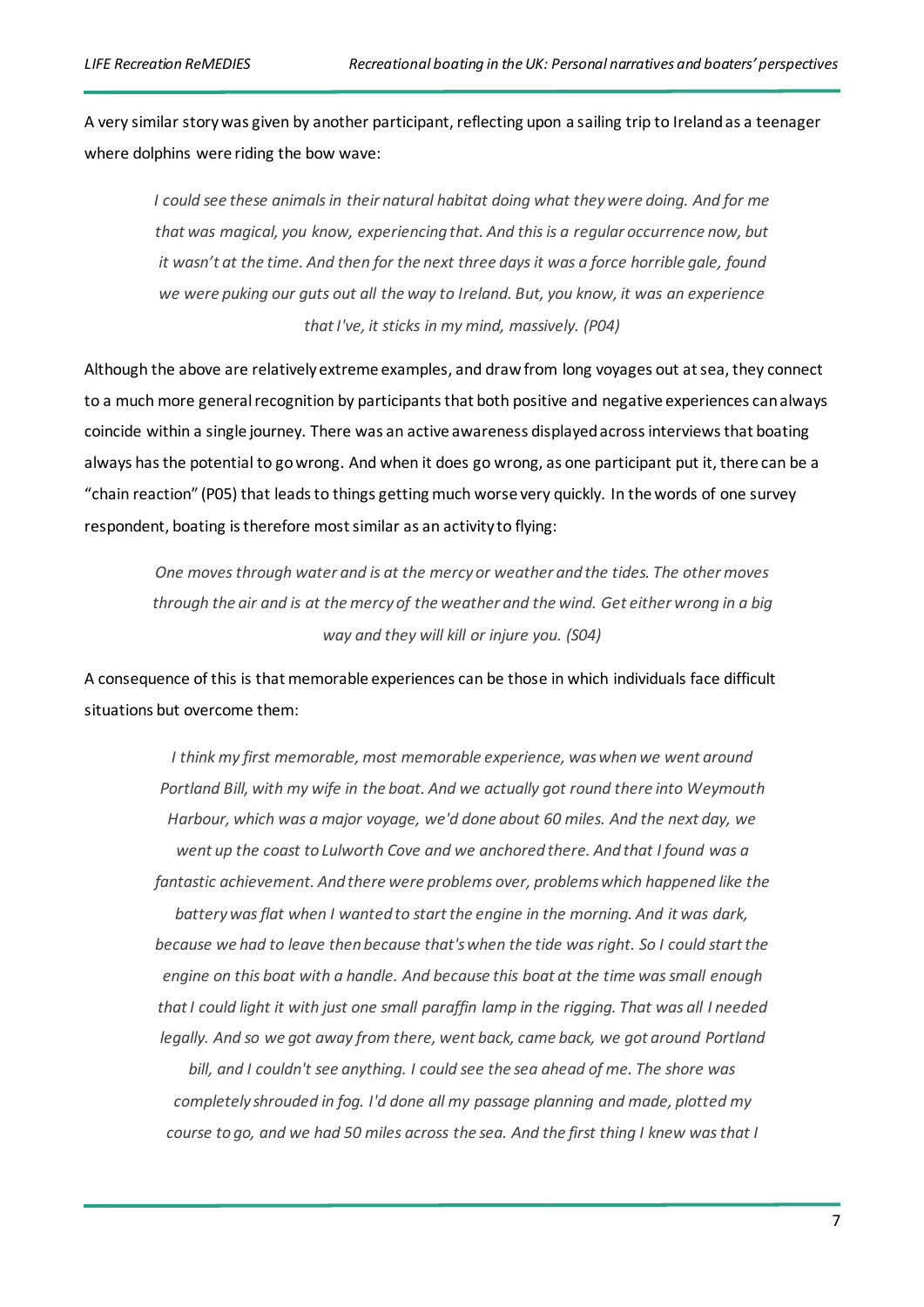*could just see Berry Head come through the clouds in front of me. And I knew I got it right. That was quite an achievement. (P03)*

In the above case, as elsewhere, the reason why the experience was memorable is partly the sense of achievement that comes from having dealt with an unforeseen problem. Success, in the face of adversity, can be proof of ability, knowledge, and mindset. Often this is reactive, with a recognition of the tools required to get out of sticky situations. This element came across in memorable experiences but also in statements made by a couple of participants about their personal idols, as in the case of a local sailing hero:

> *The sort of dangers and stuff she's got into and the scrapes she's got out of, and all that kind of stuff. And her, just her raw sailing ability. She's a tremendous sailor. (P07)*

However, the ability to deal with potentially difficult conditions can also be situated in the pre-emptive stages of planning and preparation. With P03's story above of heading around Portland Bill, the achievement seems primarily related to the moment when the prior passage planning and course plotting is proved to be spot on. An illuminating case was given by another participant who described how their most memorable experience was not anything obviously remarkable at all; it was a cold trip on New Years Day to move their boat to a new marina in Ipswich:

*"Nothing happened that was interesting, that was exciting. Nothing, nothing happened at all. But it was absolutely brilliant" (P05).* 

Probing into why that trip felt so great, despite appearing so routine, the participant explained that the very fact it was so unremarkable was proof of all the successful prior planning. Although nothing markedly different happened, there was also nothing that worked against them. The sail had been planned so that the tides were with them the entire way, the wind direction as well:

*And all of that stuff, if it all comes together, like it did that day, you know, there can be a massive sort of feeling of achievement, that you've managed to plan that, and it's all gone exactly to plan. (P05)*

I mentioned elements of this story in other interviews, when asked about the sorts of things other people had said, and it was met with a chorus of agreement and understanding. There does seem to be a widespread recognition that boating always retains the possibility of things working against you. This means that memorable experiences can be those in which nothing particular happens, precisely because things could have become difficult. The reason why they did not is because of prior preparation and planning, which is then a testament to ability and expertise.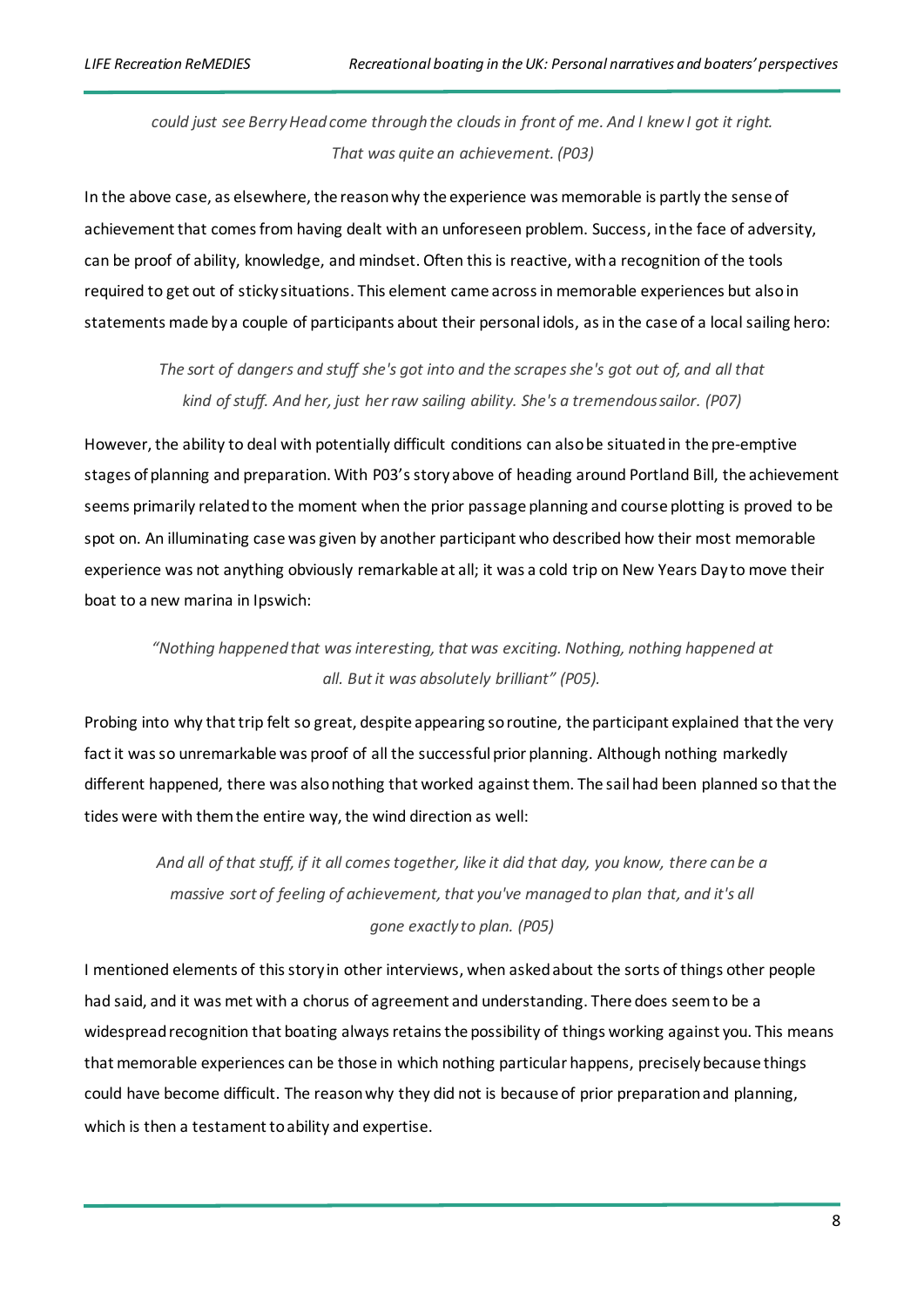It is not only difficulties with the boat or with weather conditions that must be managed for journeys to be a success. One participant also mentioned it in terms of participation and teamwork when you are sailing with other people as crew. For P09, crewing alongside others could produce particularly impactful experiences:

*The big yachts is where you learn sort of more, these eye, have these more eye-opening experiences, because you're on a boat with a crew, with like-minded people. And you know, you can get along, you can't get along, and all of you have to sort of work together to have this one, you know, work together to produce this, you know, a safely sailing yacht. (P09)*

Even when nothing remarkable happens, reaching the point of sailing safely can be memorable because of the work involved in getting there together, with each person pulling their weight on board. Crew dynamics, like weather conditions, are perhaps an element that can cause problems if not appropriately managed. One participant touched on this when explaining a clear rule which he and his wife kept when taking others out on the water:

*When we're sailing, if the wind starts to get up, the first person that thinks or says out loud, 'Do you think we should reduce sail area'?, it's not a point for discussion. As soon as somebody had that thought we do it. (P05)*

The above rule anticipates potential problems and tries to prevent them from occurring, like trying to change a sail in dangerous wind conditions. Sometimes, however, things are simply out of your control and there is nothing to do except wait it out. For a couple of participants, memorable experiences included moments when they could do nothing except trust in the boat to see them through a storm. In these conditions, facing up to massive waves and serious weather can impress upon participants an awe-inspiring sense of scale:

*We'd go out and rough weather or something, we could get caught in rough weather, and there'd be like huge waves. And it just, it puts everything into perspective. Because you're like 'Oh I'm, the sea is huge and I'm just like this little person'. (P10)*

These moments of losing control, although quite extreme, do point to a more general attitude expressed in interviews: One of the things which makes sailing enjoyable is feeling on the edge of control, aware that things can tip outside of your control so easily. This dynamic seems to be present in much smaller-scale moments too, like pushing a dinghy to the limit while racing, which will be discussed in the next section on felt experience. When there are so many potential factors that can stop you sailing well, simply getting everything right can be deeply affecting: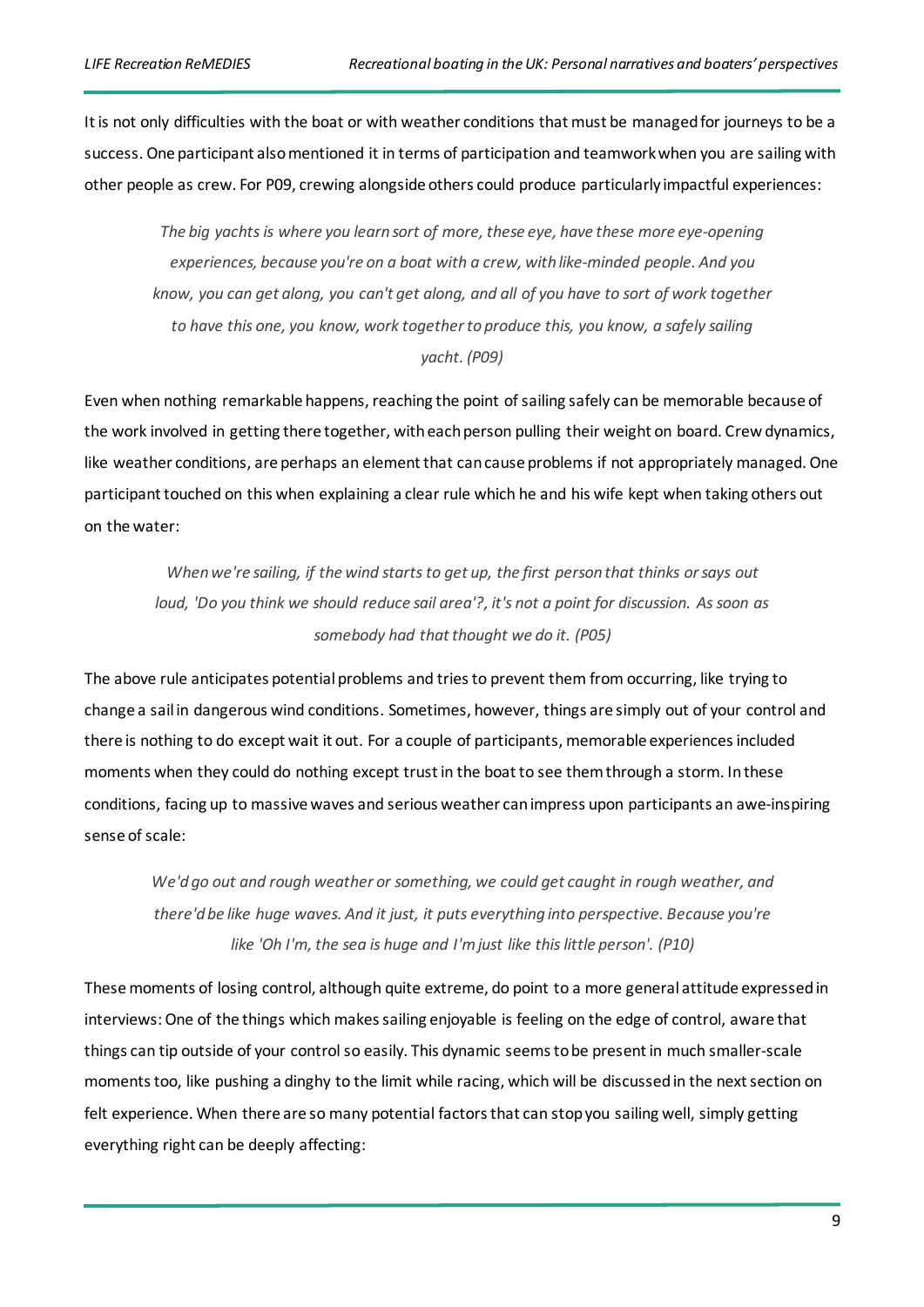*It's an almost spiritual experience, when the boat is sailing and sailing well. It's just you, the wind, the sea. And it's all, none of it's under your control, but it's under your control, if you see what I mean. It's hard to explain, but when the boat heels over, it starts moving, moving really well, it's quite exciting. Even though you're only getting it going at five miles an hour. (P03)*

#### <span id="page-11-0"></span>2.2: Risk management as expertise

One observation to come out of the above memorable experiences is that risk management—awareness, planning, and response—is an important part of how sailing expertise is conceptualised. Assessing the extent to which this attitude is universal would require further research. Some participants suggested that other people were perhaps not as aware or actively concerned with managing risks as they were themselves. I have also seen multiple conversations online where individuals bemoan other marine users who do not understand the potential risks, and thereby endanger themselves and others. In two interviews (P04 & P06), this was directly linked to people taking up coastal pursuits as a response to the constraints of Covid-19:

*If I told you, a family walked along the beach, unrelated to boating, but with a dog, and they got stuck in the mud, it took 160 people to work in close proximity with each other for a period of three or four hours. That's a significant risk that didn't need to happen. Now that relates to just walking along the beach, which everyone perceives as being absolutely fine. But what they didn't know, or what people don't know, is those people came from, I'll say London, I'm not picking on London, but I think they came from London to walk along a piece of coastline that they didn't know, and therefore the risk was greater. They didn't understand the risk. And they didn't manage the risk, because they didn't understand about tides. (P04)*

In the eyes of one respondent, an experienced male boater connected to the RNLI, the steps taken to manage risks do not have to be very large. A very relaxed and positive experience can be guaranteed through some simple measures:

# *If they keep away from traffic, if they choose a good benign day, and they get the tides right, not much is going to go wrong with them. (P03)*

This may seem quite distanced from the memories of near-disaster mentioned previously, but it seems to share the same underlying logic: Recreational boating has the potential to go wrong, and a level of risk awareness and management is central to making it a success. The risks and the mitigating behaviours scale depending upon the size of the undertaking, but they still seem present.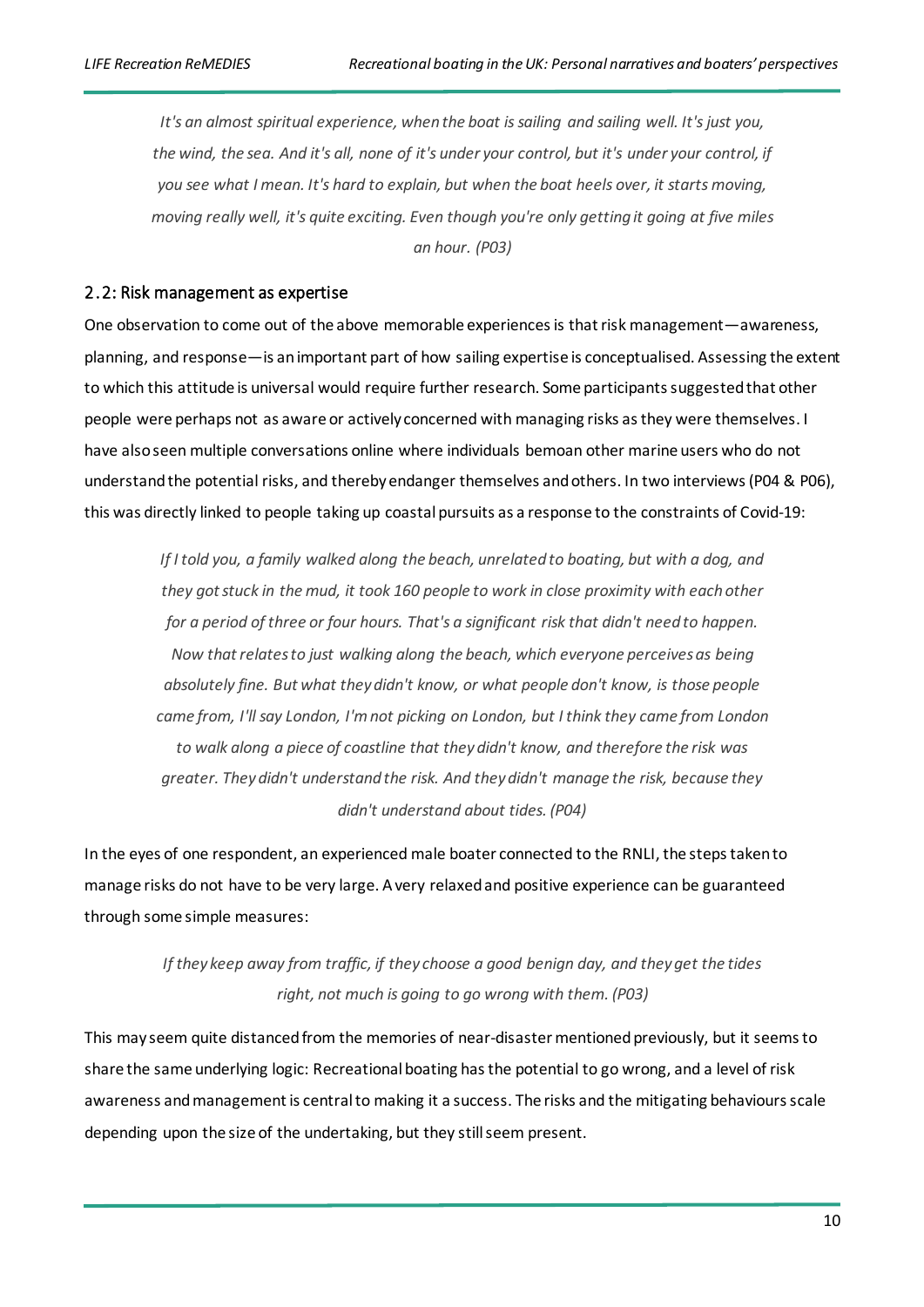Only one interview stood out for a different approach to risk—P08, a self- described novice boater who, despite only having been sailing a couple of times, had recently bought a boat to liveaboard with her equally novice partner:

*We're planning to do most of these things, like, by ourselves I guess, with the help of a lovely community, so I don't really have too many worries. No. Hitting a rock would be a bit shit but just got to avoid the rock! They're all, they're all marked with buoys and they're on all of the charts and whatnot. So, unless you get it really wrong, I don't know how bad it can be.* 

What came out more in the interview than the transcript is that the participant had a very good-humoured attitude towards the uncertainty of the future, including the potential risks of sailing. She would quickly shift between joking about both potential disaster and their lack of preparedness to a much more serious tone when discussing practical matters. She had reached out extensively to people locally and online for advice, was working her way through a stack of sailing books to learn, and had a plan for developing competency through learning to sail locally in the "forgiving" waters of Falmouth before venturing further afield. The relaxed attitude towards risk seems more like a performed identity relating to other values like spontaneity, which more widely seemed to be part of her motivation to liveaboard. When it came to practical issues, however, she had a clear plan to identify and manage possible risks.

It might be that there genuinely are recreational boaters who do not see risk management as an important part of their practice, perhaps occasional boaters who rarely go on the water. This is hard to assess as research participants were generally highly involved in boating. What there is more evidence from this research to support is that the ability to understand and manage risk is a key value for many people involved in recreational boating, and a way in which they perceive themselves as having expertise. It is possible that there was a performative element to this in the interviews, with individuals purposefully presenting themselves as competent and experienced boaters. Even so, that would still suggest that participants believed risk management to be a recognised indicator of expertise.

What some of the above-given scenarios also highlight is the context of the Covid-19 pandemic. Highly public debates around risk have been taking place over the last year, particularly to do with risks of transmission, of hospitalisation, and more recently of different variants and vaccines. Tangentially, debates over visiting boats despite travel restrictions seemed to be framed online through a similar language of risk and responsibility to boating more generally. Further research would be needed to assess whether there is a connection between the ways in which recreational boaters conceptualise their experience and the increased discourse around risk due to the global pandemic. A wider literature review could also distinguish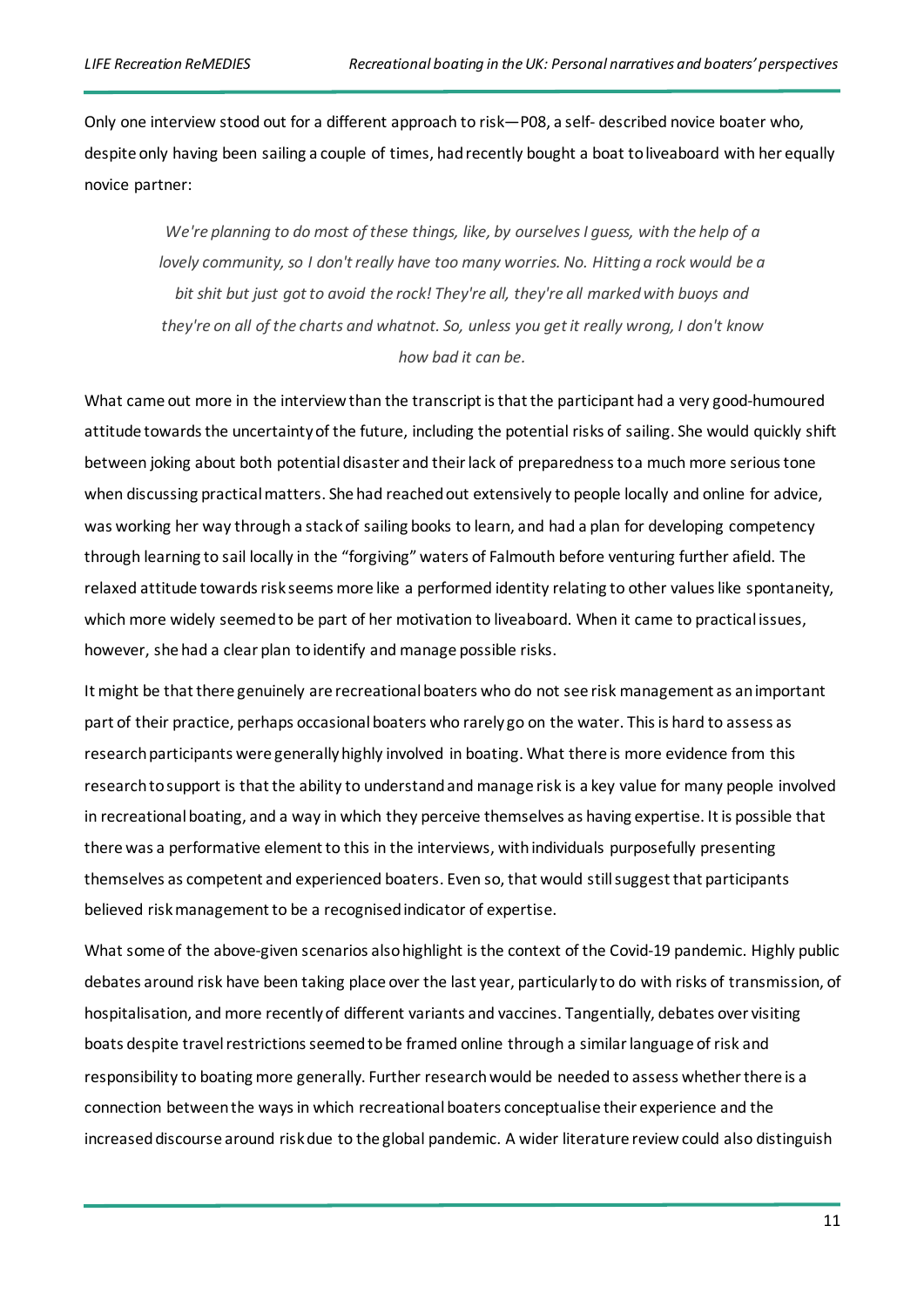how this management of risk differs from that which has been described in other sports (see Bunn 2019, 2016; Ewert 2007).

#### <span id="page-13-0"></span>2.3: Weather as determining factor

Although it may seem obvious, a second feature suggested by people's memorable experiences is the determining nature of the weather. Particularly with sailing, the variability of experience is a consequence of the changeability of the weather. Passages of calm sailing can be accompanied by long stretches of boredom or by sudden moments of stress, discussed in more detail in the next section. More widely, weather conditions and tides dictate what kinds of journeys are possible. This can be at the level of deciding where to go, as certain destinations become more accessible than others or particular planned trips are postponed to a better weather window. Adjusting to weather in this way can happen before setting sail, but it also occurs on the fly:

*Sometimes it will be a 'I'm going to go this direction and sort of see how time's going to decide when to stop'. There have been some occasions where it's been the case of going out and just finding that it's plain too uncomfortable to go the way I was thinking of going. (P02)*

Even when sailing in the same location, the weather can determine the kinds of activity that take place, as one participant described with dinghy sailing:

*It's fun when there's loads of wind, because it's so unpredictable. But there's also, it's also fun when there's no wind because you just lay around and sunbathe. (P09)*

It is worth clarifying that while weather determines what kinds of sailing are possible, its subjective effect is channelled by location, type of boat, and wider personal circumstances. A specific weather window, for example, only becomes a limitation because of external boundaries already in place, like the time booked off from work as holiday:

*We've done coastal stuff, we live on the east coast of the UK, so we've done a lot of coastal stuff. We've been across to Holland, we've, you know, we do, we do all sorts of stuff, whatever we feel like, you know. And whatever, more importantly, whatever time off work permits. Because the one key thing if you, you've got two weeks off of work, and you think 'Ah we'll go to Holland', the chances of the weather actually lining up with the two weeks that you've got are slim to none. So more often than not planned trips don't happen, or at least they don't happen in the way you want them to. (P05)*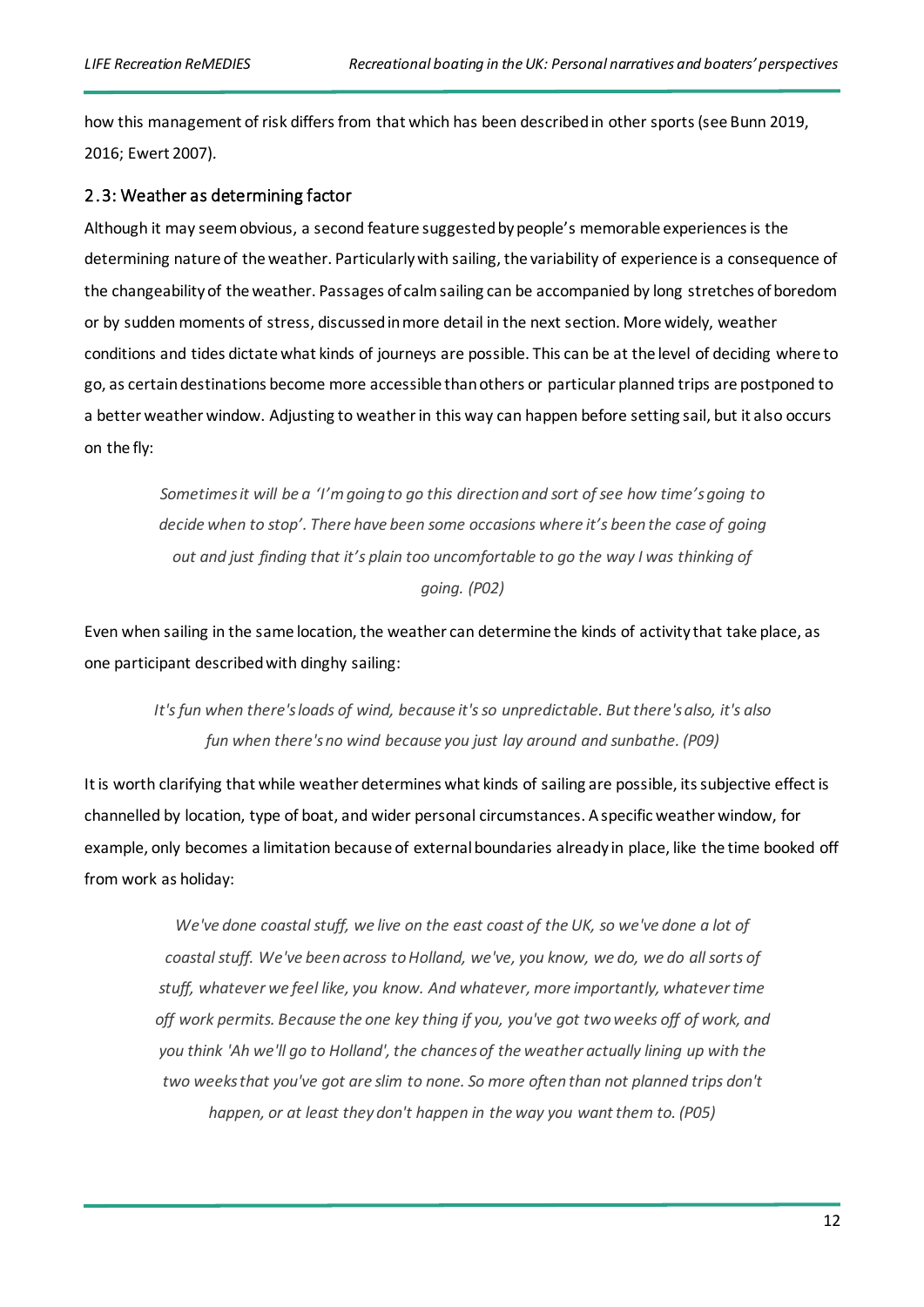Non-sailing responsibilities will always affect the time available and make planned trips vulnerable to weather conditions. Time off work may be less of a factor for older boaters who have taken retirement, but they too are likely to have other kinds of personal obligations that structure their availability. It could perhaps be further said that weather conditions are channelled again by people'slevel of experience, and the kinds of conditions they are confident in, but this is not something that was touched on much in interviews. It is however something I have seen in discussions online, particularly with regards to spending the night at anchor.

The conflict between planned time off work and unpredictable weather is possibly resolved by the pleasure many boat-owners take in simply spending time where their boat is kept, completing ongoing maintenance jobs and talking to others nearby. For some, like P04 and P05, this seems the solution if they have free time but conditions are inappropriate for sailing. Thisrole of the boat as a place to meet others is discussed later in the section on community.

#### <span id="page-14-0"></span>2.4: Moments vs. entire journeys

The determining nature of the weather connects to an underlying point, that participants did not always think about memorable experiences in terms of whole journeys. Instead, it was often individual *moments* that stood out. This distinction was explicitly raised by one participant:

> *(I)[4](#page-14-1): Does anything in terms of your background or experience sailing or boating stand out, as a particularly memorable experience?*

*(P06): They tend to be moments rather, for me. There might be, so, in my head, I can, sailing, coming back from Hamble to here, the wind was in the perfect direction, it was the perfect knot, the sails were set right, and it was just, you just have those moments when everything, it's a beautiful sail. You have moments when it's lumpy and memorable moments for the wrong reason too, and actually it's not that great, and the fog's come in and it's a bit scary. You always have that moment, certainly if you've been cruising out of the harbour and you come in. At Bosham we've got the church and it's quite a beautiful village when you come in. And when you see it you kind of 'Ah yeah', you're home, it's quite nice, no matter the size of the voyage you're desperate for a shower and a drink on land.* 

The separation into discrete moments may come partly from the changing weather conditions which make sections of a single trip very different, as discussed earlier. But for many participants there seemed other natural ways in which a single journey could be subdivided, and between which the experience could differ

<span id="page-14-1"></span><sup>&</sup>lt;sup>4</sup> (I) here refers to the interviewer.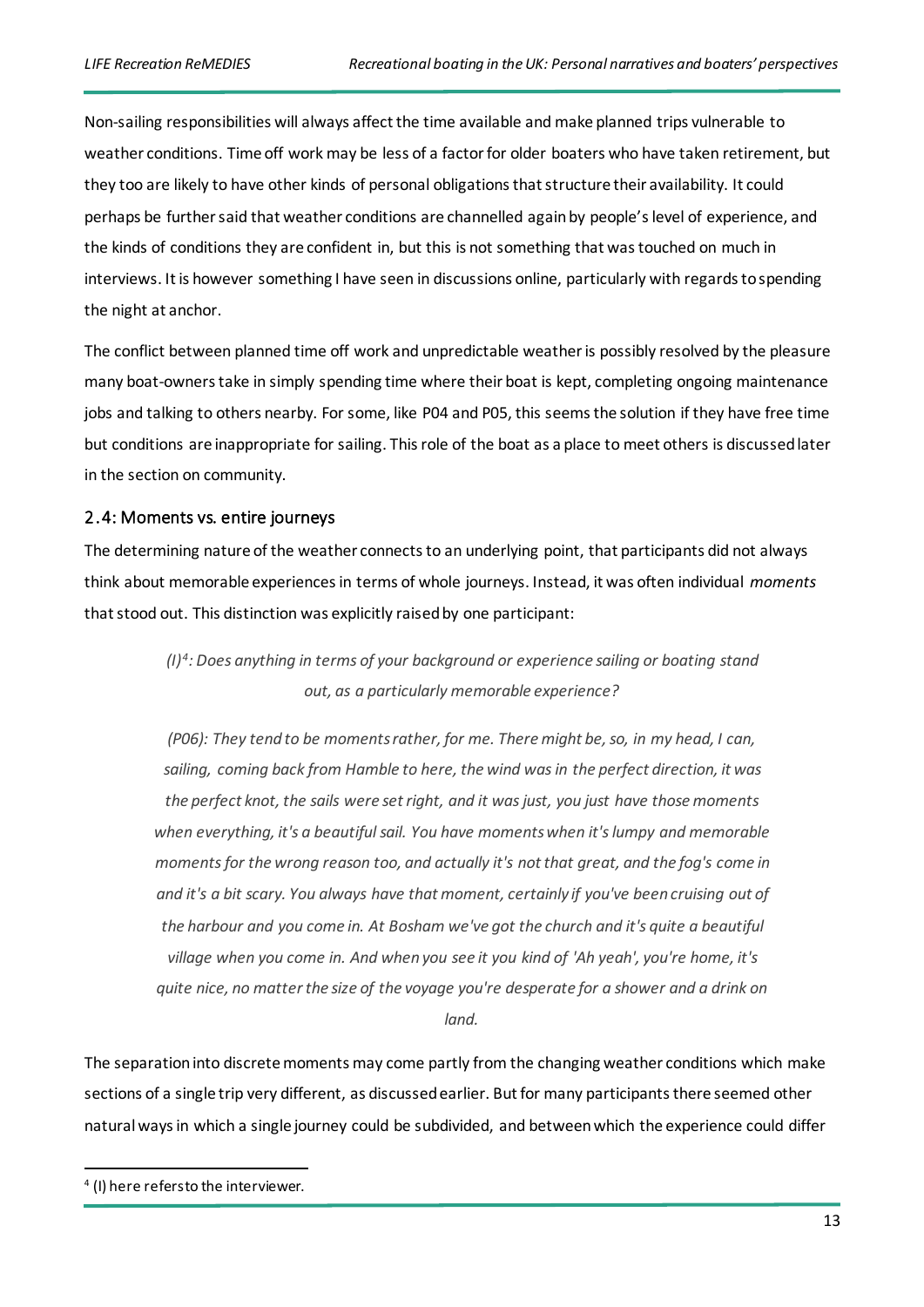greatly. The clearest subdivisions here were between exiting a harbour, sailing out along the coast, and then returning into a harbour again. The types of activity possible at these different points vary, as do the stresses, like having to be more aware of other marine users and hazards when coming in to shore. Further research could perhaps benefit from asking participants to describe or draw their journey in more detail as the basis for discussion, allowing for a deeper analysis of how individuals structure trips into various stages.

#### <span id="page-15-0"></span>2.4.1 Survey findings

After observing a difference between moments and journeys in interviews, the survey purposefully followed up on this distinction. It asked separate questions about memorable journeys and distinctive or special moments *within* journeys. The majority of participants answered both questions, with most giving different kinds of answers.

Distinctive *moments*generally fell into two camps. The first were moments that were repeatable, such as the feeling of leaving from or arriving into harbours, dropping anchor, waking up at sea, even the moment when the engine is turned off and the sails are catching the wind. Some of these were small and private pleasures, like a simple cup of tea or welcoming dawn at the end of a night watch. The other kinds of moments were one-off events. These could be incredibly positive experiences, like encounters with dolphins or the sea 'alive with bioluminescence' during a night passage. But they could also be moments when disaster almost struck, like being caught in the eye of a storm or waking up in a shipping lane with a broken anchor rope.

Memorable *journeys*, by contrast, were more likely to include higher-order factors that ran through entire trips. This included the value of spending time with family or friends, regardless of what happened during the actual trip. Connected to this was the inclusion of more activities that occur off the boat, such as swimming while at anchor, visiting pubs or restaurants, or going on walks. This idea of company, and time spent not at sail, was much less present when asking about particular moments. Another aspect that stretched across multiple journeys, regardless of what happened during, was the beauty of certain coastal stretches or destinations, such as the Scilly Isles or the Isle of Wight. These areas were mentioned as abstract and general areas of natural beauty, the destination of repeat visits. Finally, certain trips were memorable because of something they meant for the participant's self-conception or self-development. This included the pride in completing a particular kind of journey for the first time, like a major crossing or a night passage, or journeys of unusual length.

#### <span id="page-15-1"></span>2.4.2 Anchoring

Given the importance of anchoring with care for seagrass and maerl habitats, it is worth highlighting how anchoring was depicted by respondents as a moment particularly loaded with meaning. For one individual answering the survey, the first moment of dropping anchor is when a holiday really begins, and the worries and stresses of regular life get released (S24). The act of anchoring can also come as a form of relief when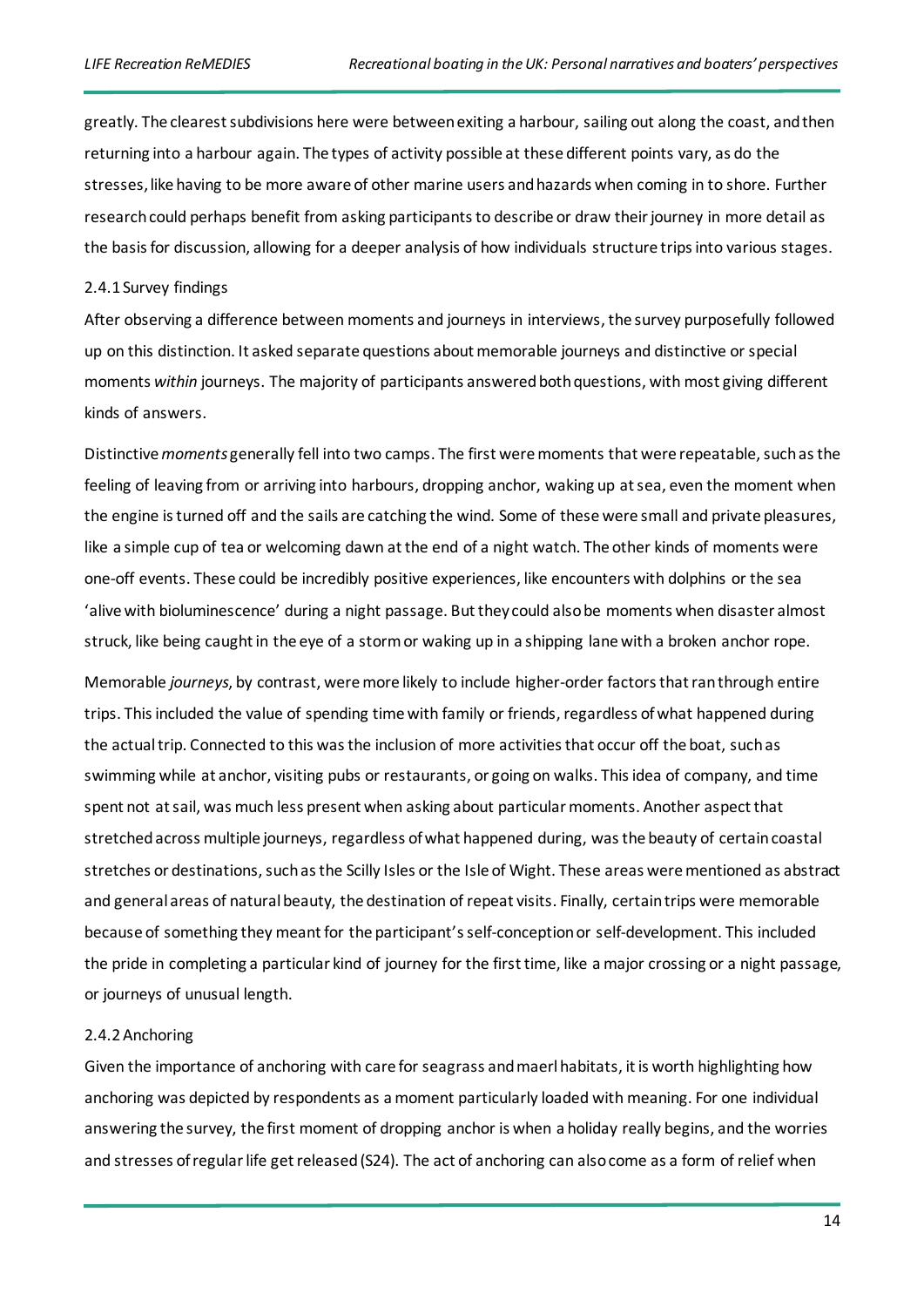following a difficult sail or tough weather conditions, something a couple of respondents highlighted. This was potentially biased by respondents who were actively making the case for Studland Bay as a safe and valued anchorage, perhaps in line with worries over potential anchoring restrictions there (S15). But, more generally, the moment of anchoring appears to hold a lot of affective weight.

Feelingstied up with anchoring are not only positive, and discussions online seemed to show anchoring as a moment that some find tense and slightly nerve-racking. A light-hearted example of this can be seen in the comic below, created by cartoonist and cruising sailor Sarah Steenland. I first saw it shared in a social media group for boaters, where many people commented about recognising this feeling, some of whom also mentioned the stress of docking while communicating with a partner on board. Although an exaggeration, these kinds of responses, combined with the affective weight given to anchoring by respondents more generally, suggest that it is important to reflect upon what different people might be thinking and feeling during the moment of anchoring itself.



*Figure 2: Cartoon on the stresses of anchoring. (Creator: Sarah Steenland, accessed on 13/07/21 at [https://www.sarahsteenland.com/\)](https://www.sarahsteenland.com/)* 

#### <span id="page-16-0"></span>2.5: Discussion

Asking individuals about memorable experiences has produced a couple of interesting observations. The first is that the changeability of conditions features strongly in narratives. On the one hand, this may suggest that unpredictability is seen as a key aspect of boating in general and sailing in particular. On the other hand, it may be because learning to deal with change is a valued trait among boaters. This section has explored the latter idea through the idea of risk management and expertise, but it is a topic that the next section will extend further through the idea of mental awareness while on the water.

A second observation is that there may be a salient difference between talking about experiences in terms of moments or entire journeys. This could have consequences for how future communication and outreach is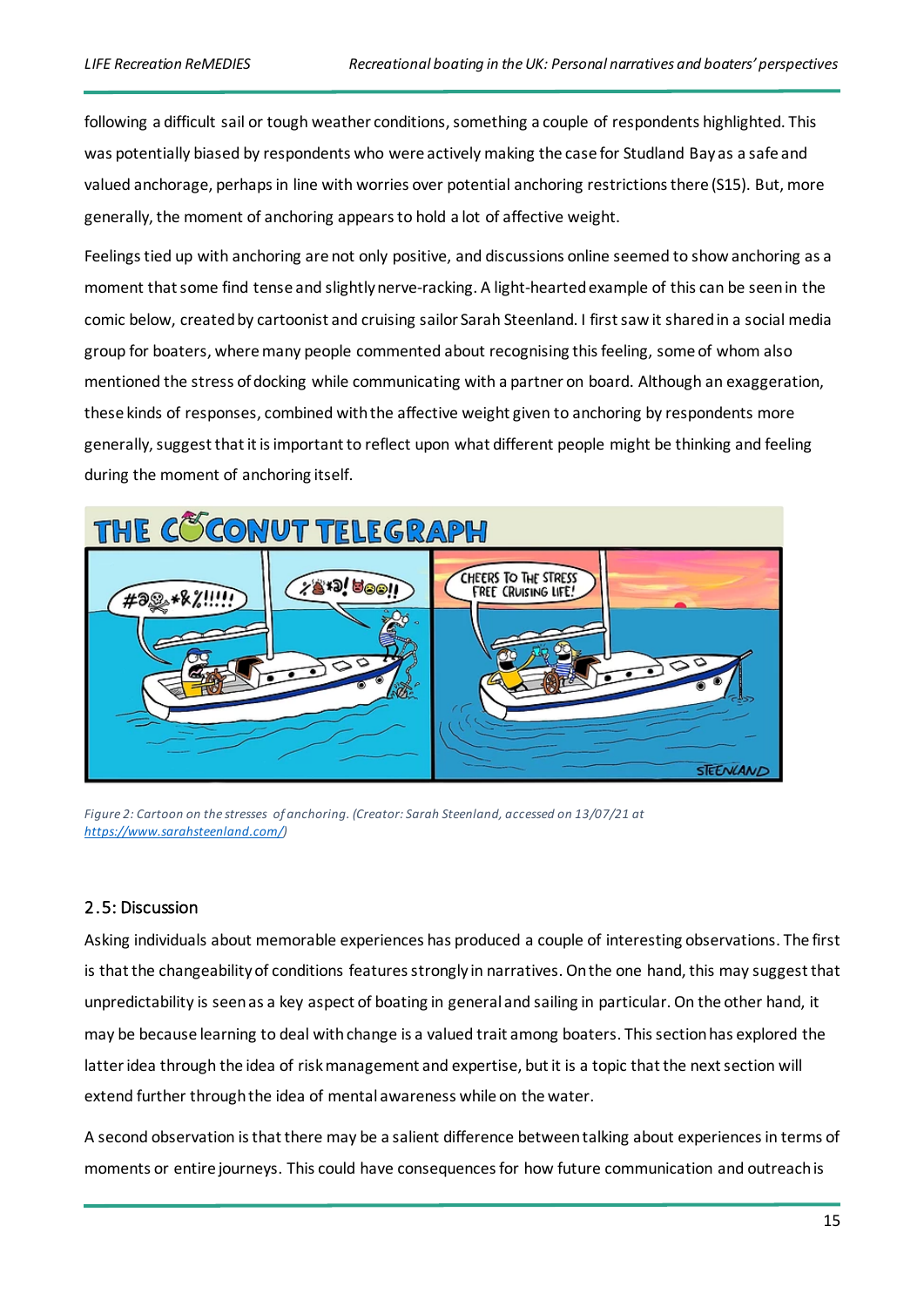conducted. Understanding how boaters feel at different moments, particularly when anchoring and mooring, could also be important for future efforts to promote behavioural change. Further research would be required to explore the extent to which these kinds of distinction are shared. In particular, targeted research would be needed on the viewpoint of individuals who primarily use motorboats, as participants referred almost exclusively to experiences that occurred while sailing. The way in which journeys are subdivided could also be investigated in greater detail, possibly by using creative methods like asking participants to draw timelines of trips.

While this section has focused on the experiences which strike participants as particularly memorable, little has been explored in terms of how events come to form part of meaningful narratives over time. One participant (P07) described how boring stretches when deep at sea were the times when he thought back upon previous moments of heightened activity and tried to make sense of what had occurred. Identifying the processes by which other individuals make sense of their experiences could be interesting. For example, further research could investigate the ways in which boaters share stories with one another, including the places where this might take place like the sailing club or through online groups. If there are shared norms around what it means to be a boater, it could be in these sorts of settings that they come into view.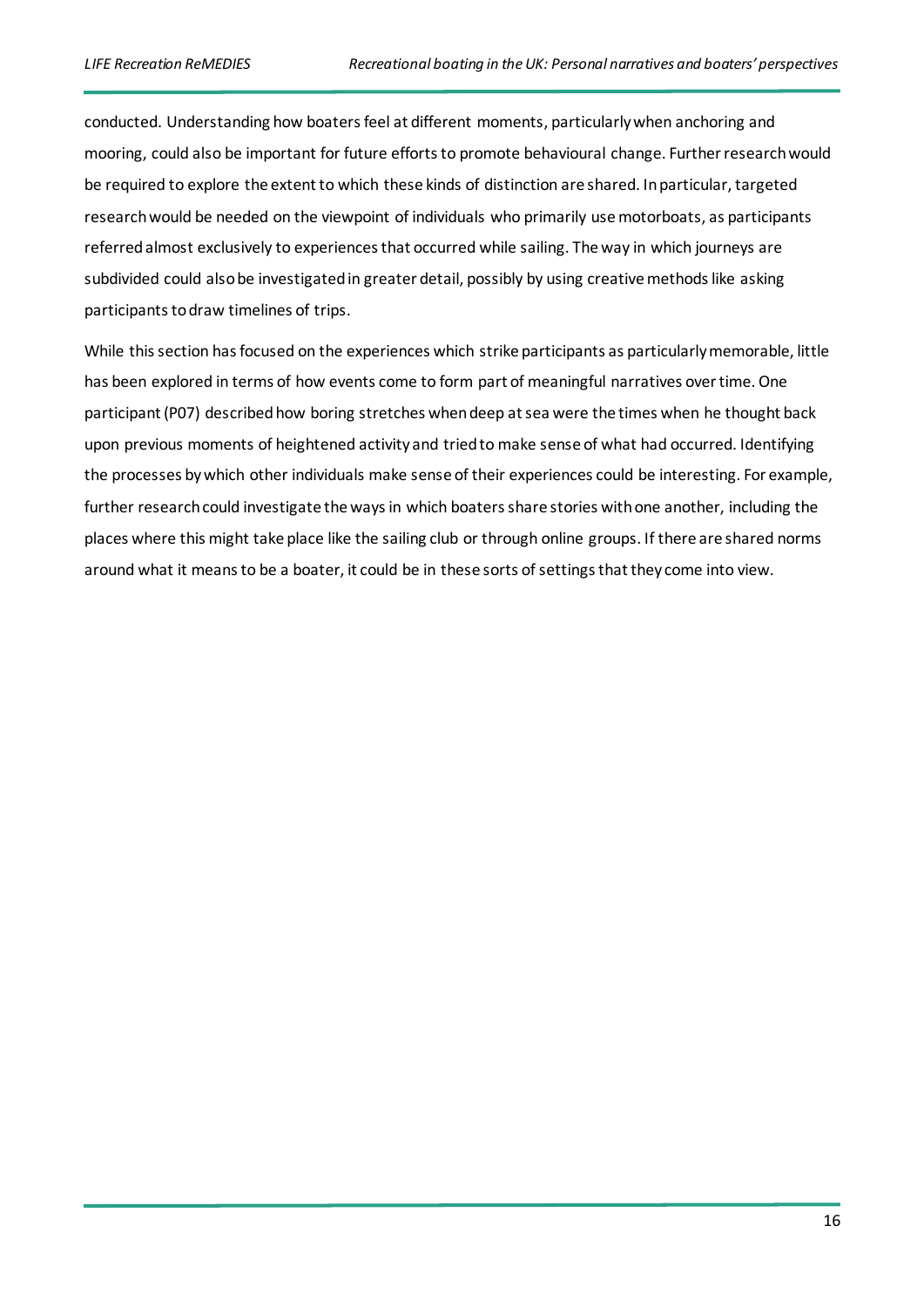#### <span id="page-18-0"></span>**3: Felt Experience**

A central motivation of this project was understanding what boating feels like for participants, as mentioned at the start of the previous section. This can be separated into both physical and mental aspects, although the two do overlap. Later sections will consider some of the higher-order values which people give for their involvement in boating, such as the development of self-resilience or the opportunity to be part of a community. However, being a boater, at its core, means going boating in some way or another, having an experience in a boat on the water, and returning to do the same again in the future. Exploring what it feels like to do this may seem obvious but is important to understanding why boaters do what they do.

The sensory and mental aspects of water-based sports have been identified by several researchers who have reflected upon their own personal experiences at sea. In her recollection of windsurfing off Southampton Water, researcher Barbara Humberstone describes what she feels, sees and smells:

*I feel the water rushing past my feet and legs. The wind in my hair.*

*I sense the wind shifts in strength and direction and move my body in anticipation to the wind and the waves. I feel the power of the wind and the ability of my body to work with the wind and the waves. The delight and sensation when surfing down a small wave with the sail beautifully balanced by the wind.*

*Seeing the sea birds and the fish jump delight further.*

*The smell of salt and mud.*

*The small seal that made its home on the tiny pebble spit.*

*These are some of the beauties of windsurfing in this liminal space even with a monstrous power station chimney hovering in the distance and the occasional smell of sulphur from the large oil refinery when the wind blows from the north east.*

#### *(Humberstone 2011:502)*

The experience of the body and mind, in a dynamic relationship to the surrounding environment, is highlighted by Humberstone and others as being at the centre of activities like coastal boating (see also Brown 2017, Broch 2020). This section therefore begins with a look at sensory experience before turning inwards to ways of thinking while boating. Where participants mentioned differences between types of boating this is discussed at the end, with variations in experience presenting an opportunity for further targeted research. Overall, both sensory and mental aspects seem to be used by boaters to distinguish their experiences on the water from wider life.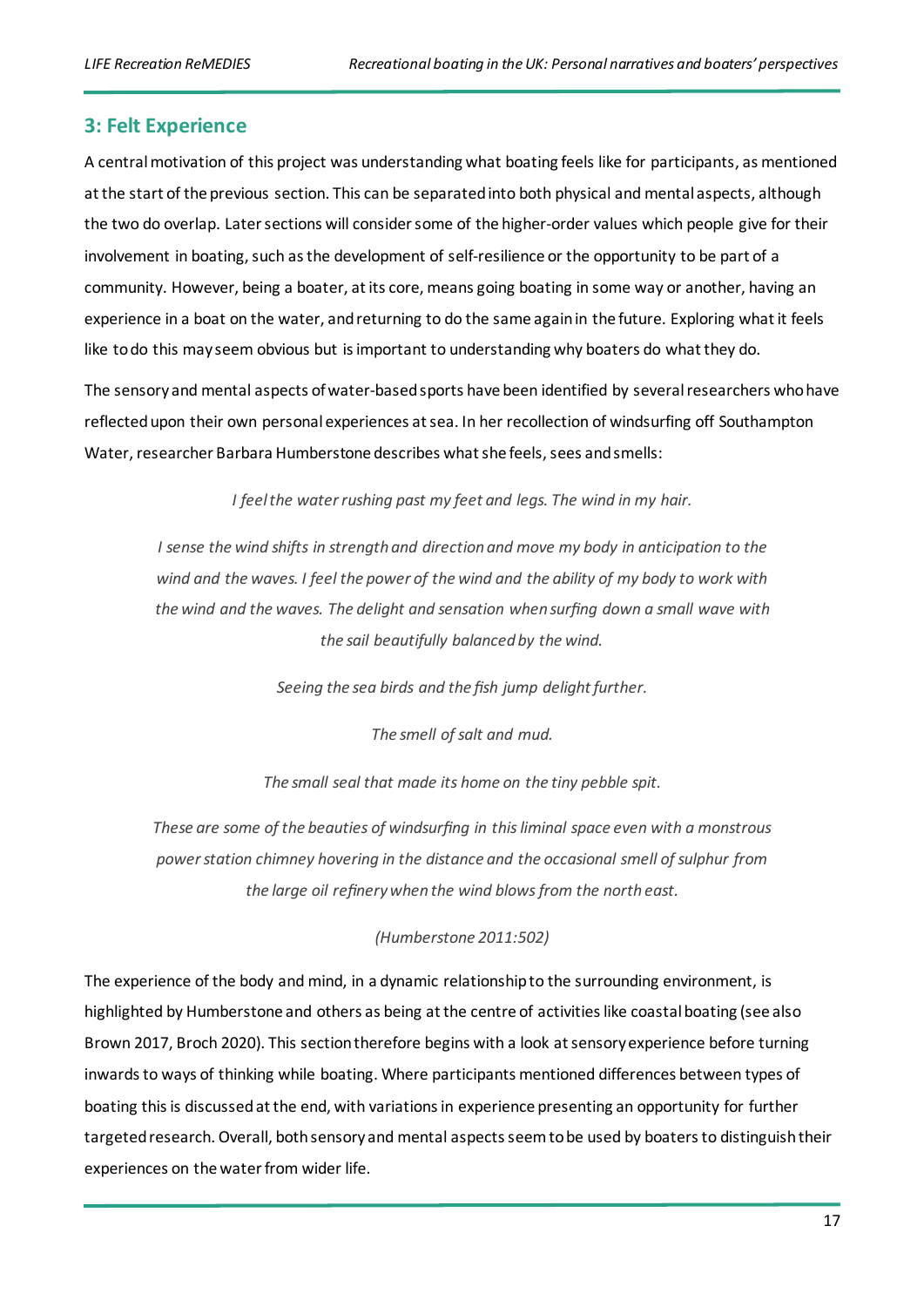#### <span id="page-19-0"></span>3.1: Sights, sounds and physical feelings

For many individuals, boating was seen to provide uniquely amazing sights and spectacular views. This includes the chance to view nature, with sightings of dolphins, whales and seabirds, as well as the night sea "alive with bioluminescence" (S06). It also includes the sunrises that punctuate early morning voyages and the welcome sunset after a day at sea. Sunrise and sunset were mentioned in many survey responses and featured in over a quarter of the images submitted by respondents as 'meaningful' (S05; S12; S13; S17; S29; S37). A few of these images place their subjects in the centre of these displays of light and colour, with boats and boaters silhouetted against the sea and the sky.

Following from the above, it is perhaps useful to think about what boaters see in terms of 'perspective', a word which was used by a few individuals (S04; S37; P09). Perspective seems apt for the way it includes the things that are seen, the position of the viewer to allow for those sights, and an accompanying way of thinking. These were combined in the enjoyment which some boaters felt when "out of sight of land" (P05) or in looking at starlit skies while far out at sea:

> *Some of the things that you see, when you're out there, you know - even a person that*  lives in the middle of nowhere on land will never see a starry night like you'll see in the *middle of the sea. (P05)*

As well as looking up to the sky, or out to the sea, some boaters valued the different perspective they gained of the coastline. For P06 there was an immense pleasure in observing how the coast was continually changing with the tides. For S37 the value lay in gaining a unique perspective on "familiar places", and P04 similarly enjoyed how sailing "makes you look at the geography of the area differently". This ability to disrupt previous ways of seeing was also mentioned by P09, who described how the view from the sea revealed the UK to be beautiful in a way that standing on land could not:

*It's also a perspective of the UK that many people haven't seen, because they're on it rather than looking at it. But yeah, seeing it from the sea is pretty incredible. Because you don't really know the UK to be a country of serene amazing beauty. It's not, it's not usually in all of these travel photographs. But it's pretty incredible when you see it from the sea. (P09)*

Another valued way of observing the coast was in how areas opened up and revealed themselves on approach. Sailing around a headland into a bay, or through a narrow break in the rocks into a cove like Lulworth (P09), could suddenly present a new view to those on board and provide a visually arresting experience. Seeing the coastline change was therefore valued through multiple trips over different seasons and tidal conditions, but also through the dynamic perspective of a single voyage.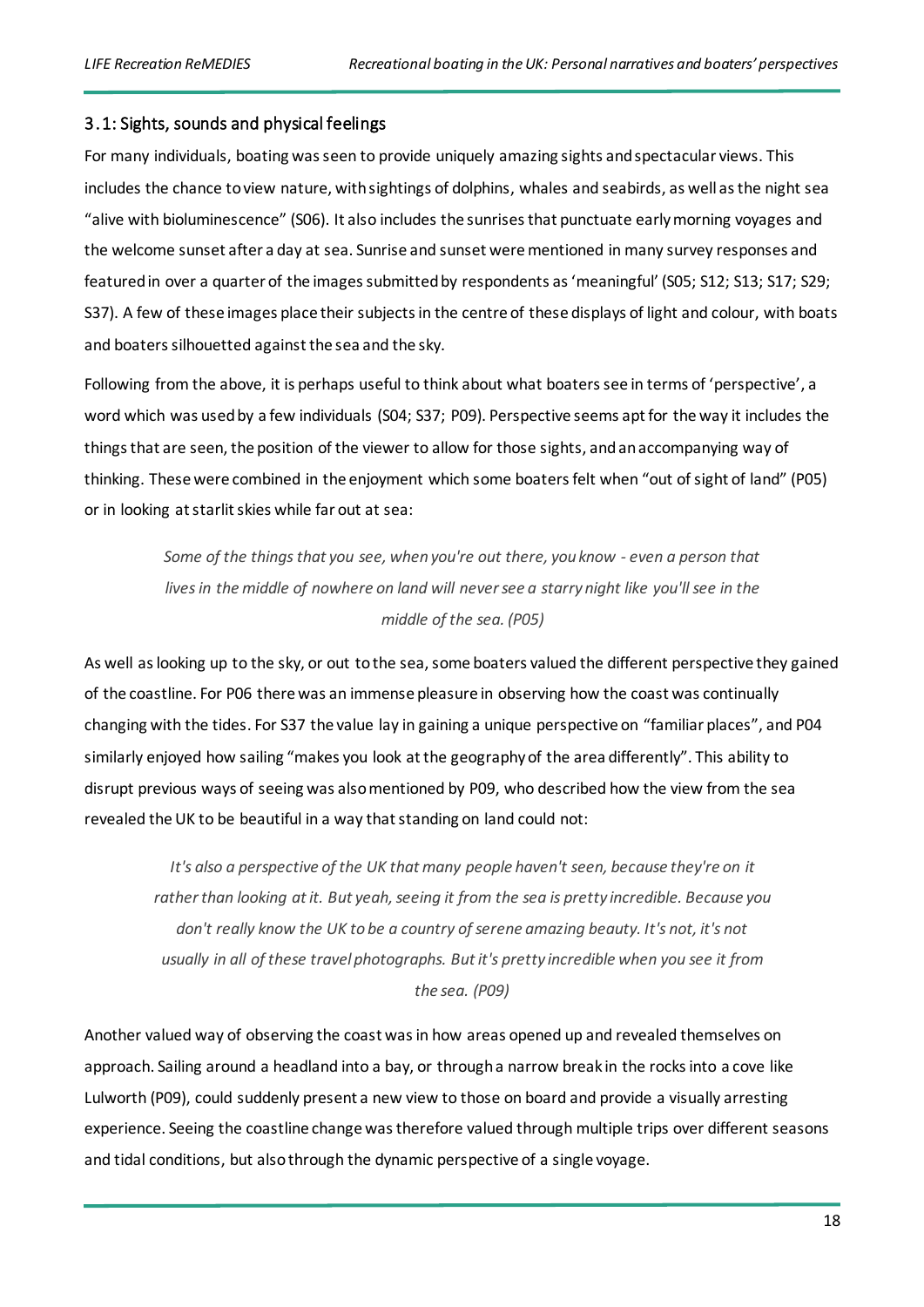Ideas of separation and distance from land were also expressed through sound. In particular, peace and quiet were mentioned by many respondents as unique qualities offered to them by boating (S07; S12; S15; S19; S25; S26). This could include the quietness provided by a secluded anchorage (S13; S24) or by sailing out and away from busy places (P04). The idea of quiet referred equally to the absence of noise and to the lack of people, traffic, and the general hustle and bustle of wider life. The overlap in interpretation highlights how sound is about much more than just volume. Different sounds are loaded with meaning, so that some are experienced as unwanted noise while others are tied into positive feelings.

An example of the above is how multiple individuals highlighted the moment of turning the engine off and making way solely under sail:

> *The moment when you turn the engine off is always a good one. And you just have that, you then just have the noise of the boat through the water, and a bit of the wind, basically. (P02b)*

While there can be an enjoyment in the reduction of noise, turning the engine off also marks the transition to a new part of the journey, one where actually sailing becomes possible. The lower noise levels also mean that the boater can be more aware of themselves and their surroundings (P03), including being able to hear how well the boat is sailing (P06). This is only one example of the soundscapes that boating can produce. The academic and sailor Mike Brown, for example, writes about the "groaning and grumbling" (2017: 687) of his boat during a night at sea. P08 similarly describes the "shrill whistle" of the wind running through the rigging at the boat yard in winter, a noise she was worried about living alongside.

Physical feeling, like sound, could also help boaters to know how well they were travelling through the water. A couple of participants explained that they could feel how the boat was responding, from the pleasure of gliding across the water with the help of wind, tide, and timing in the case of coastal rowing (P06), to the "sluggish" drag of the boat when its hull needed a clean (P03). For one participant, the exertion of sailing was also highly valued, with "physical labour" like pulling up sails being part of what made experiences distinct (P09). Similarly, one survey respondent fondly remembered "arriving exhausted and docking like a pro" after a long passage to Weymouth (S32). As well as physical exhaustion, some stories highlighted the intense cold of sailing in winter (P05) and of waking before sunrise at sea:

*We were on two watches, so you're on for four hours and asleep for four hours (P: Laughs). But it was, it was so, we were so cold, and then the sun started coming up… And it was just like, it was freezing, and it was, it was not that nice an experience. But looking back at it it's pretty amazing. (P09)*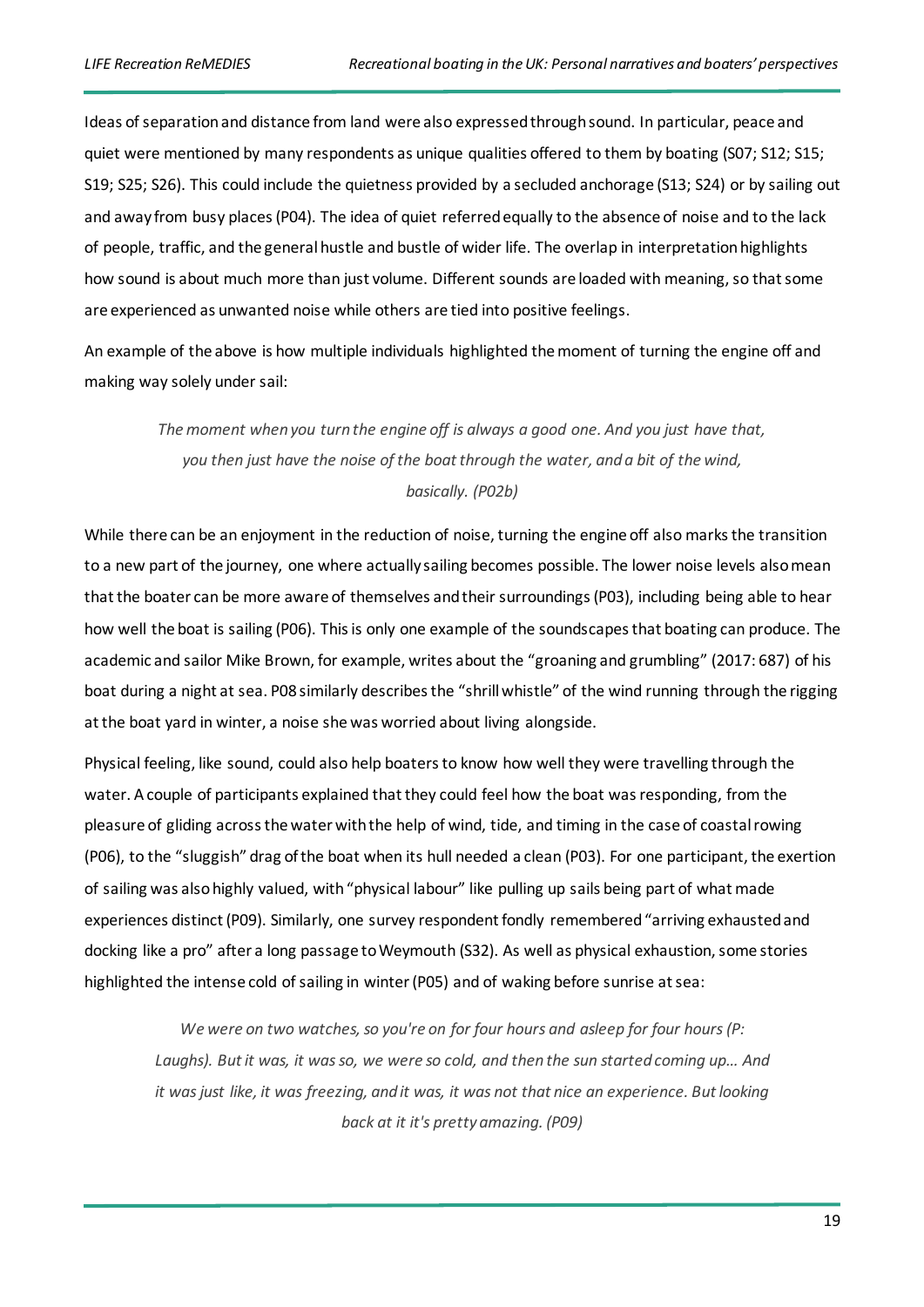If different sights and sounds help to separate the experience of being at sea from being on land, then physical feeling is a way in which boaters can embody this difference. This relates to an idea discussed by some researchers who have reflected on their own time atsea: A voyage is a liminal experience in which you are separated from regular life (see Varley 2011), with that sense of separation acutely felt within the body (see Humberstone 2011). As above, this could be through physical exertion or by being "cold and wet" (S10) on the water. It might also be felt through seasickness. For example, P07 related how the physical feeling of being seasick was a process he went through when transitioning to being at sea:

*I'll get very, very seasick, but only for a few hours and then I'd be fine afterwards. And you get such a, it's a weird, weird, it's almost like the adrenaline rush from running and stuff, I guess. After you've been seasick, you actually feel great. You know, and it's, it's sort of, it just sort of builds the whole thing into your system, and you, you get addicted to it. (P07)*

In a 2017 paper, Brown similarly writes that seasickness can be a process of becoming attuned to the sea, something it takes your body time to get used to. It is an embodied feeling of giving up control and recognising the primacy of the natural environment: "I am required to serve my apprenticeship anew, to be patient, and allow my bodily perceptions to align with the new reality" (Brown 2017: 689). This is not to say that seasickness has the same meaning for everyone. P02, the only other participant to mention seasickness directly, explained it as something caused by certain sensory experiences but usually (and gladly) avoided. The wider point here is that sights, sounds and physical feelings are all markers which individuals use in differentiating their experience on the water from regular life.

#### <span id="page-21-0"></span>3.2: Immediacy, attunement, and calm

As well as the sensory aspects of boating, participants described a number of mental requirements and effects. In some cases the physical and mental were seen to distinctly overlap. P09, for example, explained how "the mindful side of it comes from the physical side", combining to produce an "enriching psychological experience". One way in which this could occur was in the need to move and act quickly in response to changes while boating. The immediacy of sailing, in particular, was expressed by P10:

*Because there's so many things you need to be thinking about at one time, you don't have time to be thinking about other things. Like, everything on a boat is so changing all the time. Like, like the wind changes, or like, there'll be a gust of wind come and that makes the boat tip over, or you'll have to turn the boat, like through the wind or, like, especially when you're racing, like you have to move out people's way and like tactics and things like that. (P10)*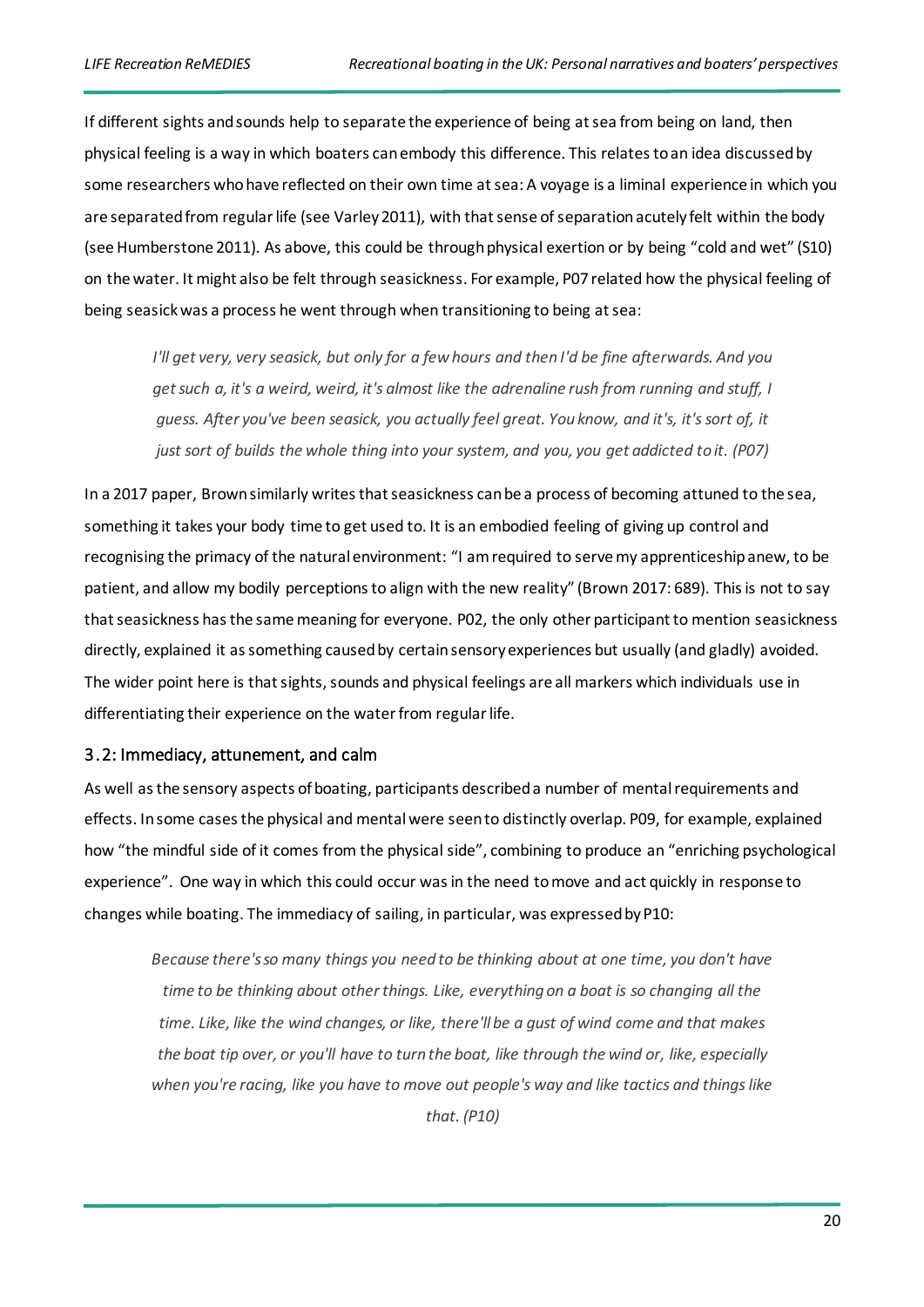For P10, a consequence of having to pay attention to constant change was not being able to think about other things. Elsewhere she credited this with helping her to forget about stresses in wider life, particularly her university work. P09 similarly described sailing as providing a "detachment" from the rest of the world, as the focus required to sail takes your mind off other things. These descriptions are similar to what some commentators have analysed as 'flow', with total focus and immersion in an activity. However, Humberstone (2011:505) argues that this concept is insufficient for understanding the nexus of nature, body, and emotion in nature-based sports, and prefers to think in terms of "spiritual experiences", a description which was also given by one participant to describe the feeling of sailing well (P03).

The way in which conditions could change during a voyage was also seen to produce a specific way of thinking. P07 described this in deep sea sailing: Being relaxed while nothing much seemed to be happening but maintaining a constant awareness in case something changed. For P09, the way in which your mindset depended upon the conditions underpinned the ability sailing has to attune you to the environment:

*I think, the way, the way sailing makes you feel is usually dictated on what the weather's doing. So I think it kind of puts you in tune with the, with the environment and the world itself. (P09)*

One way in which boating was seen to require a total attention and focus was through "being on the edge" of control (P03). This was particularly the case with sailing, where toeing the line between being in and out of control produced the "buzz" of adrenaline and excitement for both P03 and P09. This connects to the wider perception, expressed by some participants and respondents, that "the wind is in control, you have to harness its power" (S02).

However, many individuals also referred to the slower experiences which boating could provide, and the feelings of calm and connectedness this generates. The idea of being slowed by boating to live in the moment was referenced by one survey respondent (S03), as well as most participants at various times. This was particularly the case when sailing deep at sea, where the wind might disappear but there was no need to motor on instead:

*And again, it's nice if you're not in a hurry, if the wind drops, and you just bob around for six or eight hours, who cares? You know, you don't need to start the engine and, you know, start, you know, making a noise. Just relax, just, you know, drink tea and watch the world, well, not go by. (P05)*

Smaller moments of calm were mentioned by other participants too, like P04 who described the "clearing of your mind" when sitting on the bow with a cup of tea, as the boat moved gently at sail. That both P04 and P05's descriptions involve a cup of tea is not unique, with two survey respondents also referring to it in the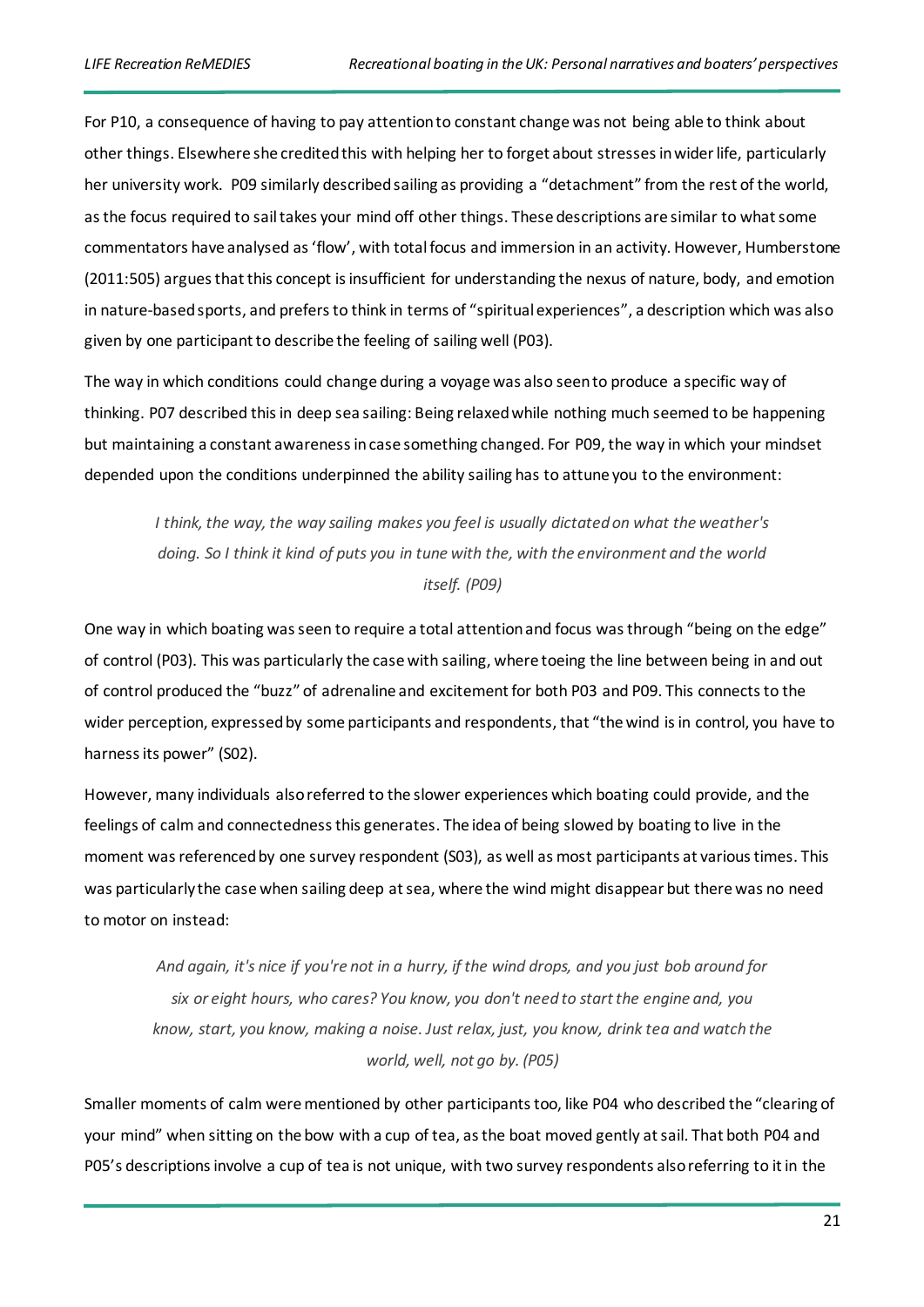context of enjoyable moments (S10) and boating as more relaxing than other high-adrenaline activities (S04). Being able to boil a kettle was also a way in which P06 distinguished between different types of boating, describing it as one of those comforts that contribute to her preference for larger boats over sailing dinghies.

#### <span id="page-23-0"></span>3.3: Differences between types of boating

Beyond the ability to have a cup of tea, the type of boating was more generally seen to determine the mental and physical experience on offer. One distinction was between deep sea and coastal sailing. P03 explained how being deep at sea could be quite boring—"if there's nothing happening, it's just sea" (P03) whereas leaving and entering a harbour were the exciting parts in which you had to pay attention. P07 referenced the same distinction, but personally experienced the deep-sea moments as "Zen-like" whereas being close to shore could be very stressful. This was given a further inflection by P05, whose deep-keeled boat required three or four metres of water depth for him to feel safe, meaning he found coastal sailing much more stressful than being farther out to sea.

Another point of difference was between the type of boat itself. Dinghy sailing, for example, was seen by P07 as being more immediate than other forms. It required a constant attention to avoid capsizing, whereas larger boats could absorb some changes and sort themselves out to a certain extent. Similarly, P03 believed that dinghies pushed the element of being on the edge of control to a further extent than any other kind of boating, especially power boats. Yet, even if they were more in control, power boats could still be extremely exhilarating (P09), a point that is also obvious in discussions I have seen by powerboat owners online.

One final difference came from how types of boat dealt with various weather conditions. For example, P03 described trying to get around headlands like Start Point in Devon when the wind and tide are against one another, throwing up large waves. This was seen as much more difficult in a motorboat than when sailing:

*Because you get thrown around a lot more, you don't have the stability. There's a certain stability with the rig and the sails, which means you don't get knocked about quite so much. It's hard to explain, but once you the boat's tipped over with the wind, it's got a degree of stability because of that. (P03)*

By contrast, P02 highlighted how boat owners who were willing to extensively use their motor gained a degree of security from the weather conditions over those who were committed to sailing. The mental and physical experiences of boating were therefore seen to be contingent on the type of boat, the type of journey, and the surrounding conditions, with each of these factors mutually affecting one another.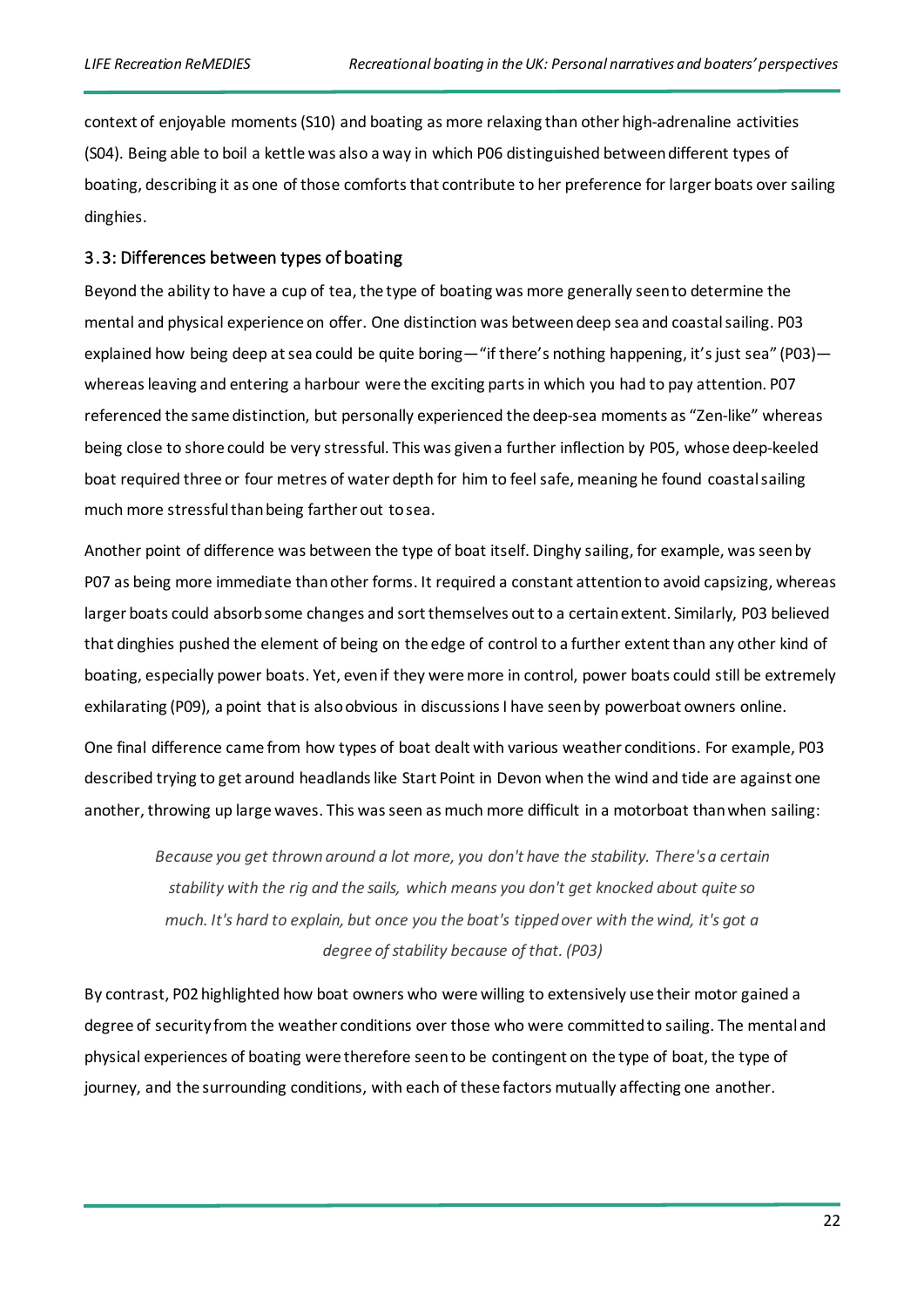#### <span id="page-24-0"></span>3.4: Discussion

Taking all the above into account, many boaters separate their experiences on the water as distinctly different from wider life. This can be through sensory means, with the unique sights, sounds and feelings of being out at sea. It can also be through the different ways of thinking that boating generates. While this can depend on the conditions and type of journey, with moments of calm as well as times of intense focus, the shared difference from usual patterns of thought helps to mark boating as something distinct.

Another interesting connection is how some participants saw boating as a process of attunement to the environment. Again this can be mental, with the awareness of changing conditions, but also physical, like feeling the boat move through the water and hearing it sailing well. As in the research of Humberstone (2011) on nature-based sports, the mind, body, boat, and surrounding environment seem to be in constant communication.

The above descriptions have been weighted heavily towards sailing, and further research could benefit from exploring similar ideas among a range of motorboats. It seems likely, for example, that high-performance powerboat owners may have a different relationship to exhilaration and the idea of being on the edge, or to the different soundscapes of boating. By contrast, some motor cruisers may share similarities in terms of observing the coast and accessing places that are quiet and calm.

Moreover, this research rarely asked participants about sensory experiences in a direct manner. Observations were generally taken from wider stories and conversations, as well as diverse survey responses. Future research could specifically ask participants to describe (or even record) the sensory aspects of boating, as well as how they are feeling and thinking when out at sea. This could be useful for understanding what is going through boaters' minds when they are in places where seagrass and maerl are present, for example. It could also more generally identify concepts that are meaningful for boaters and potentially useful in future communication.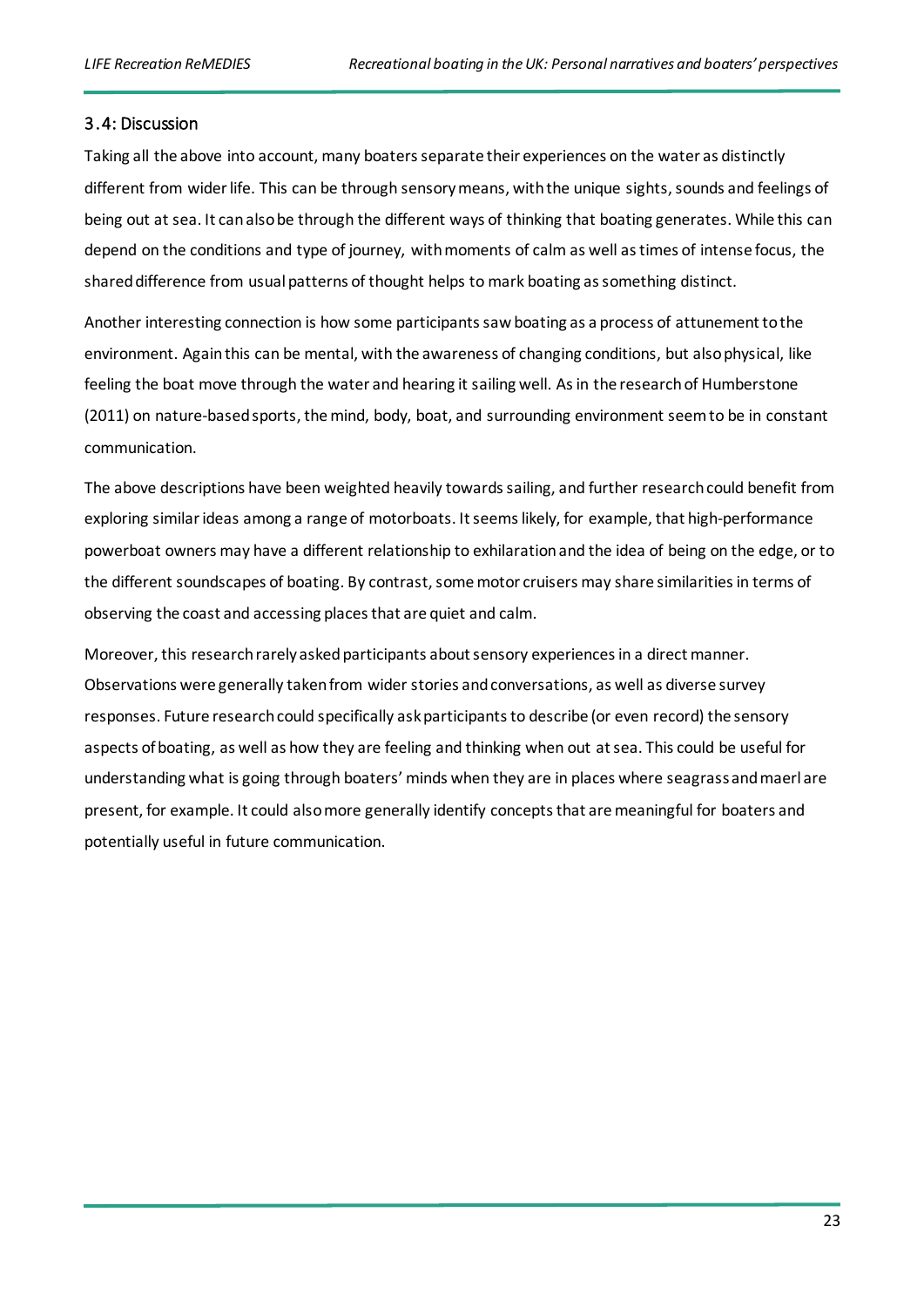#### <span id="page-25-0"></span>**4: Freedom**

Throughout both the survey and the interviews conducted for this report, 'freedom' was regularly invoked by participants in explaining what boating offered as an activity and what boating is like as an experience. When asked "What does boating offer you that nothing else does?", 12 out of 38 survey respondents directly referenced 'freedom' in their open-text answer. Half of the interview participants also mentioned it in an unprompted way during conversation. Beyond these explicit mentions of 'freedom', many clustered or overlapping attributes were more generallymentioned in surveys and interviews.

The importance of 'freedom' to recreational boaters suggested by this prominence is consistent with the findings of Twigger-Ross et al. in their 2021 report on 'Understanding the Behavioural Context' of anchoring and mooring. There, 'freedom' was conceptualised as the ability to choose where to go and to visit favoured places. As such, 'freedom' was also specifically related to the ability to choose a place to anchor, and to not be restricted to mooring locations. Freedom as access, however, is only one kind of conceptualisation, and may have been emphasised by the report's focused attention to issues around anchoring, mooring, and especially Voluntary No Anchor Zones (VNAZs).

In the research conducted for this present report, freedom was seen to mean different things to different people. At the same time, individual participants often referred to it in multiple different ways. This sort of multiplicity has been commented upon by Caroline Humphreys (2007), who describes overlapping notions of freedom in Russia, and more recently by Loretta Leng Tak Lou (2019), who analyses the different kinds of freedom aimed at by social activists in Hong Kong. Both researchers demonstrate how various notions of 'freedom' are rooted in specific social and historic contexts. Different kinds of freedom were also mentioned in a sailing context by Barbara Koth (2013:148), with the 'positive' freedom of self-determination and autonomous control being more important than 'negative' freedom from constraining structures.

There has not been time in this project to explore the potentially deep histories behind ways in which 'freedom' is understood. A wider study could investigate the historical roots of boating cultures in the UK, including multi-generational boating families, the maritime histories of particular coastal places, and the way in which particular norms or values have become associated with boating over time. Kirsti Gurholt (2008) gives an example of the latter in her analysis of how the Norwegian outdoor ideal of *friluftsliv* – a sort of simple way of life in line with nature – came out of 19<sup>th</sup> and 20<sup>th</sup> Century efforts to build a national identity. It then further developed into a gendered expectation for boys to develop self-sufficiency through learning in nature, which continues to be relevant today. A similar critical genealogy of norms and values around recreational boating in the UK has, to my knowledge, not yet been completed.

It has however been possible to identify some broad categories under which freedom was understood by participants during this research project. The rest of this section explores freedom as: 1) a felt experience; 2)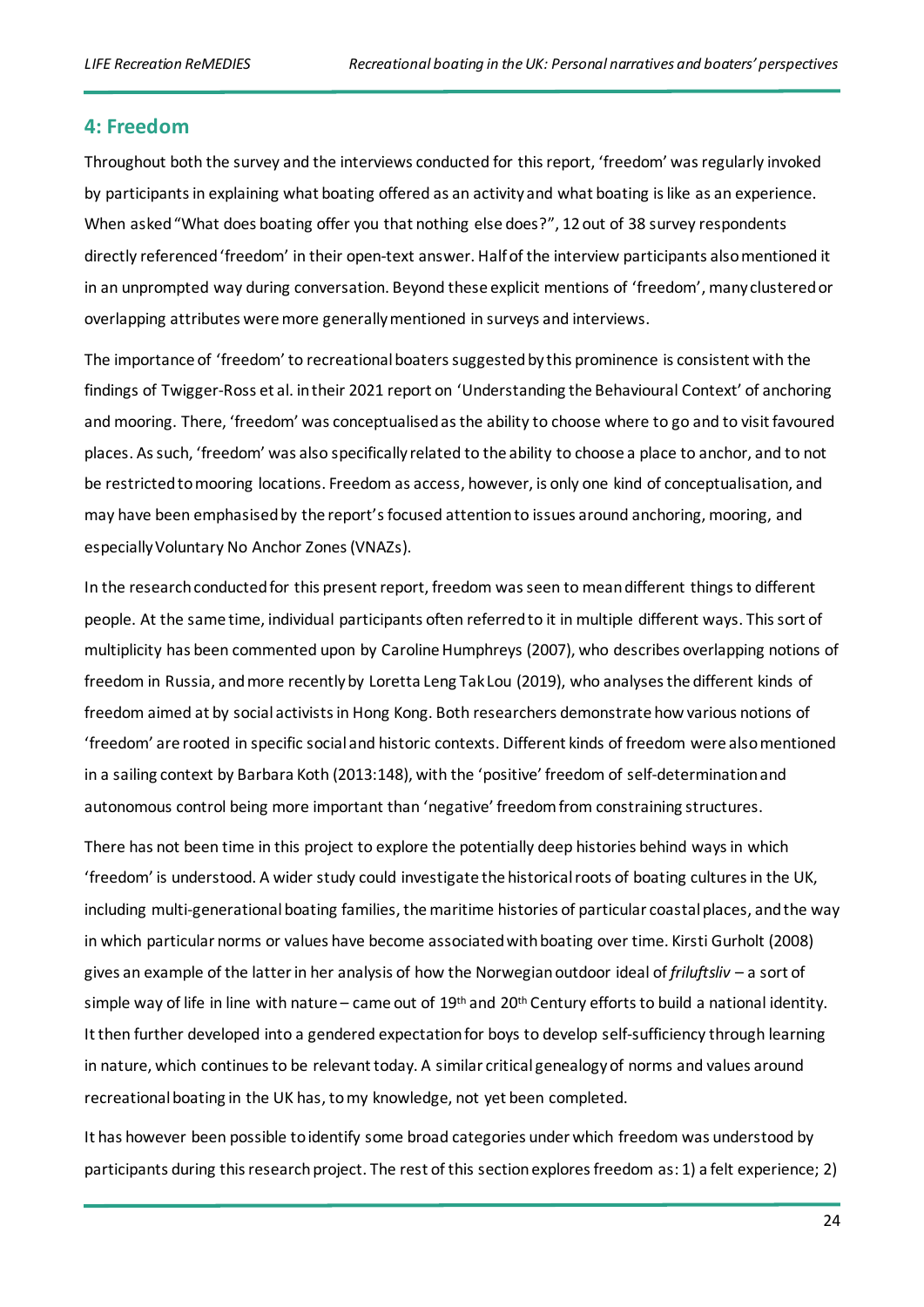a counter to wider economic constraints; 3) the ability to self-determine; and 4) a lack of regulation. Distinguishing these different ways in which 'freedom' is understood may be important to achieve the possible intervention suggested by Twigger-Ross et al. (2021)—appealing to the "freedom narrative" as a means of changing recreational boaters' behaviour.

#### <span id="page-26-0"></span>4.1: Felt experience

For a couple of interview participants, 'freedom' was explicitly described as a feeling. For P10, this feeling was connected to exhilaration, but separate enough to be distinguished:

*And my absolute favourite thing, and it like brings a smile, it's crazy but it brings a smile to my face every time, is when I'm like sat on the boat and we're like planing across the water. It's just, I can't describe it. But it's like, you feel, for one you feel very free. And two, I don't know, it's exhilarating, like when you go really fast as well. (P10)* 

That the sense of 'freedom' occurs when planing across the water suggests it may be connected, as discussed previously, to the feeling of the boat on the water, specifically the speed and lack of drag or resistance. The idea that physical sensation can support higher-level feelings of 'freedom', within certain contexts, was shared by P09 in a very different story focused on extreme discomfort:

*I was trying to sleep in my bunk and, you know, you go up on waves, like trying to sleep on a rollercoaster. But it's out of those like sort of moments of, that are really uncomfortable, you realize those are actually the moments you sort of enjoy the most and you look back on. They're the most memorable. And it's sort of, I don't think I've made many memories sort of like that where I've maybe been uncomfortable but sort of felt, you know, more alive, and more freedom, anywhere else. (P09)*

What seems to connect both this and the experience of P10 is the *intensity* of felt experience. Regardless of whether this is positive or negative it marks out that moment as outside of what is usually felt. Understanding freedom as the experience of something outside of what is usually felt seems like a productive way forwards, as it helps connect the above to wider responses, particularly around ideas of peace, quiet and solitude. For some survey respondents, boating seemed to offer a feeling of freedom through these sorts of difference from everyday life:

*(Q: What does boating offer you that nothing else does?)*

*Boating slows me to live in the moment, it's my freedom and place of peace in the world.* 

*(S03)*

*Freedom, peace and quiet. (S15)*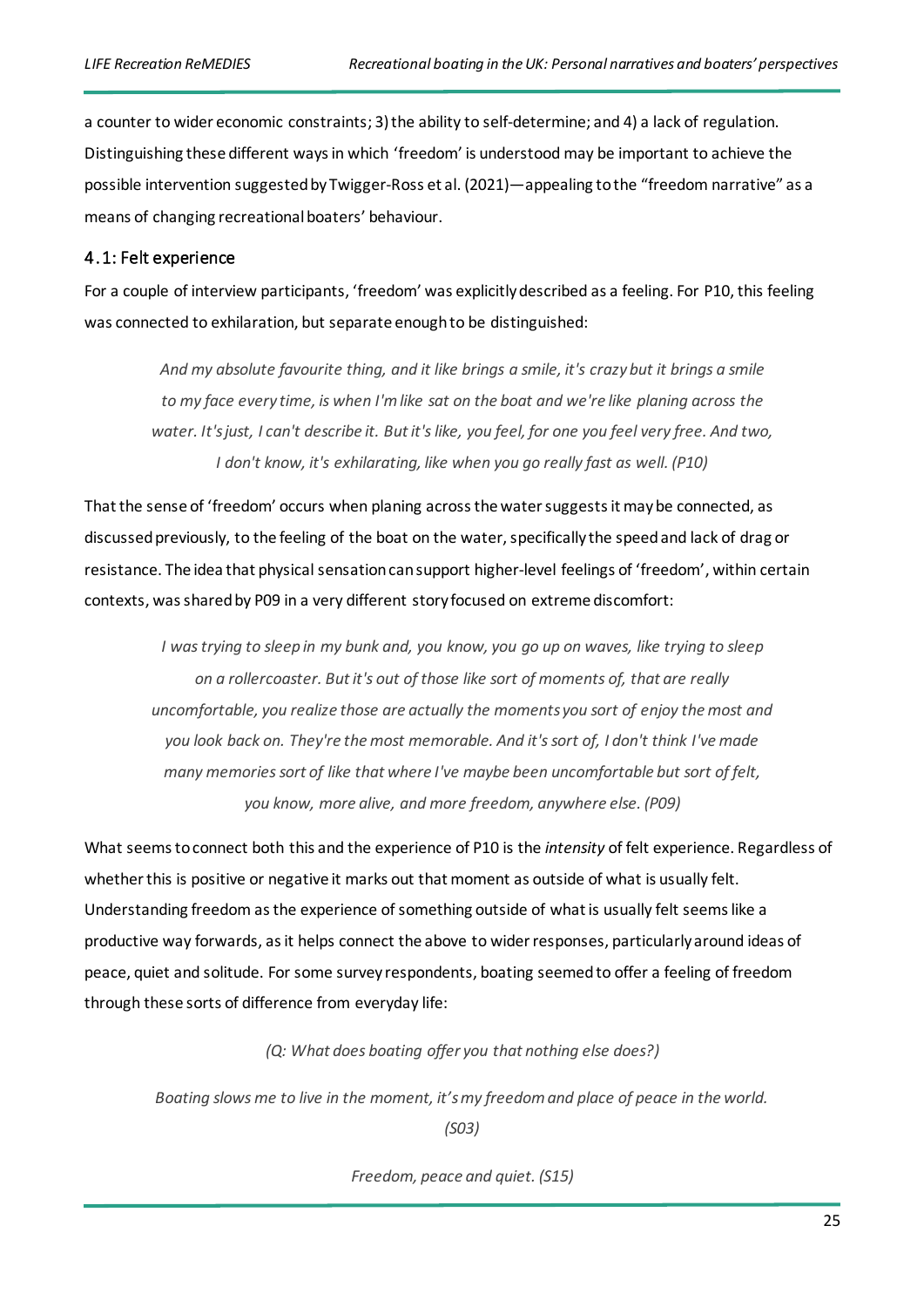*Space, peace, freedom & contentment. (S17)*

*Freedom away from busy life. Fresh air. Happy children on beaches or crabbing on harbour pontoons. (S22)*

By providing feelings of exhilaration or calm which are different from those felt during regular life, boating can more generally represent a freedom from life's wider constraints. This was most clearly suggested by P09, who explains how through these experiences he came over time to see sailing as more than just a "normal sport", and instead as "a medium that can help you feel a bit of freedom in a world where you have to work a nine to five job".

#### <span id="page-27-0"></span>4.2: Economic freedom

One way in which boating was seen to break from the constraints ofnormal life was in offering a kind of economic freedom through boat ownership. This may seem contradictory, even to some boaters, as the cost of keeping and maintaining a boat is a constant issue. One participant highlighted how people call boat ownership a "trap", the opposite of a freeing experience, as they buy a cheap boat and then get caught out by expensive repairs (P04). An example of this was the hidden cost of taking the boat out of the water to be surveyed for insurance, even if insurance itself is not that expensive. Another participant quoted an adage that I have also seen shared online, that the two best days of owning a boat are the day you buy it and the day you sell it on (P09).

Despite these concerns over maintenance costs, a few participants clearly indicated that boat ownership provided them with either an existing or a hoped-for freedom from wider economic constraints. This was most clearly expressed by P08, a woman in her early 20s who had recently bought a boat to live aboard on the South Coast with her partner. Major motivations for this decision were the "extortionate" cost of housing, the difficulty for young people to get on the housing ladder, and the desire to remain living by the coast, with which she had fallen in love. It was also a decision influenced by the changing nature of work as both her and her partner could work remotely, removing the need to be tied to a specific location. The roots of this decision seemed to run deeper however, as P08 actively referred to her own parents' story as an inspiration:

> *She (my mother) grew up in like proper urban Manchester, and read 'Far from the Madding Crowd', and decided to run away to Wales, and met my dad and it was all romantic, cute, and then they just set this life up for themselves where they have never worked for anybody. And yeah, like they've just done exactly as they wanted. (P08)*

By being primarily a one-off upfront cost, boat ownership offered P08 a way to create a life like her parents, where she was not tied into certain kinds of work just to pay bills. The freedom from rent thereby supported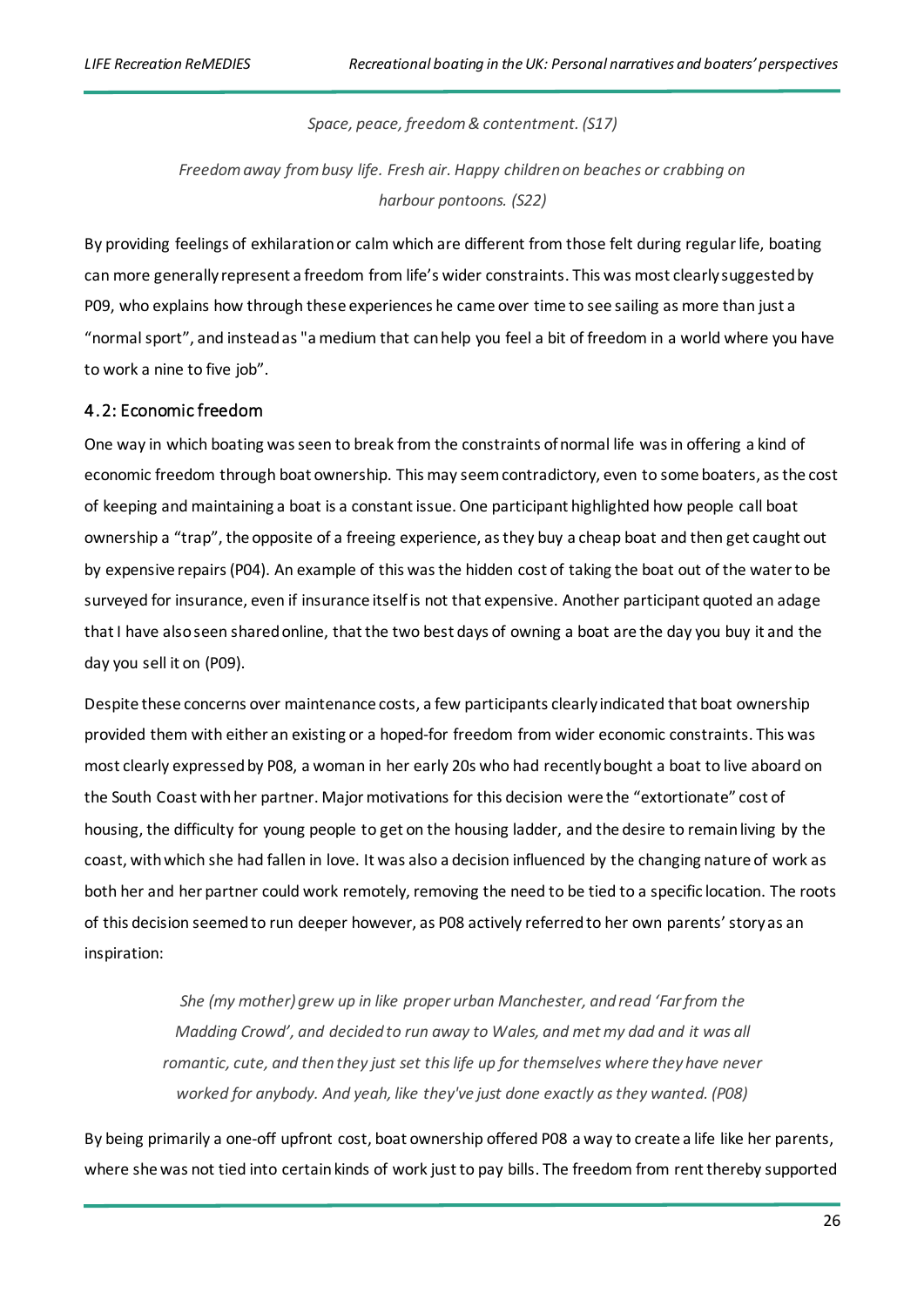other kinds of freedom to travel and explore different places, and to work only how and when she desired. This understanding was by no means shared among all participants: P09, a university student of similar age, would rather the financial security of investing in a house, even if boating offered a feeling of freedom compared to a 9-5 job. P02 similarly explained that he wanted the economic security of a house, though he did "see the advantage of those friends of mine who have their lives contained on a boat, and the additional freedom that gives them." In this situation, mobility and financial security seem opposed to one another, whereas those same factors coincided in P08's decision to live aboard. This difference highlights the importance of understanding individual circumstances and deeper attitudes towards what economic freedom and boat ownership might mean.

Ideas related to economic freedom are not only relevant to liveaboard boaters. In a less extreme way, other respondents also highlighted how the initial cost of boat ownership then allows them to take trips when or where they want. P04, a married man in his mid-30s with a young son, explained how owning a boat means they can easily go for two weeks on holiday to Cornwall and have an enjoyable time for little cost. Moreover, by living near where the boat is moored, they can go sailing every afternoon in the summer, and in doing so easily replicate what is for many people a "once-in-a-lifetime" experience. The initial investment therefore creates a feeling of freedom through how regularly and spontaneously they can do what would otherwise be prohibitively expensive or difficult.

Finally, while some participants did talk about boat ownership in terms of its economic value, it is also important to realise that boating can disrupt that equation through the unique *quality* of experience it is seen to offer:

*"Boating, for the amount of money you spend, increases your value added to life significantly… for every pound you spend on boating, I think you get 100 pounds back in in experience." (P04)*

#### <span id="page-28-0"></span>4.3: Self-determination

A third way in which freedom was conceptualised by participants was as the ability to self-determine. In an abstract sense this links to the economic freedom mentioned above, as boat ownership allows for control over decisions like when and how you visit some place or take time for leisure activities. However, there was also a much more specific understanding of freedom being the ability to make decisions when actually sailing. This came out most clearly in the discussion by P04 over the choices which are open to his son while in control of a dinghy:

*Yeah, thinking about the freedom, I don't know what age you were when you sailed a Pico but for my seven year old, he, it's his first experience other than a bicycle of being in*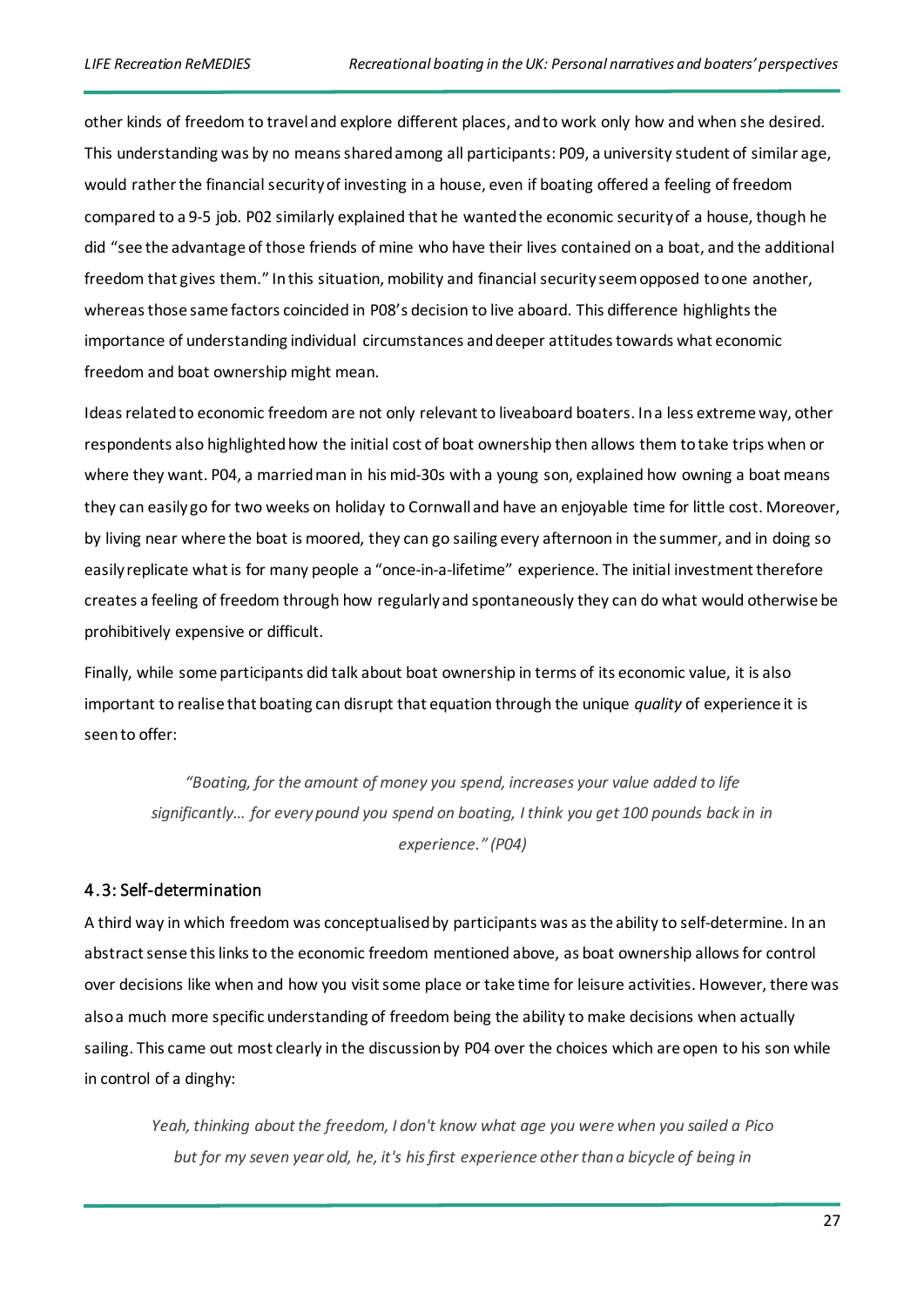*control of something and almost, without sounding too epic, choosing his destiny. Where is he going to go? You know, it's only a sail around the harbour. But does he go straight on? Does he go right? Does he go left? Does he go and look at something? Does he go and investigate something? And he's in control of a vehicle really. And he can go and experience those things. (P04)*

Although the above participant recognises the exaggeration of "choosing his destiny" when sailing around a harbour, it does highlight an important point. In a variety of ways, from buying a boat for retirement (P05), as a family project (P07), or as a future home (P08), a boat purchase is often a commitment to a hoped-for future. P08 expressed this as the "freedom to sculpture life to how you want it to be". This is selfdetermination in a very broad sense, in that freedom is related to the ability boats have for changing the way in which you live in the world.

More specifically, the freedom to decide where and when to go was valued by adults as well. P05, a male participant nearing retirement, explained that sailing appeals to him because it is all on his own terms. Particularly on a longer cruising trip, he can decide what pace to go and which destinations are of interest. During the journey he can also change to move off from places that are not as nice as expected, or to stay longer in those that are enjoyable. With his retirement plan to spend a few years cruising around the Mediterranean and other destinations, including the UK, the ability to choose and change the journey is one of the most important attributes of sailing.

This conceptualisation of freedom is quite closely related to that identified by Twigger-Ross et al. (2021), where boaters expressed a desire to choose where to anchor. However, the suggestion from this current research might be that the importance of choice is not necessarily about having open access to every location, but also about having the ability to plan and adapt a journey. In other words, the freedom to choose could be equally about internal features, such as the innate flexibility of boating and the ability of a boater to make decisions while on the water, as it is about external limitations of the coastline, such as No Anchor Zones (NAZs). While this would require further research it is perhaps supported by the recognition, for instance by P02, that specific coastal areas can still offer a lot of freedom "in terms of deciding where you go", despite a range of immutable natural constraints.

#### <span id="page-29-0"></span>4.4: Lack of regulation

A final way in which freedom was conceptualised by participants was as a lack of regulation. Again, this relates to the point made by Twigger-Ross et al. in their 2021 report around freedom of access to particular locations, and potential resistance to NAZs. However, this current research suggests that ideas about freedom as a lack of regulation may extend beyond the issue of access, and be worth considering in a broader way. Perhaps as expected, the strongest opinion on freedom as lack of regulation came from P08,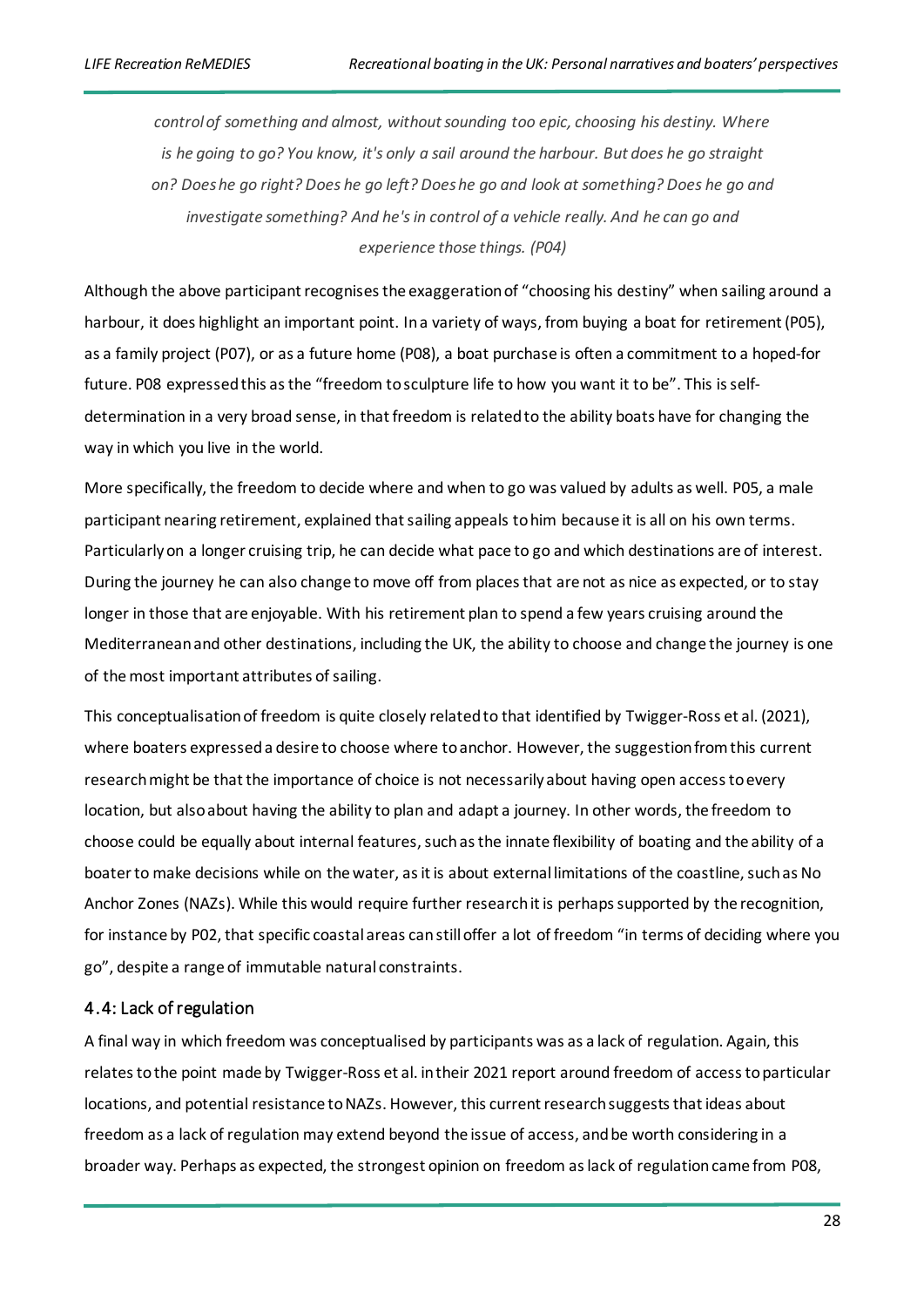who had recently made the decision to live aboard her boat. She connected the freedom of boating to a lack of regulation and, by extension, a level of anonymity or freedom from being overly observed:

*And I just think the freedom. I love the fact that there are virtually no laws. I am sick of surveillance and everyone knowing exactly what you're doing all of the time. There's none of that with a boat! Like, you know when you buy a car and you have a V5, you don't have that with a boat. You don't have anything, nobody knows where you are or what you're* 

#### *doing.*

A similar response was given to the survey by two respondents (S15 & S28) who, as mentioned previously, appear to be the same person with a pre-existing frustration over Studland Bay. In their fuller answer (S28) they explain that boating offers "Freedom with very few regulations and rules." They go on to state that a big attraction to sailing is that it does not require a license and yet is safer than activities approved by "so called experts". While this is an opinion I have often seen stated online, there are also occasional posts which call for the introduction of a license requirement. This is usually in response to what some perceive as an increased uptake in boating by many who do not have the appropriate skills or knowledge to be safe on the water, particularly during the Covid-19 pandemic.

One way in which boating was seen as free from various regulations was in the ability to travel easily to other countries. P08, while yet to undertake a Channel crossing, nonetheless valued the idea that it could be done with few controls, though she was not entirely sure whether you would even need a passport. A similar point was made by P10, a university student, who reflected upon the first time she sailed to France with her family and the sense of freedom that provided. In her description she exaggerates the simplicity of sailing in contrast to the kinds of experience it can offer:

> *I just think it's so cool that you can...like the freedom you have with it. You can go anywhere, just with a bit of wind, and a boat that floats. You know?*

The romanticism of getting afloat in a simple manner, and by doing so opening a range of potential experiences, is shared among many groups I have seen online. However, it is not all plain sailing. P05, who planned for a retirement of sailing around the Mediterranean, was frustrated by the increased regulation that had come into place as a result of Brexit. Compared to people doing the same journey even a year before, the EU travel restrictions turned the planned trip into "a logistical nightmare". I have elsewhere seen this issue, and other kinds of historically increased regulations like limits over anti-foul paints, discussed online. Further targeted research, both historical and in conversation with boaters, could identify whether there is a more general feeling of increasing regulation, from where it might stem, and if it relates to more specific concerns like NAZs.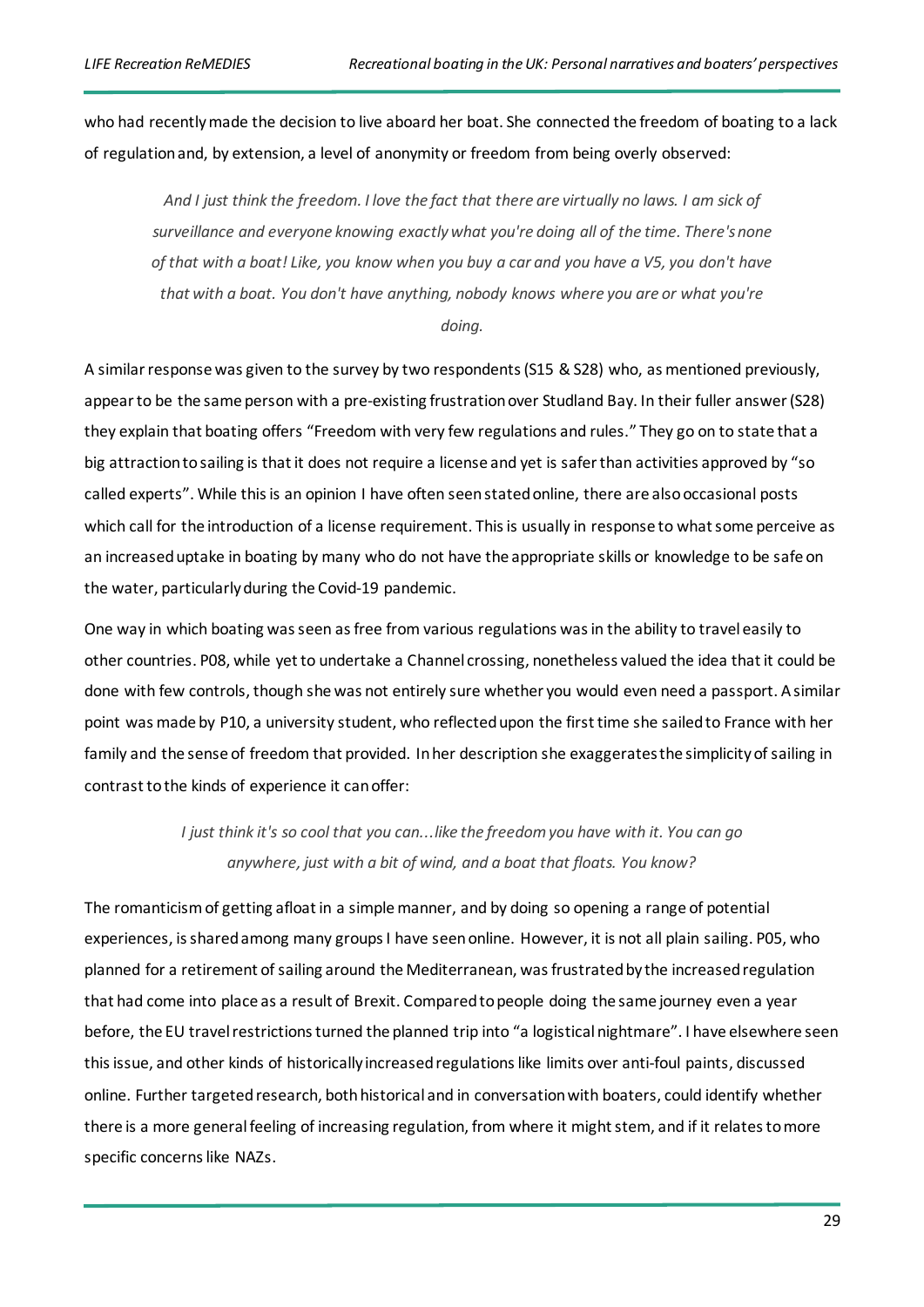#### <span id="page-31-0"></span>4.5: Discussion

The above description of different kinds of freedom show that understandings can vary with individual circumstances and in relation to participants' personal life histories. They can also differ between kinds of boating activities, which for many participants overlap. The exhilaration when pushing a sailing dinghy to the edge, for example, may be very different from the quiet gained from travelling a significant distance away from other marine users in a yacht. While they can both replicate some parts of the others' action, they inevitably support certain types of experience. Many boaters have experience with both and with other kinds of water-based activities as well, including powerboating or paddle-boarding. They may also have their own financial situation to consider, issues around boat ownership or access, and contact with various aspects of external regulation. Each of these issues and experiences can be framed in terms of 'freedom' and can be conflated by the term.

This section reflected upon 'freedom' as a term spontaneously mentioned by boaters in their wider responses. Future research could benefit from intentionally exploring its roots and its understanding among boaters, including how it varies and how it comes to develop as a way of framing experience. This could involve directly asking participants about 'freedom' in recreational boating, and what it might mean to them. It could also include a historical analysis in a way similar to that of Gurholt (2008), mentioned at the beginning of this section.

Targeted research on this topic would be especially valuable in suggesting ways of communicating about VNAZs or suggested changes to anchoring and mooring more widely. The role of self-determination in some concepts of freedom suggests that empowering boaters to make their own decisions, through the provision of clear and accurate maps of seagrass locations for instance, would likely be important. There may also be an opportunity to tie environmentally friendly behaviours into the language of self-determination and the hopes people have when purchasing a boat of creating a new kind of life.

At the same time, communication around any future planned restrictions should be aware there may be deeper-rooted frustrations around regulation in boating, beyond the issue of access to specific locations, which may feed into boaters' responses. It should also be recognised that many boat owners frame their activity in terms of its value for money, and carefully weigh up the costs against the perceived benefits. If restrictions are seen to limit the kinds of experience that are available, this may also be a source of tension and resistance.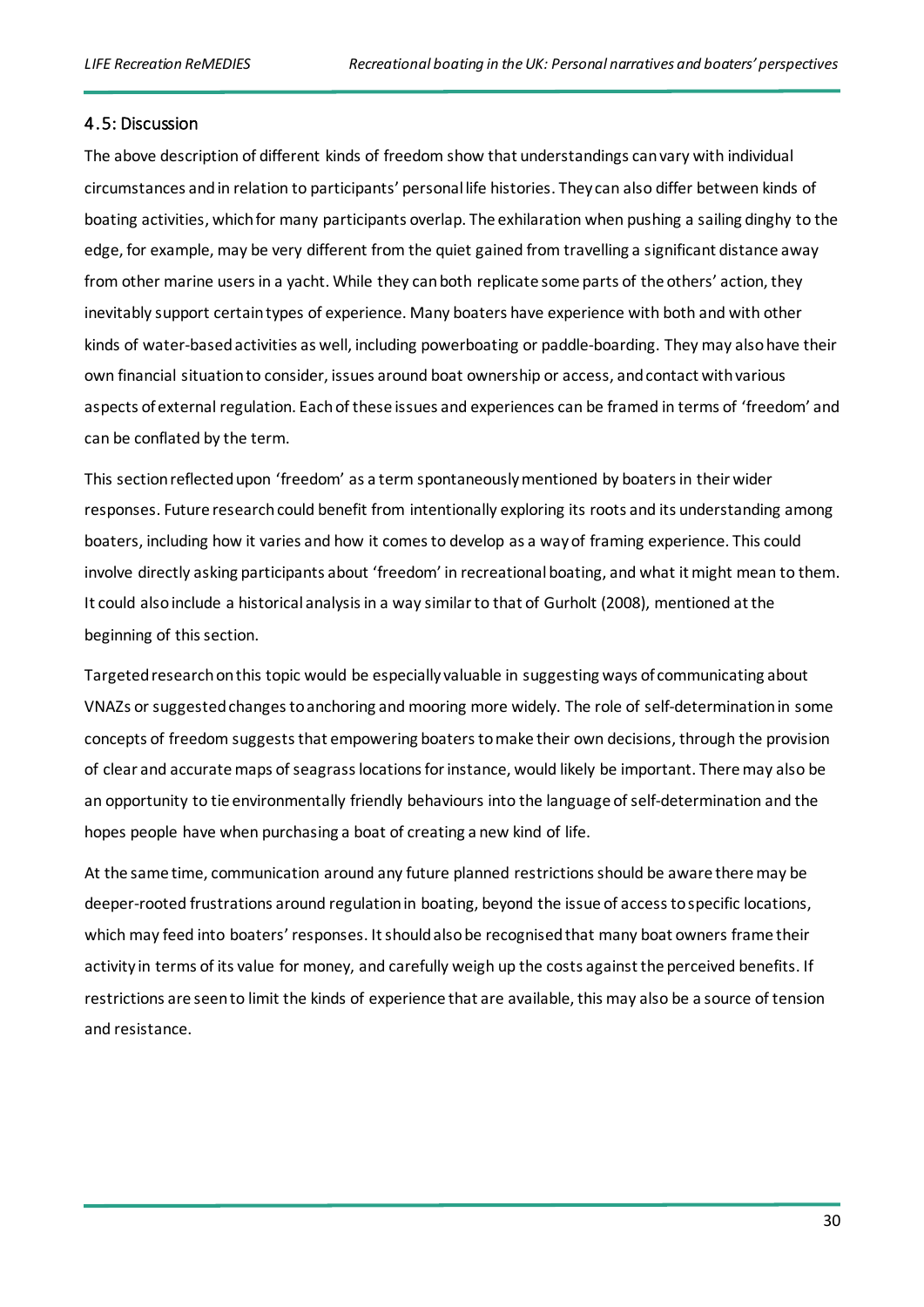#### <span id="page-32-0"></span>**5: Learning and Personal Development**

One intention of this current research was to better understand how boaters learn, both in initial stages and during their continued development. This seems critical to any effort to create meaningful change around issues like anchoring with care, for example, and to ensure that learning is both long-lasting and passed on to others.

During open-ended conversations with participants it became clear that learning to sail, in particular, was tied into much broader ideas around self-formation and personal development. Previous research has explored the wider benefits which learning to sail can offer youth. Fraser (2019), for example, discusses the beliefs held by skippers about young people's personal and social development through Sail Training Trips. Fletcher (2017) similarly explores the experiences of all participants in a sail training voyage, including children, teachers, and sea-staff, and links these trips to a rich cultural history dating back to the 'age of sail' (2017:172). The role of these trips in developing personal resilience was also specifically highlighted by Hayhurst et al (2015).

However, forms of learning and development that take place outside of these controlled pedagogical environments, like young people's more general involvement in boating as a sport or hobby, do not seem to have been much investigated. Similarly, the ways in which adults continue to gain boating-related knowledge and skills throughout their lifetime seem also to have been less studied, though a fuller literature review may generate references which have been missed.

This section therefore hopes to do two things. The first is to identify a bit about *how* boaters learn, focusing on the importance of learning-by-doing and personal experience. The second is to explore the wider things which boaters believe learning to be on the water teaches them, including moral values, personal qualities, and transferable skills.

#### <span id="page-32-1"></span>5.1: Ways of learning

There are many places where boaters can get advice or learn new things. This might be their local sailing club, perhaps a wider network for people with a similar make of boat, individuals they meet and chat to near where their boat is kept, friends made or met through previous trips, perhaps their own parents or wider family if they are also involved, and different online groups based on features like geographical location. If people want to more actively learn they might reach out to any one of these networks for advice, tag along with a more experienced boater for a trip, complete recognised training courses, read books or watch YouTube videos, of which there are many. With so many different avenues for development, most people I spoke to seemed to centre these influences back onto their personal experience as the ultimate groundwork for knowledge. In other words, boaters reach out to different places to learn, but their personal experience often remains at the centre, where it is used to confirm or challenge other inputs.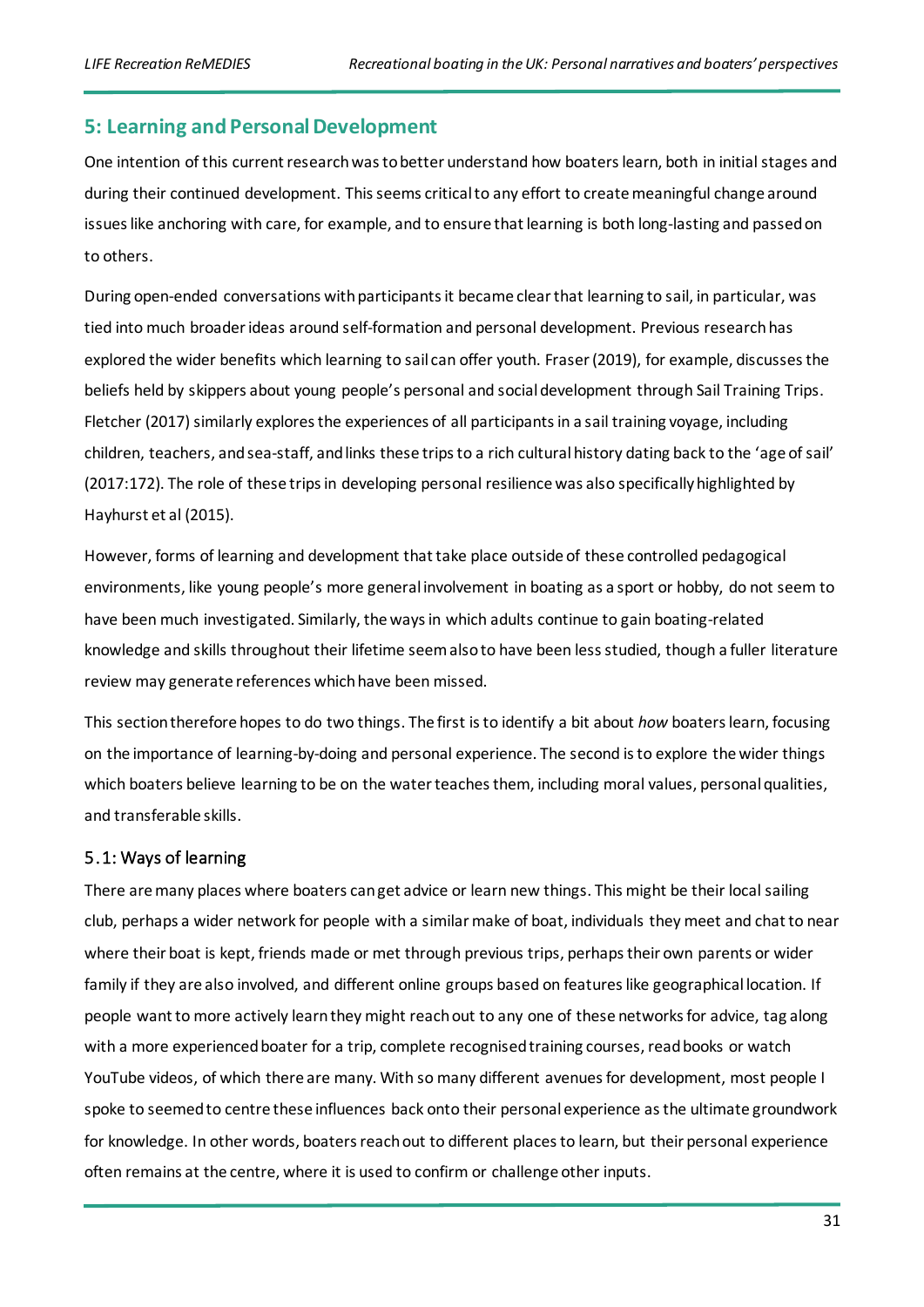A couple of participants, when asked how they first learned to sail, responded by saying that they do not remember ever actively beginning to learn. Their first experiences boating were as very young children. Both P02 and P10 were first taken sailing when they were a few months old, and learned steering or points of sail before they can remember. Some survey respondents similarly highlighted how they grew up around boats with their families. The ways in which participants reflect on their lifetimes of sailing will be considered more in a later section. For now, what is most relevant is that the engagement with boating since childhood highlights how learning to sail, in particular, can be an immersive experience without formal training.

This immersive nature of learning was highlighted by some survey respondents answering the question: "What boating-related skills or knowledge are you currently learning?". S12, for example, answered "None other than learning in the boat". Similarly, S06 highlighted how they learned something new every time they went boating, while S23 suggested that variations in people's personality, ability and circumstances meant teaching others was always a learning experience too. Moreover, most participants I spoke to shared personal stories of difficult experiences in which they learned something about sailing, the boat itself, or themselves as individuals.

Learning through experience can be a very intentional act, as well as an immersive one. For example, P02, who tried to anchor as much as possible, described how he "fastidiously" collected "tidbits of information" about locations. This included the places where you can refill water or safely leave a dinghy when going ashore to get food, as well as how sheltered a location is in different weather conditions. The latter relied on personal experience for two reasons. Firstly, official guides were unable to comprehensively describe how the experience of an anchorage might vary in all the different possible conditions or for different kinds of boat. They were therefore seen to err on the side of caution and to advise against anchoring even when it was possible. Secondly, the experience of anchoring someplace could be very different from what might be assumed on first sight:

*I can think of some places that look quite exposed but, but are really nice. And I can think of other times where on the face of it a place should be beautiful but, and it is beautifully calm, but you can just get this tiny little swell just rolling in. And if you, if you end on to that you're probably all right. But if you're side on to it then it does not take much to set up quite a distinct rolling motion that's, yeah, not how you want to spend the night. (P02b)*

Learning by doing was also the advice I regularly saw given online to newcomers who were thinking about purchasing a boat or wanted to improve their skills on the water. However, this advice did seem to broadly differ by the type of boating under consideration. People interested in getting involved in powerboating, for example, often seem to be advised to get their RYA Powerboat Level 2, with that covering all they need to be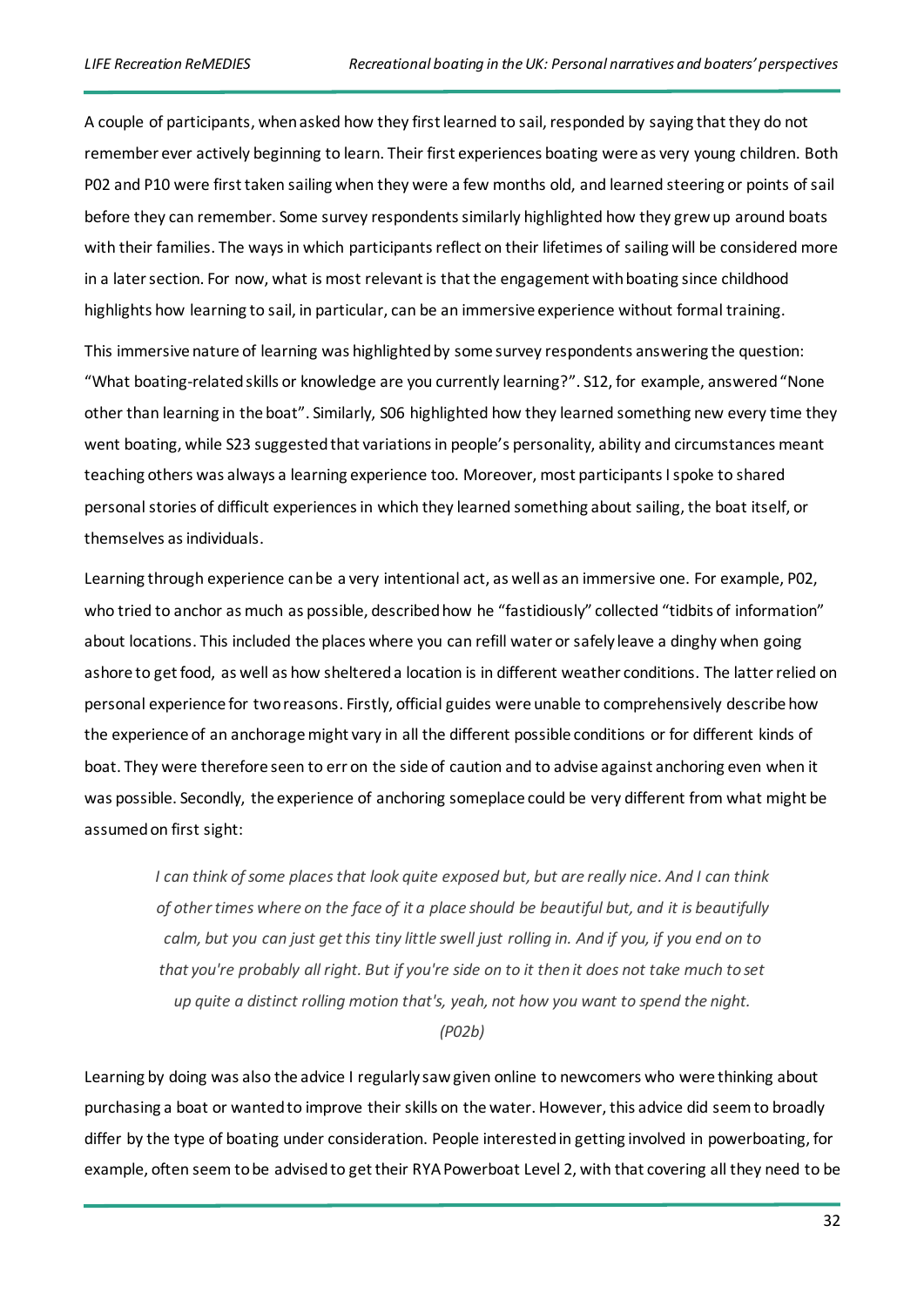competent. Whereas becoming a competent sailor was generally seen to involve a continued effort to sail more, face more challenges, and adapt to more circumstances. In this context, nothing competes with personal experience, even if an initial course or two may be recommended to help people learn the basics.

The difference in advice seems partly due to the view that sailing is much more vulnerable than powerboating to surrounding conditions, like weather or tides. It is also seen as requiring a complex combination of practical and theoretical knowledge, offering "polymathical development" (S14). The general feeling is perhaps that a sailor must learn to respond to a much wider variety of situations, which a single course simply cannot prepare you for. Many survey respondents (S11, S13, S31, S32, S37) highlighted how they were constantly finding more to learn, even "after a lifetime of sailing" (S13). For one participant, the need to continually learn was also related to the way in which technology was constantly evolving:

> *Boats are changing so much in the way like the foiling stuff they, like they've got now, where they're literally like flying in the air. Like, people who think they knew everything like 10 years ago, probably don't know everything now. (P10)*

The only obvious outlier to this approach was S23, who claimed they have been sailing out from Poole and anchoring in Studland since the 1980s, and that they do not need any further skills or knowledge. As before, this answer is probably related to existing tensions over anchoring in Studland Bay, rather than a general commentary on the nature of learning while sailing.

Although the need for experience is often highlighted with learning to sail, some survey respondents were also actively pursuing courses like RYA Yachtmaster, RYA Coastal Skipper, or the MCA Master Certificate. Respondents explained how this required them to build mileage through practical experience, as well as book or online learning. This blended approach to learning through multiple mediums is very common. For example, one respondent explained how they were learning astronavigation through "a mix of books, YouTube and conversations" (S10). P08, a novice boater who was learning to sail, similarly referred to a mixture of hands-on experience, YouTube videos, and books she bought very cheaply from a fellow member of an online sailing group, "just because they were excited that we were getting involved in sailing". Despite this blended nature of learning, personal experience still seemed for some to be the most critical element:

> *It seems like the kind of thing you have to do it to learn it. I think you can read a lot of books, and that's so helpful, like you get a sort of base knowledge, but you can't really discover it until you do it, I don't think. (P08)*

*I did my RYA courses years ago but more importantly I have experience and am part of a helping community. (S24)*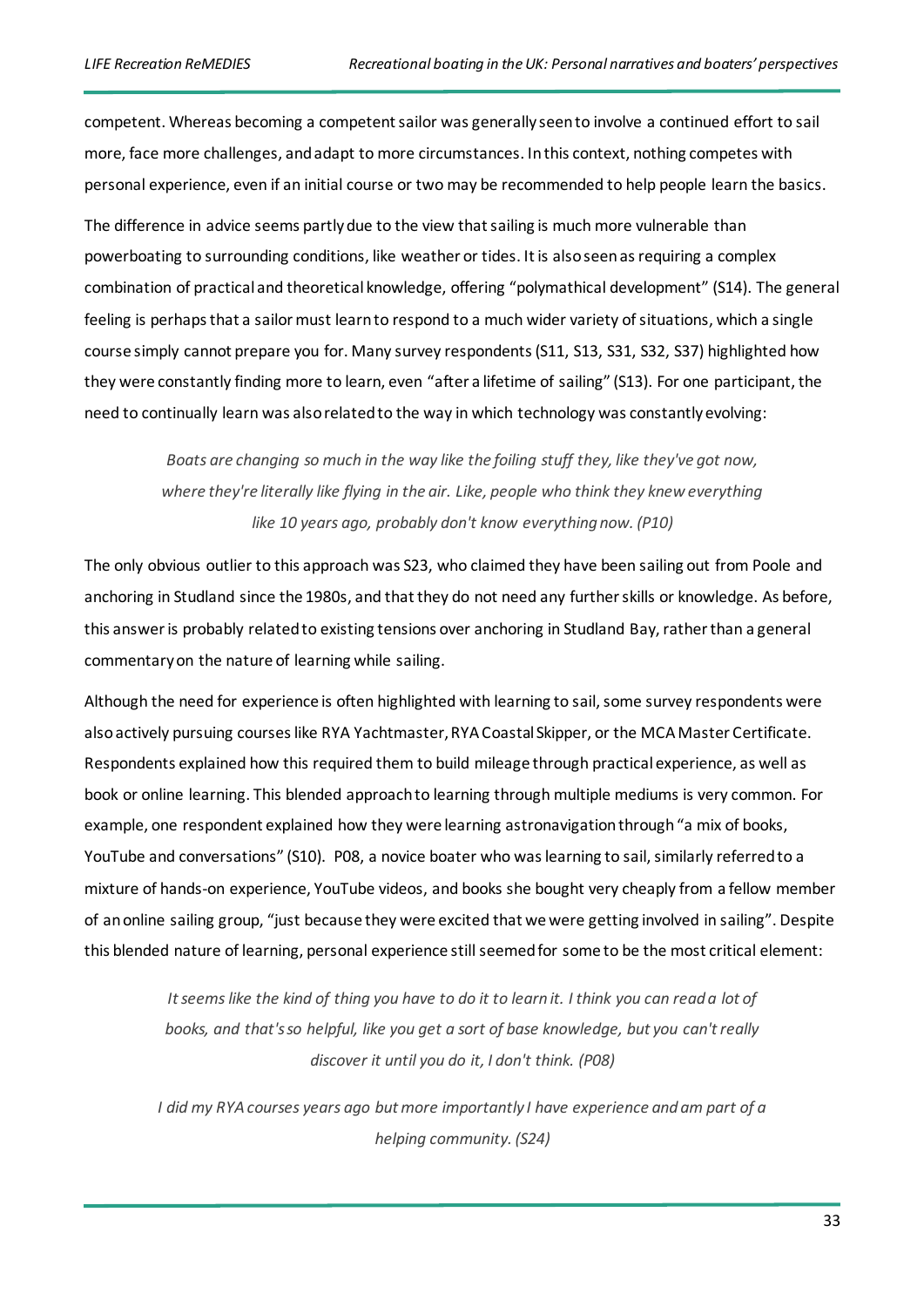Another way in which learning came out during this research was through the requirements of owning and maintaining a boat. One participant, who probably had more detailed knowledge than most through a volunteer position at a boat-breaking yard that sold spare parts, emphasised the complexity involved:

*I don't know if you've considered but you know, a 30-foot yacht, the different elements of understanding and knowledge. Even away from the sailing, you've got electronic systems, you've got a diesel engine, you've got rigging, you've got ropes, you've got fibre glassing, you've got sea safety, you've got all of those different things without even sailing anywhere. (P04)*

While P04 recognised that not every person would share his motivation to understand how every part of the boat worked, the journey of boat ownership could potentially touch upon an incredible amount of varied technical knowledge. This view was shared by one respondent taking on a recovery project of a damaged or old boat (S19), and by another whose limited budget requires them to learn how to maintain and repair different elements themselves (S28). The different specialist knowledges that are joined into a single boat mirrors a description by one survey respondent of how complex boating can be, when asked what boating is similar to:

> *Science, philosophy, maths, problem solving, management, organisation, dexterity. Any broad multi-faceted challenging activity would equate. (S14)*

As with sailing, advice given online over boat maintenance or restoration tends to highlight personal experiences more than any hard-or-fast rules. Commentators often respond to questions in detail based on what has worked or not for them in the past, as explained by P08:

> *It's not like a, just a comment, like, 'Oh, no, that's not good', it's like a 'here's my life story.'*

In total, both boat ownership and learning to sail often seem to involve individuals drawing on a range of online/offline networks, potentially developing a wide range of technical knowledge, and ultimately making sense of this diversity by focusing it back onto their own personal experience.

#### <span id="page-35-0"></span>5.2: Personal Development

One thing that became clear throughout this research is that learning was seen to offer much more than simply how to operate a boat. Boating was important to participants' self-conception, and they identified it as developing everything from moral values, to personal qualities of perseverance and self-reliance, to opportunities for social mobility. While some participants had experience in powerboating as well, this kind of deeper self-formation seemed more generally related to learning to sail.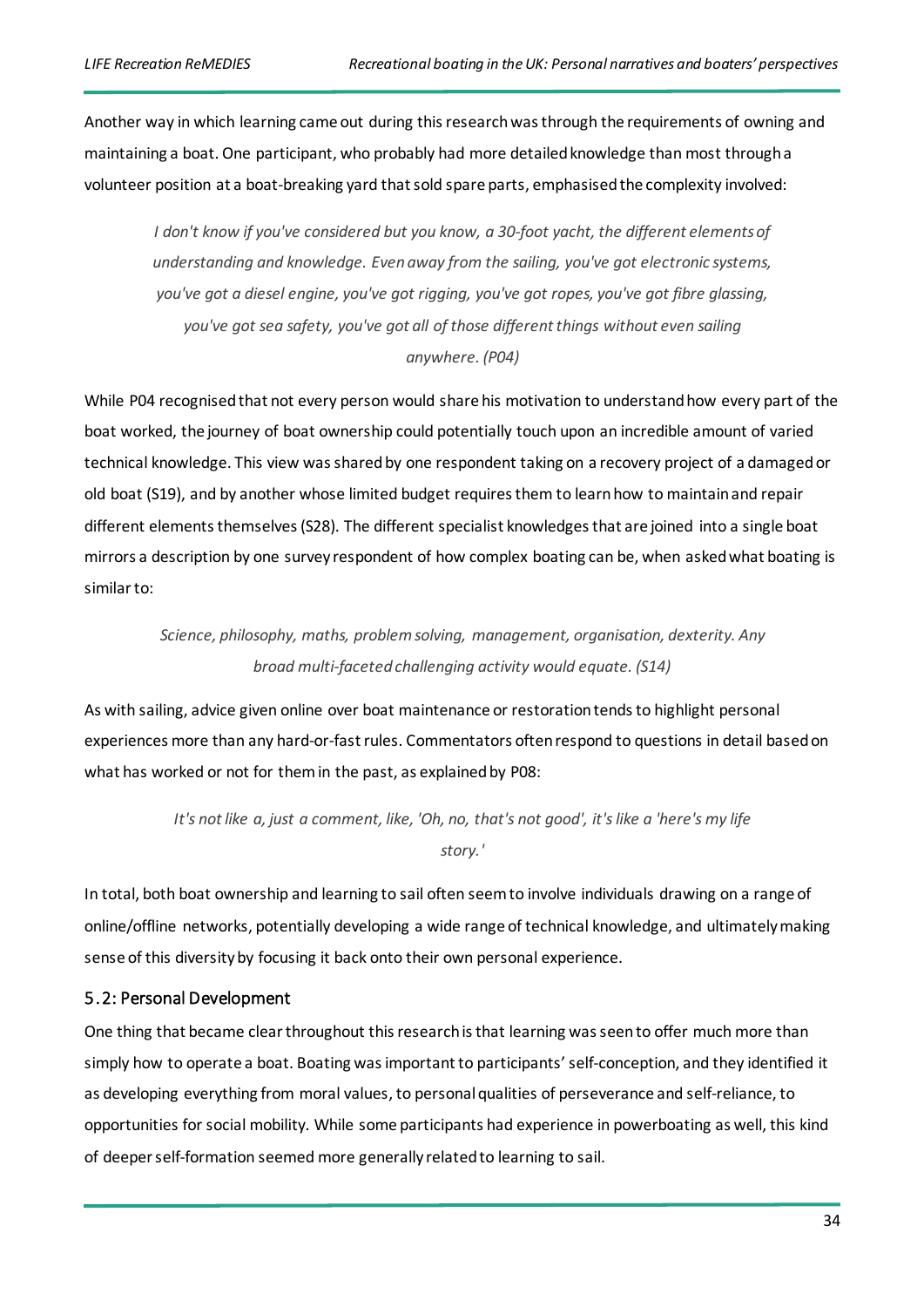Only one participant (P04) spoke explicitly about how boating played a role in developing their own personal morals. Some of this he accredited to Sea Scouts, where he first learned to sail, and their focus on willingness to help other people. However, the lessons learned there continued to apply, partly because the potential cost or risks of boating make relying on community a necessity:

*I think boating plays a massive part in why I am like I am. You've got to help other people, because otherwise it's going to cost you a fortune. To get a tow in, a commercial tow on a boat, you're looking at sort of 500 quid. Which is a lot of money. Or, get it for free and wake up 25 people from the RNLI or a lifeboat, they're going to have to run out and do it. So if I can spend two hours of my time solving the problem to save them doing their time, then why not? (P04)*

Although these lessons were learned in a boating context, P04 believed them to underpin his approach to life much more generally. On the day of our call, for instance, he explained that he was going to the dump and so he had asked his neighbours if there was anything they also needed taking – as with the quote above, boating had taught him that if you can easily help somebody else out and save them hassle then that is a thing worth doing.

P04 was also the only participant to explicitly reference motorboating in the context of personal development. This occurred in a story about his seven-year-old son, and how he had recently bought him a small motorboat. While the son only ever took the boat a few metres away, P04 saw it as developing a sense of responsibility and self-control, including the need to respond to accidents or errors. The urge to develop this quality in his son through boating was explicitly linked to P04's own experiences sailing as a teenager, including a memory of being made solely responsible during a voyage from Land's End to Ireland:

*It was an experience that I've, it sticks in my mind, massively. For sure. Because I was given that responsibility. I remember sitting, sitting in the dark looking at the compass. Spray coming over the bow of the boat, it was a horrible storm. And the other two guys were asleep. I was solely responsible for this full 33-foot yacht in the middle of the ocean, going through the gasfields, in the Irish Sea. (P04)*

The same element of responsibility, learned through the process of taking sole control of a boat, was highlighted by P10, a university student who has been teaching dinghy sailing to children for multiple years. As boaters become older, this kind of personal responsibility may become less novel, though it can crop up in other ways. For example, P07 explained how he worried about being responsible for the lives of others on his boat. However, even outside of 'responsibility', being in control of a boat continued to provide opportunities for adult self-development.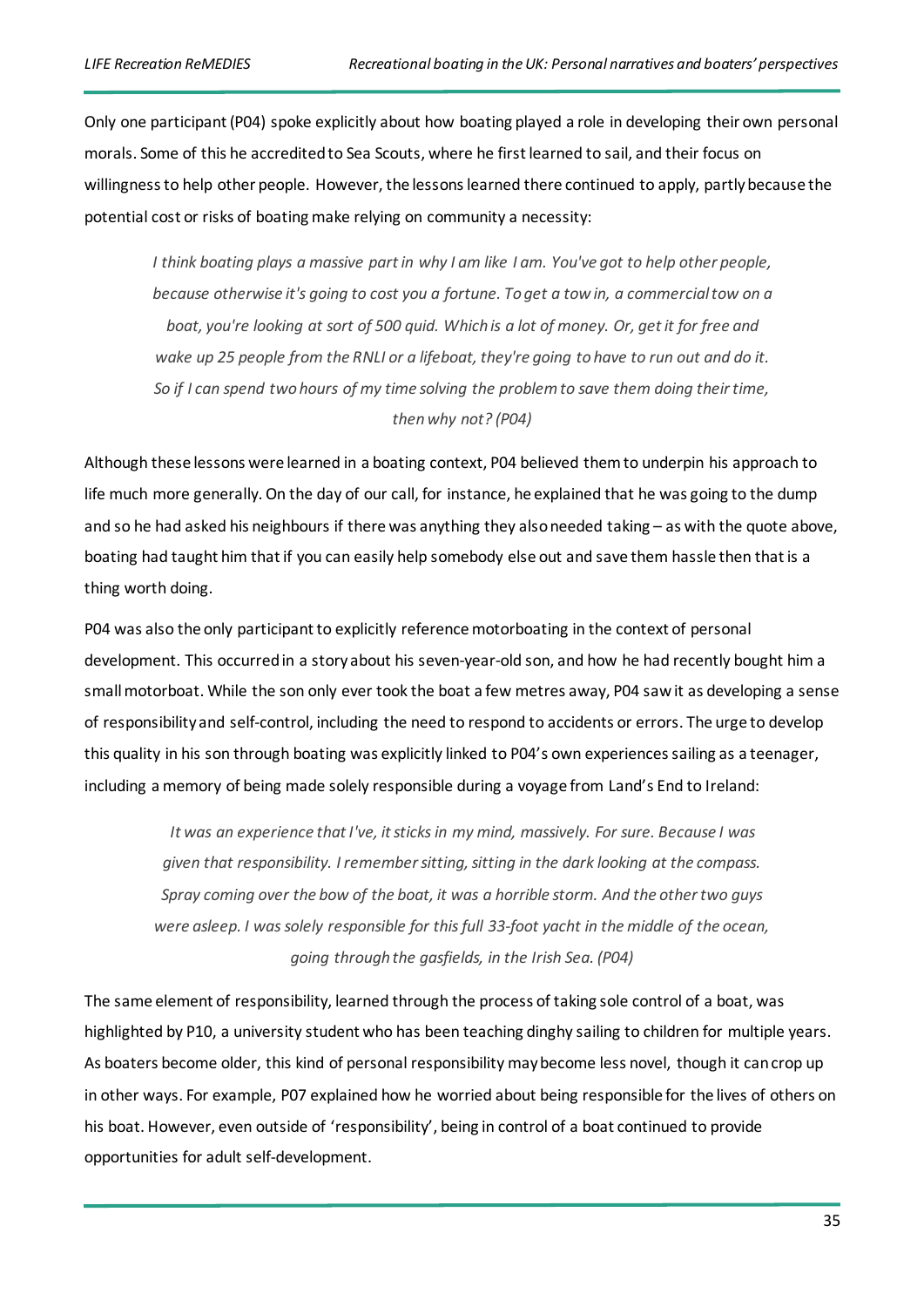One commonly mentioned benefit (S13, S16, S20, S24) was how boating teaches self-sufficiency/selfreliance. In most cases participants described these situations in individual terms, but S06 also highlighted how boating involves being "reliant on your group skills till you get back". In the stories shared by participants, this self-reliance was developed out of the idea that boating does not give you another option—in the moment that something goes wrong you must find a solution:

> *You suddenly realize, 'I've got to deal with this'. Yeah? Somehow or other, I've got to do something. And it's like, you know, like, lights would go out on, and stop working on the top of the mast. So how are you going to get that fixed? Well you're going to have to climb the mast. (P07)*

While the individual moments may be challenging, multiple participants saw it as developing a mindset which was useful beyond sailing itself. For example, P09 described difficult experiences as generating a rigour and perseverance that, "if you brought those into everyday life, there's not a lot you couldn't do." Interestingly, two of the younger participants who were both around 20 years old, P08 and P09, seemed to recognise and desire the fact that boats could place them in extreme situations which would then force them to develop in certain ways. For P08 this was connected to living aboard her new boat, and how that would force her (potentially against her will in the cold of winter) into a more outdoors lifestyle. For P09 the intensely challenging and difficult mental experience of a long solo crossing was desired for the kind of mindset and perspective it might create. Although these are fairly extreme examples, many survey responses mentioned the "challenge" which boating presents. It seems fair to say that some individuals value how boating can push them into situations which they then have to find a way to cope with, and in doing so further develop their capabilities and their confidence.

It is precisely because of this increased confidence and self-reliance that some participants highlighted the role which sailing, in particular, can play in social mobility. Both P09 and P10 expressed how it would be valuable to introduce wider groups to sailing because of the personal qualities you gain through learning, as well as practical skills like problem-solving, spatial awareness and teamwork. While P09 was speaking more generally, P10 was aware of specific initiatives related to sailing, diversity and social mobility that were already under way. Implicit in both discussions was the idea that sailing has a history of being exclusive, although P10 was possibly less critical of this as she also valued how sailing was a generational activity within families.

P04 was the only participant to reflect upon social mobility in his own life, and he explained how sailing exposed him to many more experiences than would otherwise have been possible growing up on a council estate near the New Forest. Central to this was the idea that sailing introduces you to people outside your usual circle, gives you the confidence to build relationships with others, and widens your possible horizons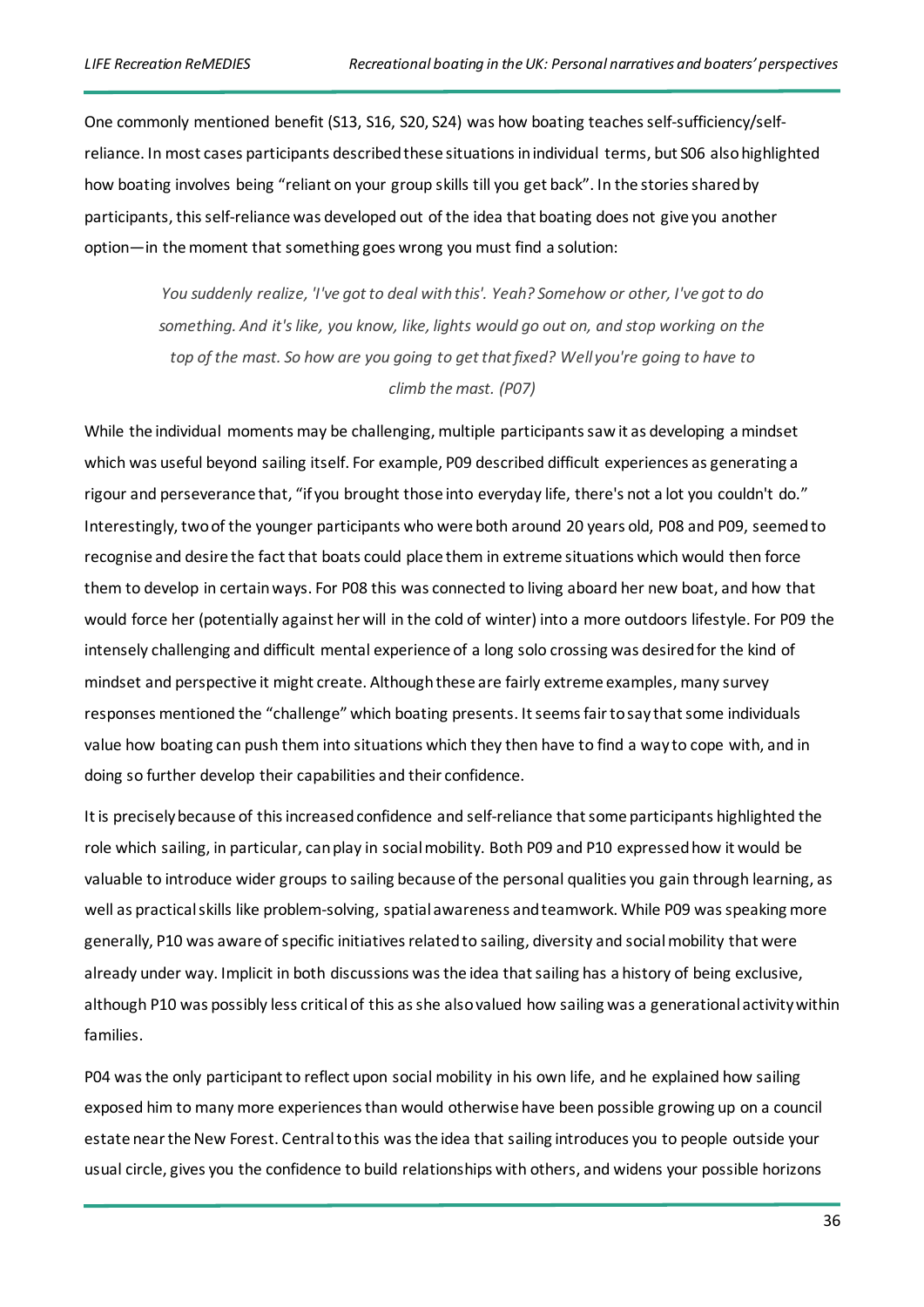for the future. The possible benefits were seen to extend way beyond sailing itself into the minutiae of daily life:

*And it's silly, some of the things that I think about is like one of the families that I became very good friends with the mum was French. So I got the experience of eating—and you know I don't know your background, but living in a three bedroom council house it's very beige food, it's very processed food—I got the experience of eating fresh salads with lemon juice, with oil, and cheeses. (P04)*

P04 recognised that he was now in a more fortunate position than most, with a good job, a nice house, and a boat kept nearby on the water. Because of this, he was passionate about giving the same opportunities to others like friends of his son, who had similarly never experienced boating before. He also valued how his son could meet a wide range of people through involvement in boating. This included looking after the boat of a busy Doctor who lives at a distance in London, and thereby gaining the confidence to approach and talk to her as a friend. Together, these kinds of interactions, as well as the self-reliance and responsibility learned while in control of a boat, came together in P04's hope for his son to "be bold, and go out into the world and find life".

Lastly, while most participants thought that boating could develop beneficial ways of thinking and acting in the world, some also suggested thatthey already had a prior way of thinking which attracted them to it. P07, for instance, explained how he loved to learn by experience even as a young child, and how his father despaired at toys being deconstructed to see how they worked. P08 similarly rooted her attraction to boating in a wider resourcefulness she had from growing up on a farm, learning about the uses of different trees, how to read weather, and "how to fix anything with a bale of twine". Whether boating is seen to generate new ways of thinking, or whether it builds upon pre-existing sorts of attitude and approach, does not seem unanimously agreed upon by participants. The relationship between these two frameworks could be interesting to explore further.

#### 5.3: Discussion

The above ways of understanding learning have potential consequences for promoting behavioural change among boaters, such as around anchoring with care. The first is that efforts to generate change may benefit from a coordinated and multi-pronged approach that recognises themultiple avenues in which people gain new information, including online groups and sources, printed material, recognised courses, and informal networks of family and friends. It may also be the case that there is a delay in new information being accepted, as change may ultimately depend on boaters putting ideas into practice in their own personal experience before becoming advocates. More generally, it may be valuable to frame new information in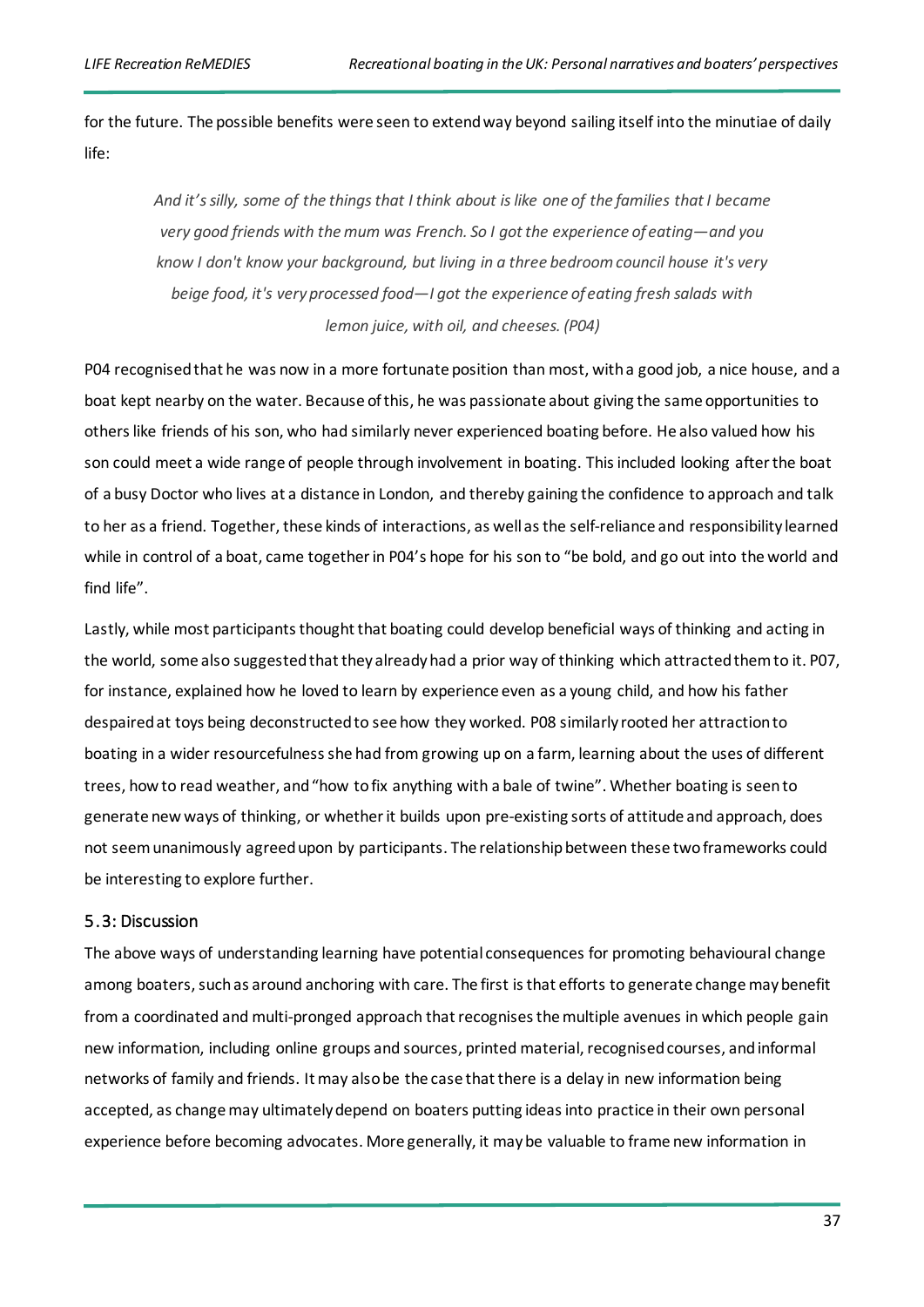relation to the wider values which learning might be associatedwith, such as self-reliance, personal challenge, and responsibility.

One clear area for further research is in the potentially different ways people within the boating community learn. A major limitation of this project was how the people spoken to were: 1) generally sailing boatowners, and 2) probably more involved than many others due to the self-selecting nature of participant recruitment. More research is needed on how those with a more casual relationship to boating come to learn, including the networks of information and advice which they are tied into, and whether they similarly approach learning as a continual process. For example, one participant (P05) highlighted how his wife, who was new to sailing, primarily learned from him on the boat, though she has since gone on to take an RYA Skipper course. It seems important to identify how potentially less-actively involved people who are nonetheless on the boat, like friends and family members of boat-owners, come to learn, and how they might also be reached by any future communication strategies.

In responding to the above, any future interviews with regular boaters could benefit from asking who they go on the water with, including less-involved family or friends, and trying to incorporate those individuals into the participant pool as well. Another potentially valuable research method could be asking participants to keep a diary or learning journal, with a focus on when and where they come across new information, and also if and when they put this new information into practice. This could help to identify the mechanisms more specifically by which new information is gained, acted upon, or resisted. While people new to boating or boat-ownership might be the obvious target for such a study, this method could also be applied to the continual learning of established boaters. It is worth noting that diaries of this kind sort of already exist, through the blogs and vlogs of individuals who document their personal boating journey online. Analysing these could perhaps reveal how boaters make sense of their own learning and personal development, without the external prompts of researchers.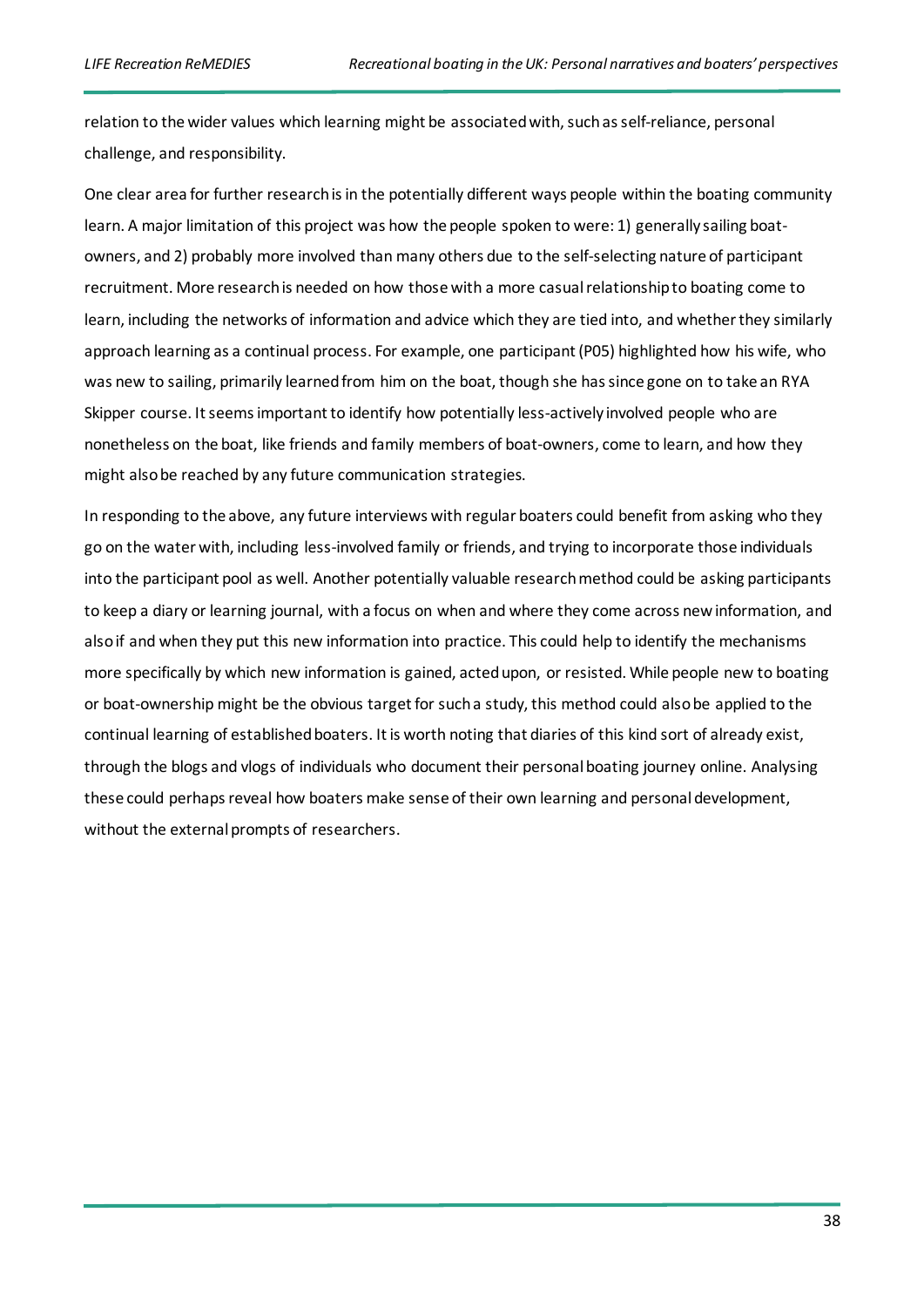## **6: Lifecourse**

This section looks at how participation in boating changes across the lifetime of individuals. It considers the ways in which participants and respondents first became involved in boating, as well as the factors which caused their interest to increase or decrease at specific times and over their life more generally. Connected to this is how some boaters think back on their trajectory and make sense of experiences through their own life history, potentially casting back to childhood, perhaps to the experience of their own parents and grandparents, and forwards to the kinds of involvement they hope to have in the future. Approaching boaters' involvement in this way can highlight personal factors which are seen to facilitate boating as an activity. It can also complicate the assumption that boating is a process of increasing investment and involvement over time.

With regards to the latter point, it can seem natural to assume that involvement in boating moves forwards in a unidirectional way. After all, many boaters do seem to increase their involvement as their financial situation and available leisure time changes with age, and particularly with retirement. This assumption might also be given by the nature of ever-increasing learning and experience, as explored in the previous section, and more general expectations of ever-increasing specialisation and commitment over time in leisure activities (see Scott and Schafer 2001:334). However, as identified by Kuentzel and Heberlein (2008) in their study of involvement over time among Wisconsin Apostle Island boaters, the assumption of continual increase does not hold:

*"One can easily imagine the neophyte sailor going on a trip, discovering his/her interest, sailing more and more, finally buying a boat, and perhaps entering a few boat races. It is harder to think of the person who started sailing and then got married, met new people, but kept boating every once in a while, finally quitting when he/she retired and moved to Arizona. It is even harder to think of a person who is passionate about sailing at one point in time becoming disinterested later in life because priorities and interests have changed and evolved. But it is these latter manifestations of change that are more common than the specialization scenario." (2008:155)*

The authors go on to identify the need for long-term involvement with participants over many years to accurately assess changes in involvement (Kuentzel and Heberlein 2008:156). While that has not been possible in this present study, the following section nonetheless hopes to identify some relevant factors to participation as they were identified by boaters themselves.

### 6.1: Family

When asked the 2-part survey question, "What motivated you to first become involved in boating? How has your level of involvement changed over time?", 16 of 37 responses mentioned beginning as a child. The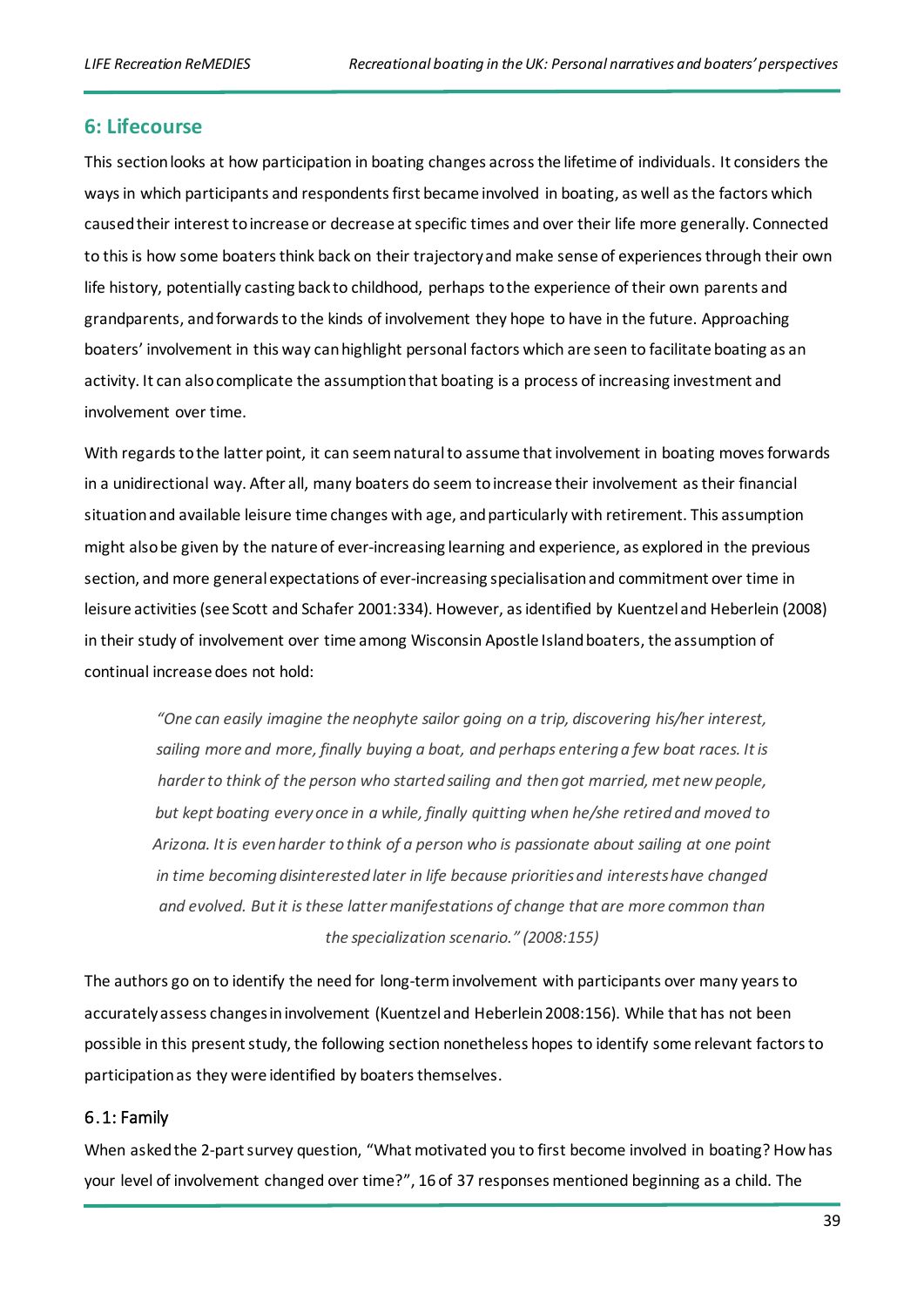other 21 answers do not necessarily preclude starting this young, asthe open-text question was framed around motivations and so also allowed for answers like "Contact with nature" (S18) or "Sense of freedom" (S16). However, within the 16 which explicitly mentioned beginning in childhood, 10 responses referred to the influence of family, while the other 6 focused on the respondent as an individual themselves. The latter mostly detail the kinds of boating they started with, like dinghy sailing, and how they later progressed to other kinds of boat. One exception emphasised the agency of themselves as a young child in developing this interest:

*I was 5 and on holiday in Ilfracombe I looked at the yachts in the harbour. Hoped [sic] in a refer [sic] and tried to skull out for a closer look. I got into a bit of trouble over that but my fascination with sailing was established. (S31)*

Returning to family influence, however, responses can be broadly divided into two camps. The first, and more common, was the reference to particular family members, specifically parents or grandparents. The second highlighted a general family background, to the extent of being born into boating as something a family has done "for generations" (S17).

Two interview participants similarly explained that they came from families with a long-standing boating history. For P10 this was her father coming from a "big sailing family", with her father's parents having sailed extensively around the Mediterranean and completed Atlantic crossings. By contrast, P07's family history was more about working on boats, with his father, uncle and grandfather operating as Bristol Channel pilots. P07 was deeply interested in this family history, to the point of sailing the same kind of Bristol Channel pilot cutter on a voyage from Falmouth to Scotland and planning a major trip to recreate his great-grandfather's 1891 voyage to Argentina. His family's involvement was framed as being with the sea itself, right back to 1704: "first recorded farmer running away to sea, from North Devon and ended up in Newport". It was also with the specific place of the Bristol Channel, where like his forebears he learned to sail.

Interestingly, P10 expressed a belief that most people who sail come from this longer-standing family background:

> *Sailing is like generally a very generational thing. Like I don't think I've met anyone who has just, like their family is the first generation to go sailing. Generally the trend is that your grandparents or your...Normally it's, it's normally like your grandparents. I wouldn't say I know anyone that's like 'Oh my dad sails so I sail', it's normally like 'Oh my Dad's parents and then their parents', like, it's quite generational. (P10)*

However, P10's observation was not totally borne out across the other interviews. For instance, P02 explained how his mother and father met through living together on boats, but how they had started sailing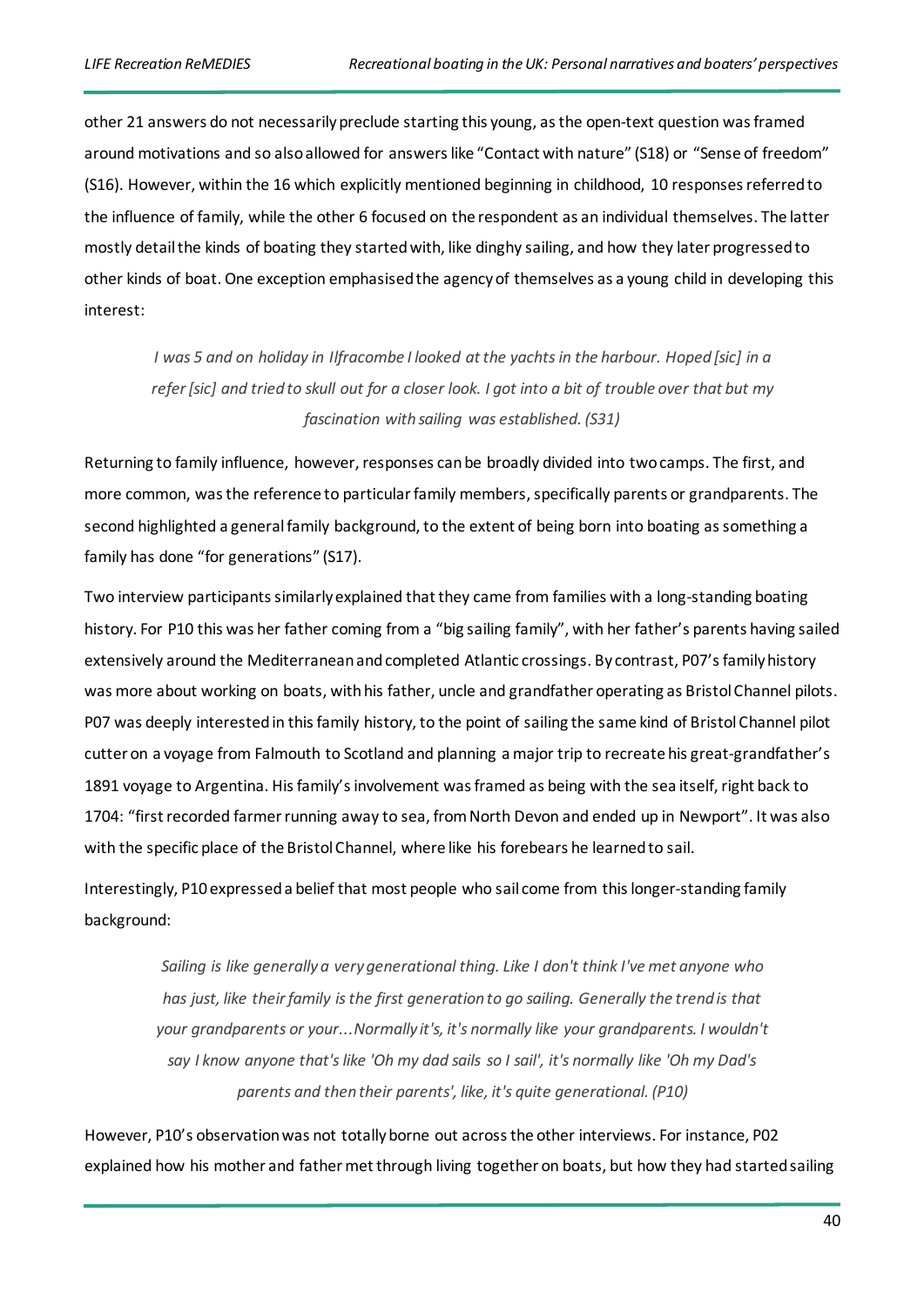at school and in adult life respectively. Moreover, where participants did become involved in boating because of their grandparents, it did not necessarily imply that they were part of a wider boating family. In the case of P04, his parents had no interest in sailing and did not own a boat, but his grandfather did and was the one who first took him to the local Sailing Club. A similar answer was given by a survey respondent: "Grandad first took me out got me hooked on the sea" (S19).

The role of family in initial involvement was mentioned by a higher proportion of participants in the interview than with survey respondents. Only 2 participants, P08 and P09, made no reference to any prior or relevant family involvement in boating. Even then, P08 highlighted how her parents were still an inspiration in her decision to buy a boat to liveaboard, through comparable efforts they made to be self-reliant on their own farm. It is hard to know whether this higher frequency is due to underlying differences between the participant and respondent groups, or whether it is a consequence of the phrasing of questions and greater space given to answers in interview settings. The latter seems supported by how there are often multiple factors occurring at the same time which conversations can discuss, only one of which might be related to family. Continuing with the case of P04, for example, his grandfather first took him to the Sailing Club, but it was because of that he then joined Sea Scouts, which seems to have been the experience that rapidly grew his interest and involvement.

Family dynamics can also be a reason for changing involvement in adulthood. Marriage was a key factor in the discussion with P05, who initially stopped boating for around 20 years because his first wife was not interested. He only started again when they parted and has since become much more involved as his new wife supports the idea of a round-the-world trip, after hearing how important sailing was to him in the past. Where his first wife's reluctance was seen to stymie his involvement, his second wife's enthusiasm has led to a more serious commitment to sailing than ever before, including buying an ocean-going yacht and planning to rent out their home.

Others found their involvement changing through having children or a family of their own. One survey respondent listed their motivation for beginning boating as "looking for something different that both me and the family can enjoy" (S08). Another described how their personal trajectory of increasing involvement was halted by their family being uninterested:

# *Family background then scouts then sailing clubs... And finally co-owner of small yacht. Now have family of more reluctant boaters so not done much in recent years. (S01)*

Even within a single life story, the effects of family influence on involvement can be complicated. P07 purchased a small dinghy from his own mother as a "family project" alongside his wife and children, but his wife soon lost interest. Having already bought the boat it became something he increasingly sailed on his own, eventually leading him to club sailing and racing, even though that had not been the initial motivation.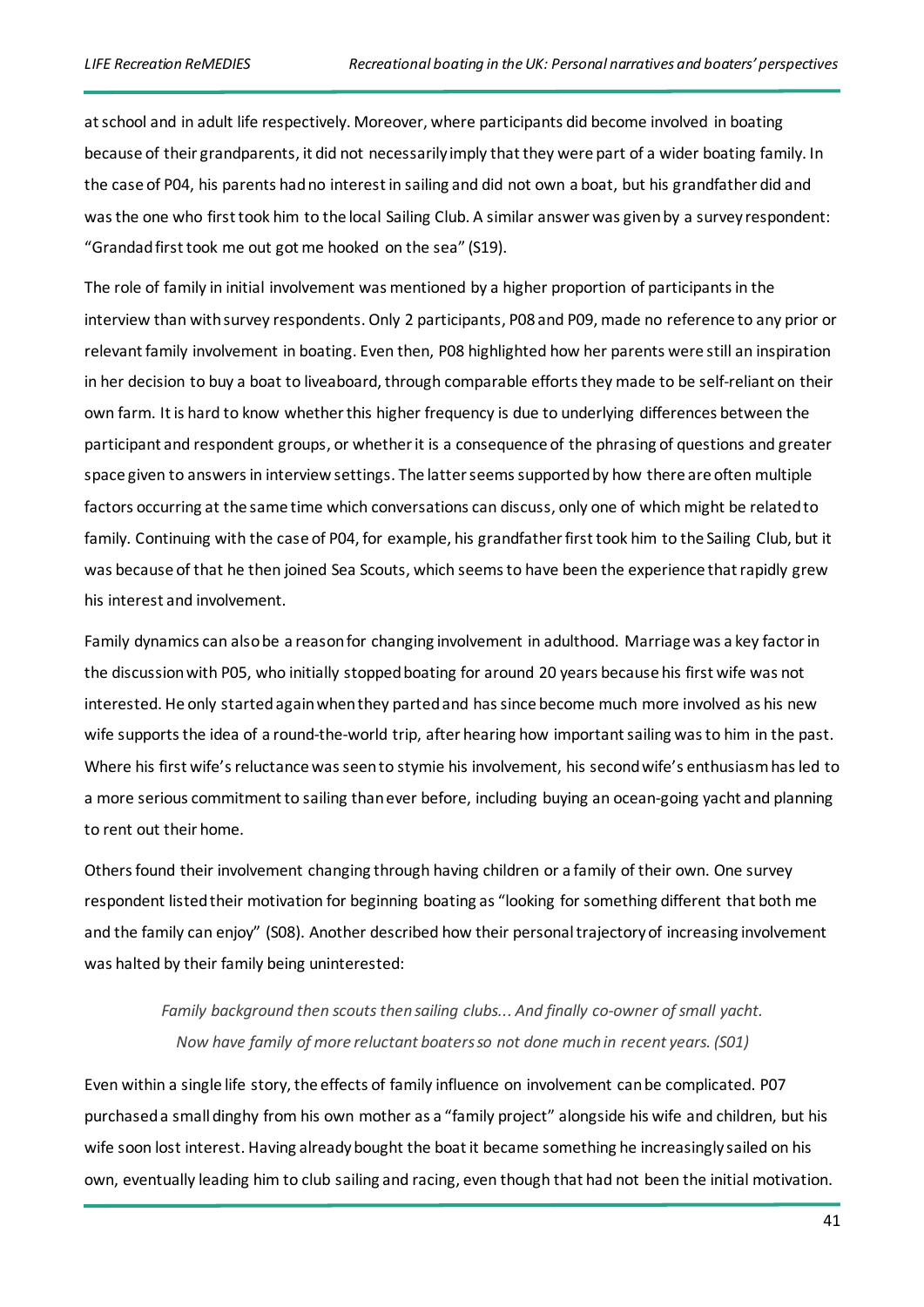But family influences increased P07's involvement in a different way to expected, as he undertook courses to be an instructor after being bored with merely observing while his children did water sports:

*Why? Partly out of boredom? Because, you know, with my kids going off doing sailboarding or whatever, I was sort of kicking my heels watching them doing that. I couldn't go on the water myself, because they were doing these activities. So you sort of get involved in, in learning, then to become more involved, if that makes sense. (P07)*

This desire to be involved while family members are busy with activities was also highlighted by P06. As the Class Captain of coastal rowing at a sailing club, she saw many partners of sail club members start coastal rowing as a way to be involved and on the water, particularly if sailing did not appeal.

Two other participants were at the stage of thinking ahead to what they wanted for their children and family in the future. For P04, a father to a young son, this affected his involvement in contradictory ways. On the one hand, he justified the ongoing cost of owning a boat as a "great investment" in the future of his son, his wife, and himself, believing it to offer unique and valuable opportunities. On the other hand, he was personally postponing a round-the-UK sail trip for a few years, until his son was old enough to walk himself home from school. By contrast, P08 was opting to buy a boat and liveaboard partly because she has always had the goal of "boats and babies". While this was presented in a humorous way, particularly in how awkward a topic that was to raise with her partner the first time they met, she was serious about wanting to create a lifestyle which would allow her future children to grow up in a nature-focused and active outdoors setting.

The role of family dynamics, therefore, seems highly individual. Many people refer to family influences as beginning their own journey, either through specific family members or through generational family involvement. Changes in family structure, like getting married or having children, were also common factors in changing people's level of involvement, though in which direction cannot be universally stated. For some it pushed them into greater levels of involvement, while for others the reluctance of family members led to them decreasing their own activity. While the direction of change may be personally dependent, the overall sense is that family influences are seen as a major factor in boating involvement.

### 6.2: Place

The importance of place was another factor which was highlighted in surveys and interviews. 'Place' is chosen over location or residence because it implies a geographical space which is overlaid with personal or social meaning (see Saar and Palang 2009). Some participants and respondents mentioned particular places as a driving force in their introduction to boating. One example, which has already been mentioned, was P07 and his relationship to the Bristol Channel, where he learned to sail and where prior generations of his family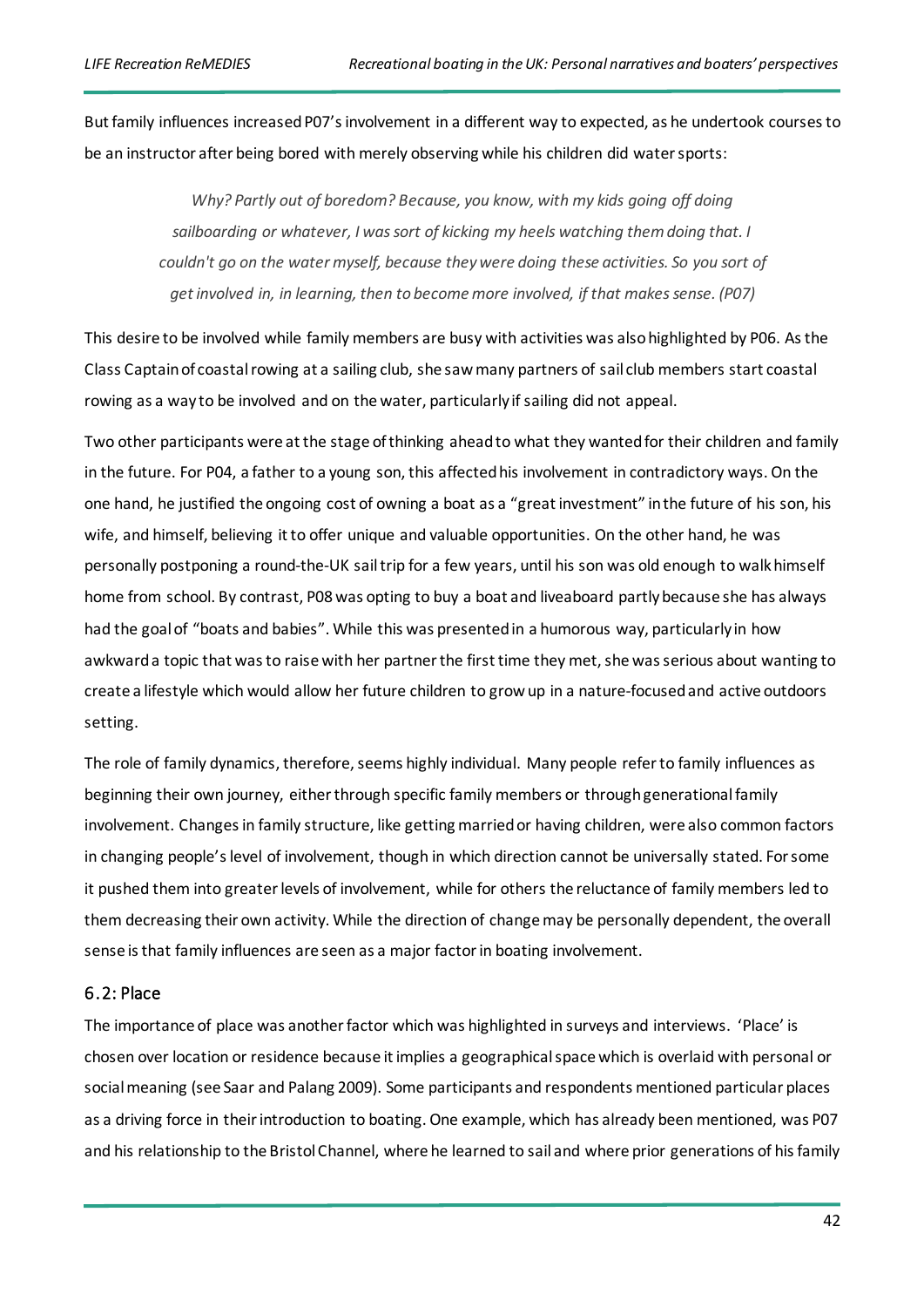plied their trade as pilots. P07 had continued to sail these waters throughout his life while also heading further afield for longer voyages.

I had expected more individuals to mention how living in particular places affected their initial involvement in boating, perhaps through growing up in a "sailing town" like Cowes, described as such by P10. However, this did not appear in survey responses, with the exception of 2 respondents who listed anchoring at Studland Bay as their motivation. As explored above, initial involvement was much more linked to family influences. Place seemed more relevant when there was a change to where people lived, affecting the type or extent of their boating involvement. The causal link between movement and involvement was mentioned by one respondent describing their personal motivation:

*Friends and family…Then moving to the coast meant that access was greatly increased, so my level of boating increased with it. (S33)*

A more detailed description of movement and changing involvement was given by P06, who initially learned to sail while growing up in Malta. Moving to London for university and work led her to stop, before she eventually moved to the coast and started becoming involved with boating once again. Despite this latest move, P06 referenced her initial influences as still affecting the kinds of boating that she enjoyed. Growing up in the Mediterranean involved cruising on larger sailing boats, and she pointed to this as a reason why dinghy sailing was something she was less interested in, despite it being very popular in Chichester harbour near where she now lives. She also explained how sailing in the Mediterranean had not required her to "look at the weather forecast, or act serious, or think about wet weather gear", something which sailing in the UK was implied to involve. This may have been an influencing factor in her uptake of coastal rowing, which she explained was less limited than coastal sailing by the weather or the time of year, although the social aspect of rowing was also a key motivation.

One thing which P06's story highlights is the relationship between types of boating activity and the limitations of particular places. This was explicitly discussed by P05 who, with his wife, owned and sailed a large deep-keeled yacht. The shallow waters of the north Norfolk coast where they lived significantly limited their sailing opportunities. It required them to keep their boat at a marina in the deep-water port of Lowestoft, where they found little in the way of community and where options for nearby destinations were highly limited:

*We spent two and a half years at Lowestoft, like I say in two different marinas, sort of shrugging our shoulders going, 'Where is everybody? And why does nobody around here want to talk boats or actually do anything?' And in the end, you know, that, combined with the fact that from Lowestoft, it's alright, it's a deep-water port, but actually there*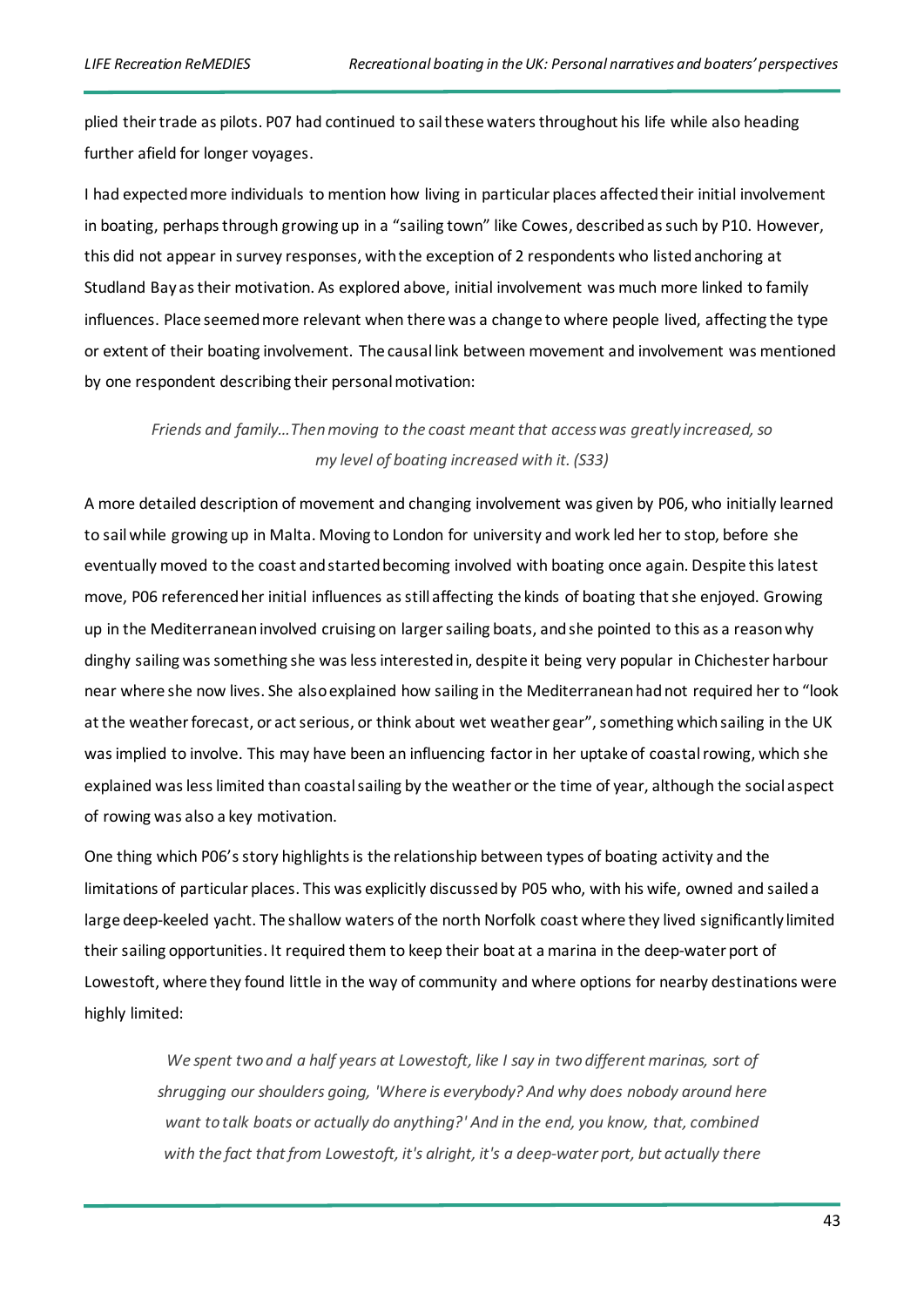*isn't any where to go from there that isn't quite a long way away. So the idea of nipping out and anchoring for the night or something is just not possible. (P05)*

On New Year's Day, 2021, they decided to move their boat to a marina by the River Orwell, significantly further away near Ipswich. They were hoping for a greater sense of community at the marina itself, a wider range of options as places to sail, and the opportunity for estuary sailing, which is less affected by weather and means they can sail in a wider range of conditions. They therefore hoped that the move would allow them to become more involved in the kinds of boating which they enjoyed, despite their boat being kept at a greater distance. In this case, it seems clear that multiple factors interacted in ideas about place and its facilitation of boating involvement, including geography, weather, type of boat, type of activity (i.e. weekend trips at anchor), and community presence.

Other participants similarly moved to new places in the hopes of being part of a greater boating community, which could then facilitate their own future involvement. P09, for example, chose to attend university in Southampton partly so that he could meet people similarly interested in boating and go sailing with them on the weekends and other trips. But decisions to move were not only made because participants hoped for greater involvement in the future. One participant (P10) explained how her family moved to the Isle of Wight, where their boat was already kept, because of the increasing importance that sailing was already having in their lives. In this case, the decision to move was seen as a natural conclusion to the increasing involvement that was already taking place, rather than being a cause of increasing involvement itself.

#### 6.3: Instructing and boating-related careers

For some participants and respondents, involvement with boating was central to their career. S20 initially became involved through the Royal Navy, while S21 was initially on a different career path before the experience of being lifeboat crew motivated them to become a freelance RYA instructor. Two of the three university students I interviewed, P09 and P10, were also pursuing boating-related careers in Yacht and Powercraft Design after having extensive experience boating in their youth, which P09 explicitly referred to as having "shaped what I want to do".

While the above are full-time careers that both influence and are influenced by boating involvement, a wider range of participants were involved in boating as work. In particular, three participants mentioned having been an instructor (P05, P07, P10), while a fourth (P06) was hoping to undertake instructor courses in the future. Becoming an instructor was generally mentioned as part of a narrative about how their involvement in boating developed over time, rather than in the context of a career. For example, P07, as already mentioned, began instructing to fill the time while his children were busy with water-sports at the local yacht club, and because of his own increasing interest in dinghy sailing. Similarly, P10 described how being paid to teach came as a step in her own progressive involvement: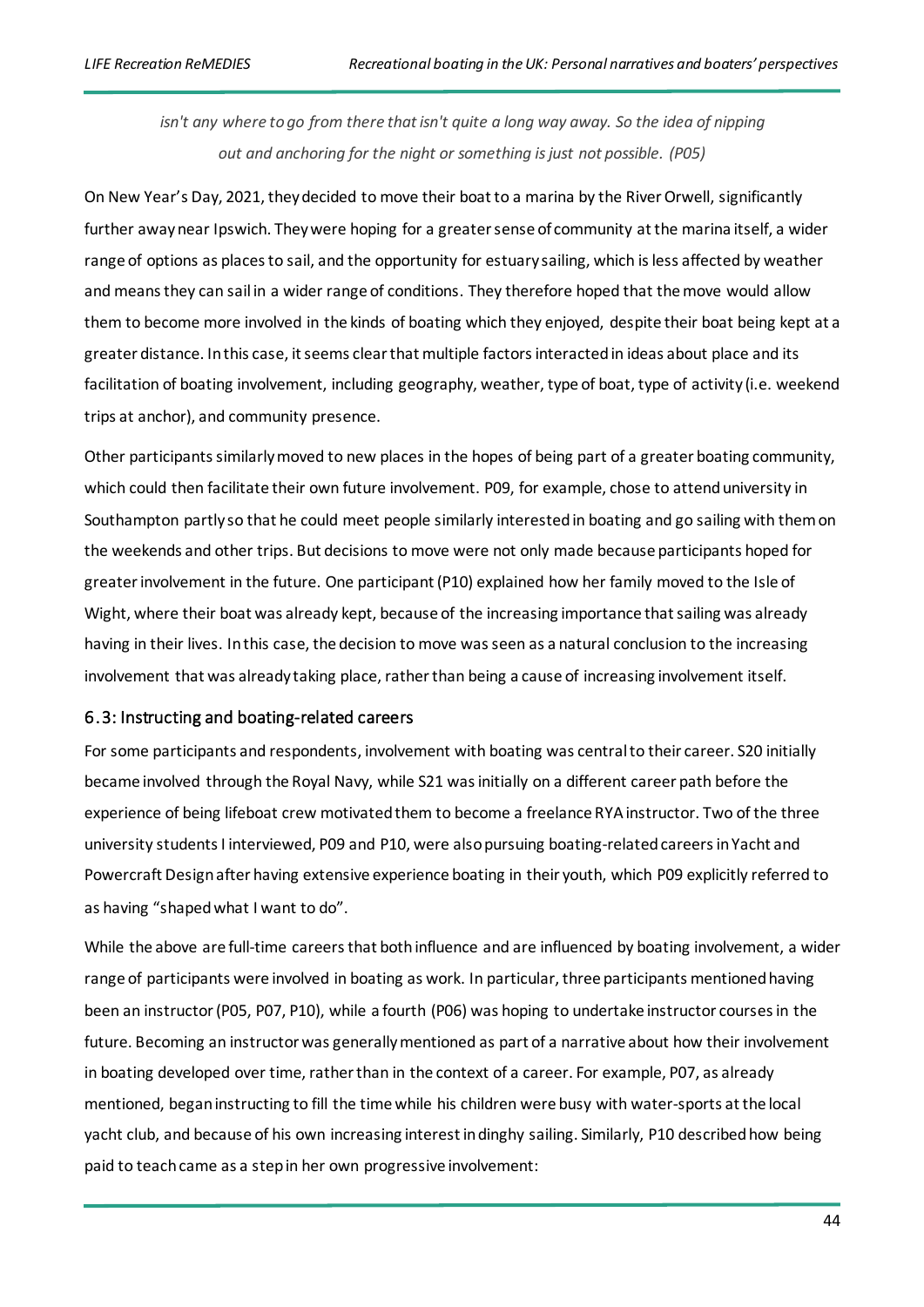*And then, because I was more interested in it, I did more dinghy stuff like racing on the weekend. And I got my own, I bought my own dinghy, a Laser, when I was about 15, I think it was. Quite saved up for it. And then I'd like race at the weekends…But yeah, I did end up dinghy sailing, and then got to the point where I was like, 'Oh I'll earn, I can make some money out of it'. So I did my instructors course, when I was about 17, I think it was, um, and, yeah. Then I took a gap year and I went and instructed over in Australia for eight months.* 

Learning to be an instructor was a way in which participants were able to capitalise on their existing skills and experience, and a means by which their involvement in boating could more generally increase. For those who took this path, it was presented as a natural progression of involvement and development, though evidently many boaters never go on to teach others. The idea of instructing as a step in increasing personal involvement, not just as a career decision, might be supported by the way in which it was seen to offer new experiences. This was highlighted across S21's survey responses, where instructing offered continual learning opportunities, but also by P10's description of her time instructing in Australia, where she was able to undertake unique experiences like sailing a boat used in the Invictus games from Sydney to the Yacht Club where she was employed.

However, the transition of boating into a full-time career was also shown in some interviews to be actively resisted. Although P10 worked as a sailing instructor during a gap year before university, she also warned against doing something "too seriously, to the point where you just don't enjoy it anymore". In particular, she had seen many people kill their enjoyment of sailing by racing competitively as a career, and she increasingly chose to approach boating as something done just for fun. In a similar vein, P07 followed his family into a career on the water by becoming an engineer with the merchant navy, but eventually found he hated it and stopped sailing for many years once he returned to shore. It was only through having children that he began to build up his involvement in boating again.

The tension here is perhaps similar to many other situations in which a hobby, sport or passion has the potential to become a job. Many individuals do develop skills and experience which could form the basis of boating as a career, but may lack the interest or opportunity to pursue this route. Further research could explore how boaters perceive the opportunities which are available to monetise their skills and experience. This may reveal more about how individuals perceive their personal trajectory of involvement and development, as well as the kinds or reasons they give for doing what they do.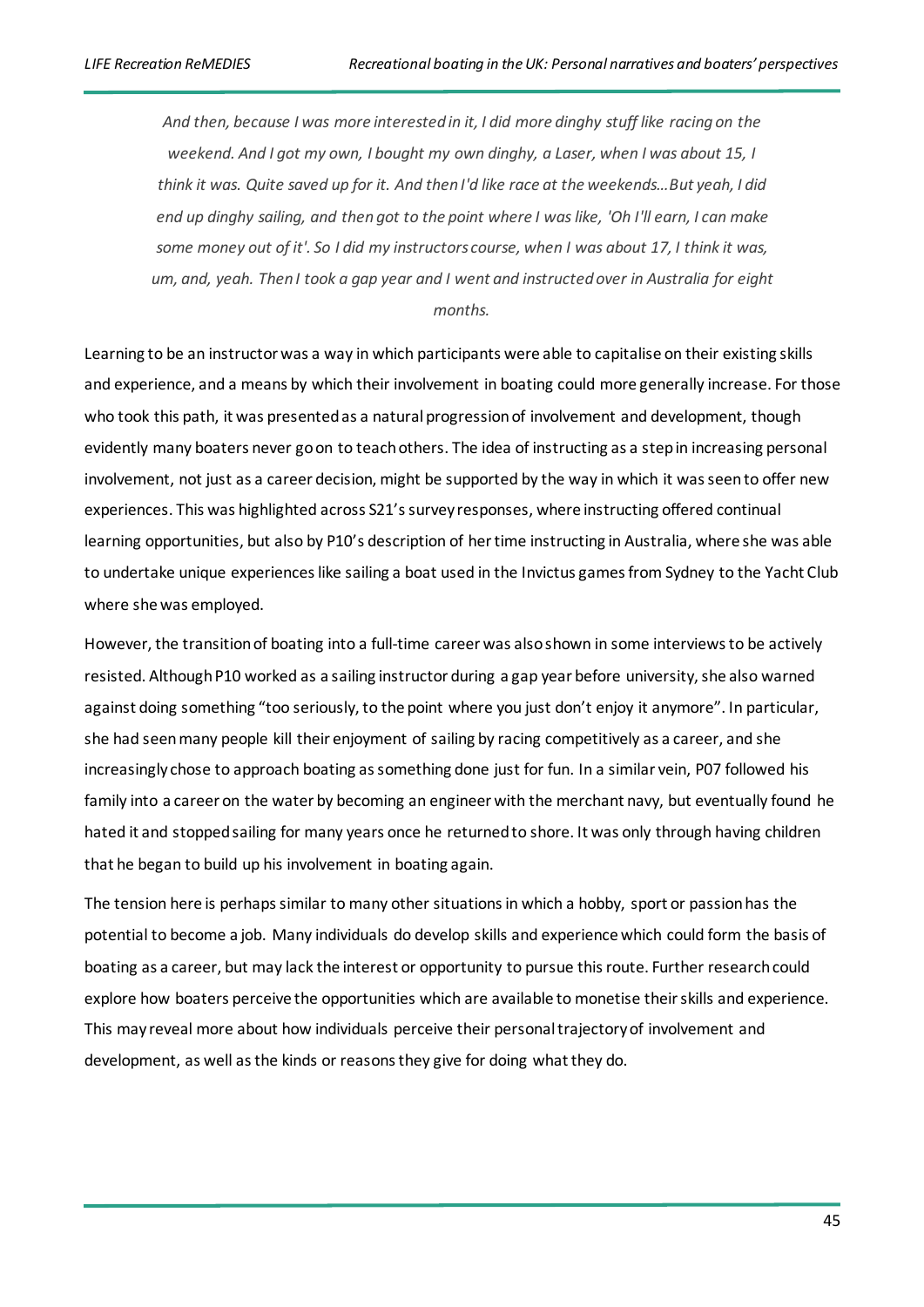#### 6.4: Boat buying, progression and age

Within the histories of involvement given by many respondents and participants, a key moment was first buying a boat. Boat ownership is definitely not a pre-requisite for being involved in boating, with one participant (P05) describing how they are an "interesting concept" at their local sail club for actually having a boat of their own, unlike most other members. Perhaps because of this, many responses throughout this project presented boat ownership as a catalyst for increasing involvement, even as a "turning point" (S06) in their experience.

Boat-ownership can affect involvement by allowing trips to be taken on owners' own schedules, increasing spontaneity in both deciding to go someplace and deciding how long to stay, and generally providing the freedom that comes from having already paid the bulk of the cost, so that boating now becomes better value the more journeys you take. The effect of boat ownership can also be as much about the maintenance and investment of time involved. P03 explained how he first became "hooked" on boating after spending the time to maintain a narrowboat which his dad bought, as well as through the weekend trips away which that maintenance enabled. This recalls the description of maintaining a boat on a tight budget from the previous section, where the time and learning involved may require high levels of commitment while offering new kinds of reward and personal development.

While first owning a boat may be a turning point, many respondents explained their history of involvement as a progression of boats increasing in size. Even during the Covid-19 pandemic, the idea of buying a bigger boat is still relevant to many, with four survey respondents listing it as their future plan (S02;S24; S33; S36). Progressing to a bigger boat can seem like a fairly set path, with individuals moving from dinghy sailing into yachts, which may then increase in size to allow for greater comfort and potentially longer voyages (S12; S13; S18; S37). This pathway was also shared by some interview participants like P03 and P07, the latter of whom explained how a larger boat encouraged his wife to join him sailing and led to extensive trips together around the south coast of Wales.

Buying a new boat can also be linked to a desire for different kinds of experience or challenge. This can include everything from staying out overnight at anchor for longer trips, completing crossings to other countries, or taking on personal challenges like circumnavigating the UK. For example, P08 knew she eventually wanted to buy an ocean-going yacht, once she was a strong enough sailor to complete a voyage across and down to West Africa. For now, however, she had opted for a sturdy bilge-keel Westerley, which was both forgiving to learn in and allowed her to park the boat on a beach rather than anchor or enter a marina. As I saw often online, many boat buyers are also working to the limit of what is financially possible. In this case, a larger yacht might be the ideal, but it is worked up to over time through owning and selling smaller boats, like moving up the property ladder. Or, if the ideal boat is not known, buying and selling can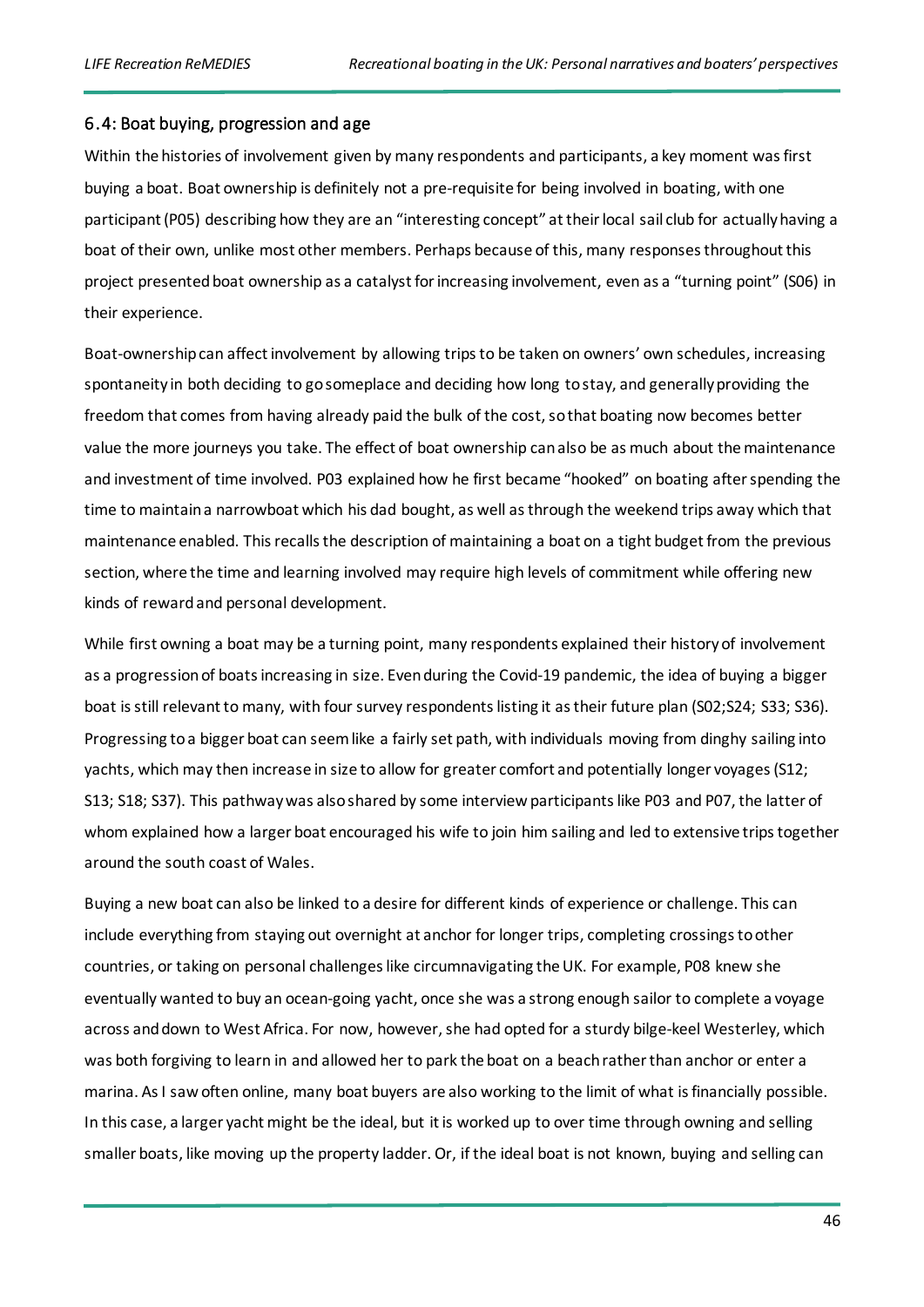be part of a long-term learning process about the kind of boat that best suits a person and the activities they undertake.

Not all participants depicted boat ownership as a matter of continuing to scale up in size. There may be no need or reason to change. This was the point made by P10 when describing her Laser dinghy as a potential "boat for life". She highlighted how the same model she bought as a teenager is still being raced by people at the sailing club who are 50 years old. By contrast, a potential owner may jump straight into the deep end, as with the case of P05 who bought a large ocean-going yacht, after a long break from sailing, to sail around the world with his wife. Or, in a third option, various factors may lead to buying a smaller boat instead. This was the case for one respondent, who explained that his plans for the future have changed in the following way:

# *Downsizing to smaller boat (about 32ft) as now getting too old for single handing and berthing a 10 tonner. Covid has made me more aware of my limitations. (S14)*

It may be possible that S14's decision to move to a smaller boat is unusual. Sailing a 10-tonne boat singlehandedly seems to be on the more extreme end of most boaters spoken to during this project, and is perhaps more affected by age and reduced mobility than the kind of boating which most people would undertake. However, age was more widely claimed to play a role in changing boating behaviours by a number of participants. P06 described how people often join coastal rowing because they feel unable to physically sail anymore, but still want to be involved in the sail club and spend time on the water. They may, for example, find it difficult to duck under the boom or move around the boat. In these cases, P06 argues that coastal rowing becomes "a way to continue", as most people can row so long as they are able to get into the boat. Changing physical abilities were also referenced by P03, an older male boater, in how some sailors shift to motorboating in their old age. He personally found that his muscles no longer reacted as quickly as he would like, which limits his ability to race a dinghy, as well as being "a bit old" now for kayaking.

In total, purchasing a boat, and possibly going on to buy a bigger boat in turn, seem to be significant markers for how people chart their involvement over time. Yet this research has also suggested that there are alternative pathways to this trajectory. A more detailed study would be needed to identify how people progress into, through, and out of boat ownership, as well as what this journey means to them. Wider factors like finances, availability of people to go out with regularly on the water (like friends of family), age, disability, etc., could all be more directly explored. Any such study should also, by definition, try to expand beyond those who currently see boating as something important or growing in their lives to include those who are also decreasing their involvement.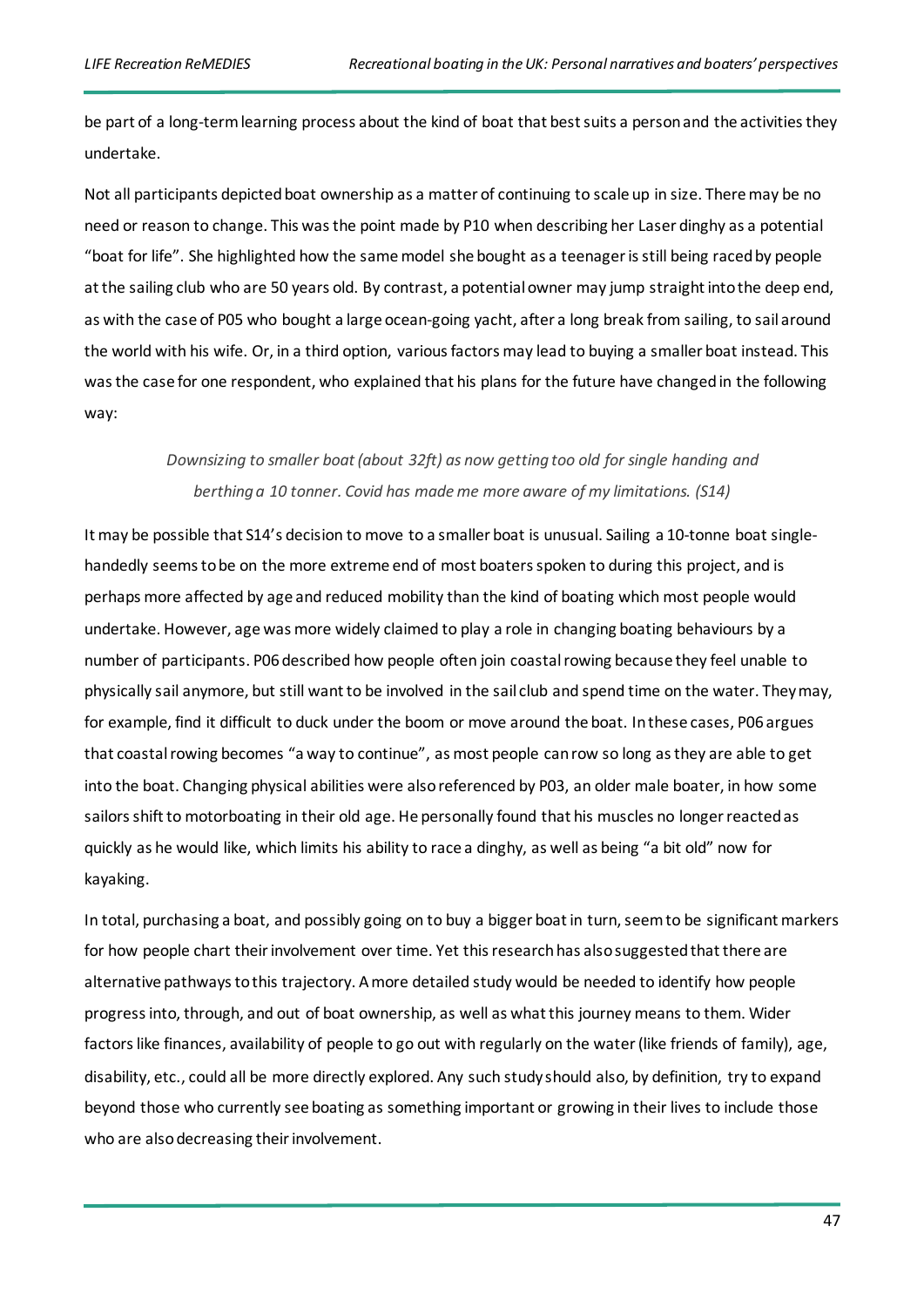# 6.5: Reflection

The above discussed factors—family, place, work, and boat-ownership—are aspects which have been drawn out of responses, and which seem relevant to how people understand changing involvement over time. However, some participants and respondents also actively reflected upon their own life-course, and through it framed their activity as meaningful. An example of this came in response to a survey question asking respondents to provide an image that was meaningful to them about boating. One response was a stunning photograph of climbers halfway up a cliff-face, looking on to the blue sea beyond where a wooden sailboat was at anchor. In the follow-up questions about the image, the respondent explained why it was meaningful:

> *I was on a climbing expedition circa y2k but eyed a dream. Fast forward 20 years and I have sailed those waters, spotting climbers on the cliffs (S32)*

This image seems to represent the respondent's own journey from being on the rocks admiring to being on the boat looking back. It encapsulates, and connects, 20 years of life, and shows that the respondent's own life trajectory may be an active subject of reflection. The idea of changing position, of achieving something you once viewed from outside and looking back to where you previously stood, was poetically described by P07:

*Sailing into Solva in West Wales for the first time, for me was, was an amazing pleasure. And I remember being probably about 14 or 15. And sitting down on the, the side of the estuary in Solva as a kid and thinking, 'Oh, God, oh my God, I'd love to sail into here one*  day'. And then actually being able to do it. And it, it was every bit as good as I thought it *would be…I could see myself as a young guy, standing there, you know, dreaming about doing what I was doing, sort of thing. (P07)*

In both P07's story and S32's photograph, self-reflection seems closely related to a particular place, somewhere sailing has brought them back to and which provides a connection to the ambitions of their younger self. This seems similar to the responses given by some survey respondents on the childhood origins of their boating ambition (S31), but also to one respondent's explanation that they always had the inclination to sail but never followed through with it when younger, only beginning to sail 7 years ago but achieving plenty since then (S03).

Reflecting on their own lives was also a way in which some participants thought about the experiences they wanted to pass on to others. The clearest example of this was given by P04, who hoped to recreate "magical experiences" he had sailing as a teenager with his own son, particularly an interaction with dolphins playing at the bow when out deep at sea. Another respondent submitted an image of their daughter teaching their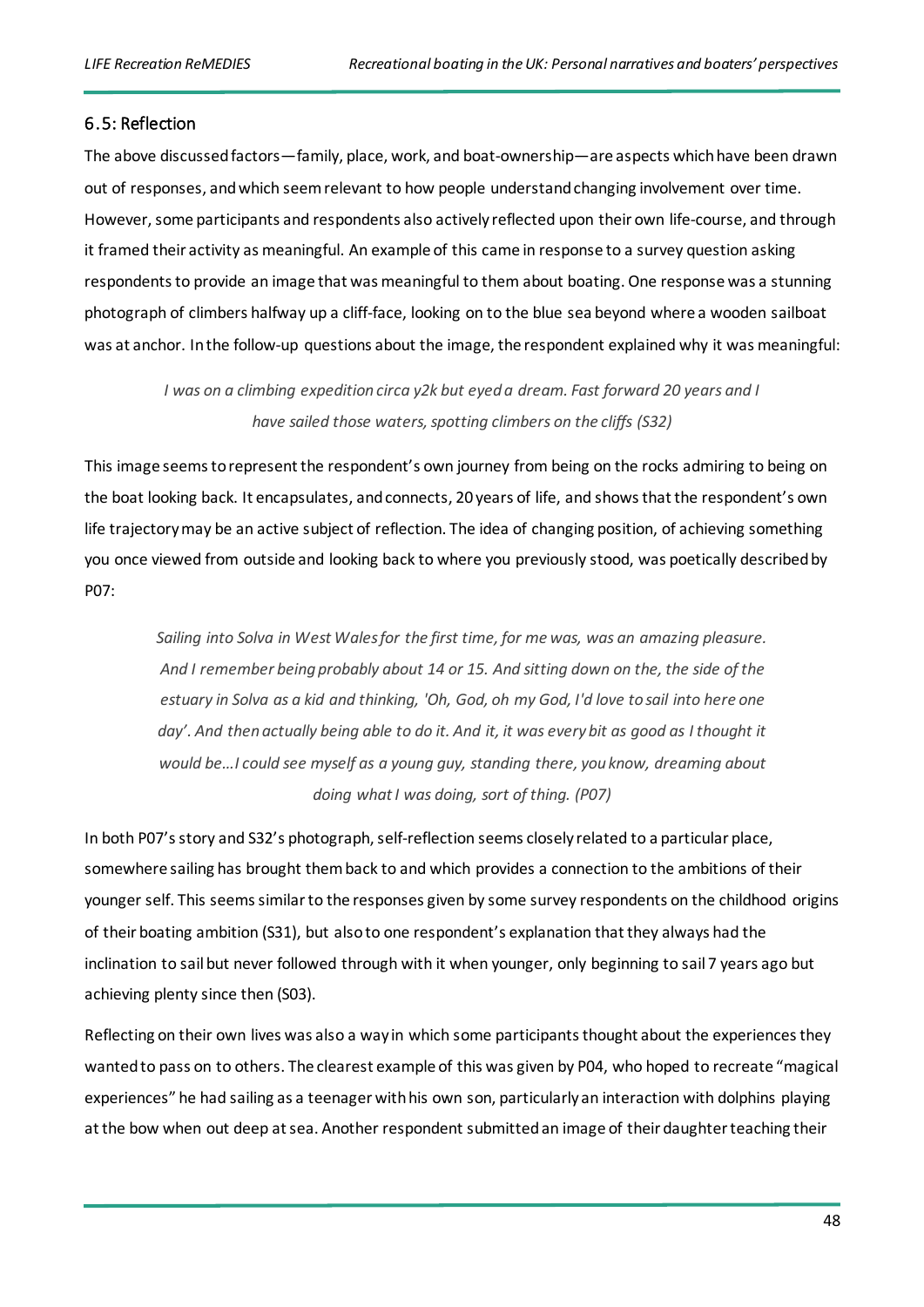granddaughter and grandsonto sail, with an explanation of its selection: "Chosen because passing my love of sailing onto future generations is really important to me" (S38).

Finally, some participants reflected deeply upon what they wanted from their future life, and the role in which boating might play in this. For P09, studying remotely in his first year of university, this took the form of wanting to achieve something difficult, something "you can tell people that you've done and be proud of it". Examples included a solo Atlantic crossing or circumnavigation of the globe, but he had more generally been thinking a lot recently about doing something that made life "worthwhile". This desire to make life meaningful was also mentioned by P05, the only participant to mention death, in a discussion about bringing forward their plan to start sailing around the world:

*And, you know, I think, I think the whole COVID scenario has sort of reinforced this even more. There's an awful lot of people who are now not even making it to retirement, let alone enjoying their retirement. You know, and again, if you've got the opportunity to not work and go and do the things that you want to do, why would you not take that opportunity? (P05)*

#### 6.6: Discussion

While specific avenues for future research have been mentioned throughout, there are two main ways in which research into the lifecourse of boaters could be extended. The first is to observe changes in involvement over time, and to link this to contextual factors and possible causes. This could be a similar panel study to that of Kuentzel and Heberlein (2008) mentioned at the start of this section, where researchers engage with a group of boaters over multiple years through repeat surveys or interviews. A benefit of this method is that it might better capture possible decreases in involvement over time, and the possible reasons for decline.

A less thorough approach, but one that would cost less in time and resources, would be to conduct a survey on boating activity that asks how participants' level of involvement has changed over the last 1, 5, 10 years, for example, and the reasons for that change. It could be made clear that increases, decreases, and plateaus of activity are all of interest, and this could provide specific lines of questioning, e.g. 'Has your involvement in boating ever significantly decreased? What were the reasons for this change?'

However, the survey option is similar to this present research in relying on boater's own descriptions of their lifecourse, which is not the same as observing change over time. It may instead be valuable to lean into this subjectivity even more, and to utilise creative methods to explore how boaters think about the changes in their lives. An example may be to create timelines, perhaps as an in-person activity of large paper sheets and markers, or as a collage of participants' own photographs. The factors identified in this project as meaningful, e.g. family, place, work, age, boat-ownership, could be used as prompts for participants to add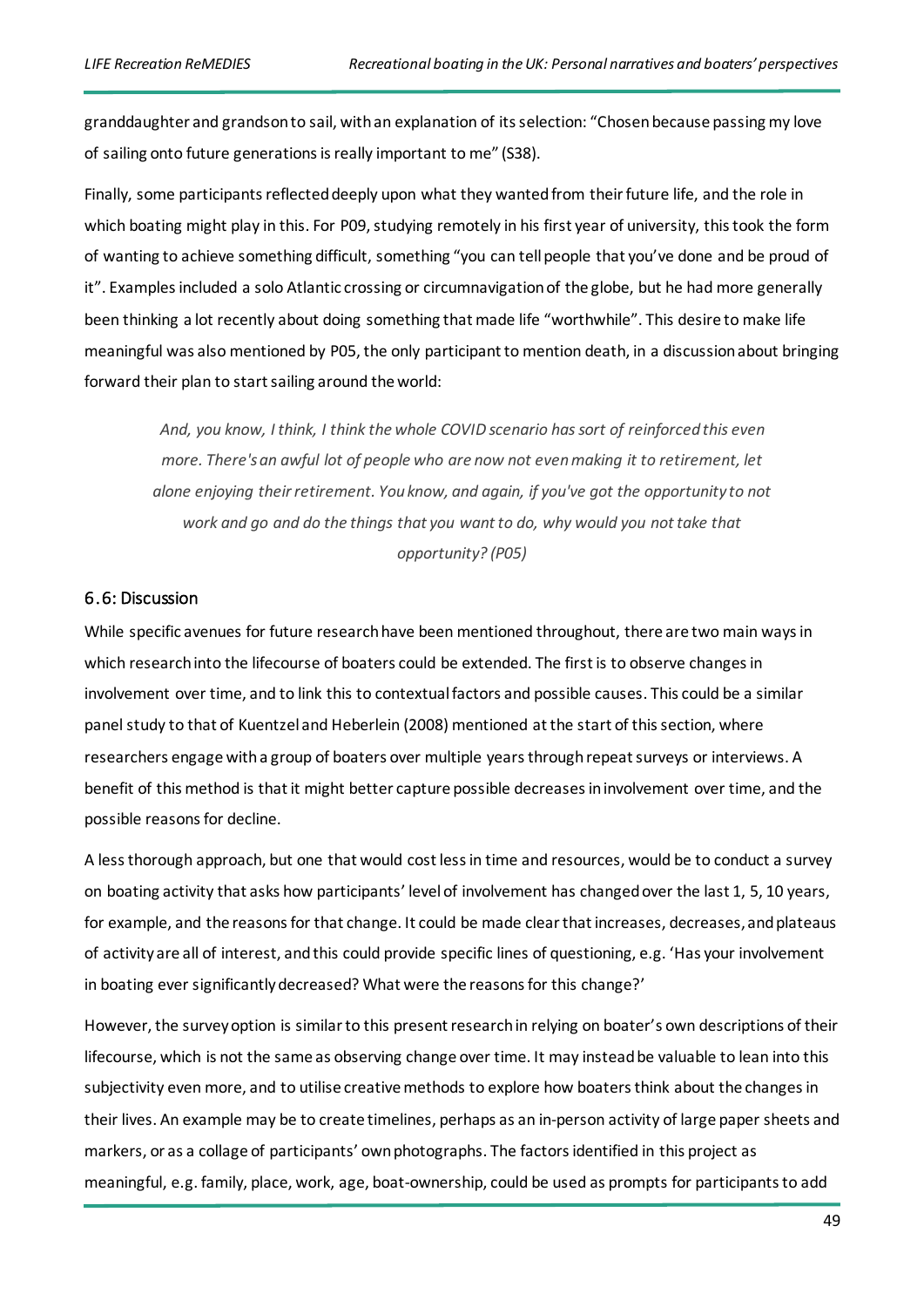contextual information, while encouraging them to include other factors they think are relevant. Discussions of each other's timelines might also reveal wider points of similarity or difference.

Why might further research into boaters' lifecourses be valuable? There are a few possible answers. The first is that it could highlight unexpected places to extend efforts over changing behaviour. For example, partners of sailors may be involved in other kinds of activities at sail clubs, where any learning could still trickle across into future joint sailing trips. The second is that it might highlight meaningful categories by which boaters think about the past and the future, such as the chance to achieve ambitions first identified when younger, or to recreate experiences with the next generation. This could be tied into a communication strategy around protecting the habitats of areas at risk, for example. The third is that it may reveal more about those who either have no interest in further increasing their involvement, or are even actively decreasing it, but who nonetheless are still boating in some way. These individuals may not have the same resources or inclination to change their boating habits in line with ReMEDIES project goals, and so understanding more about their potential situations could suggest other modes of outreach and communication.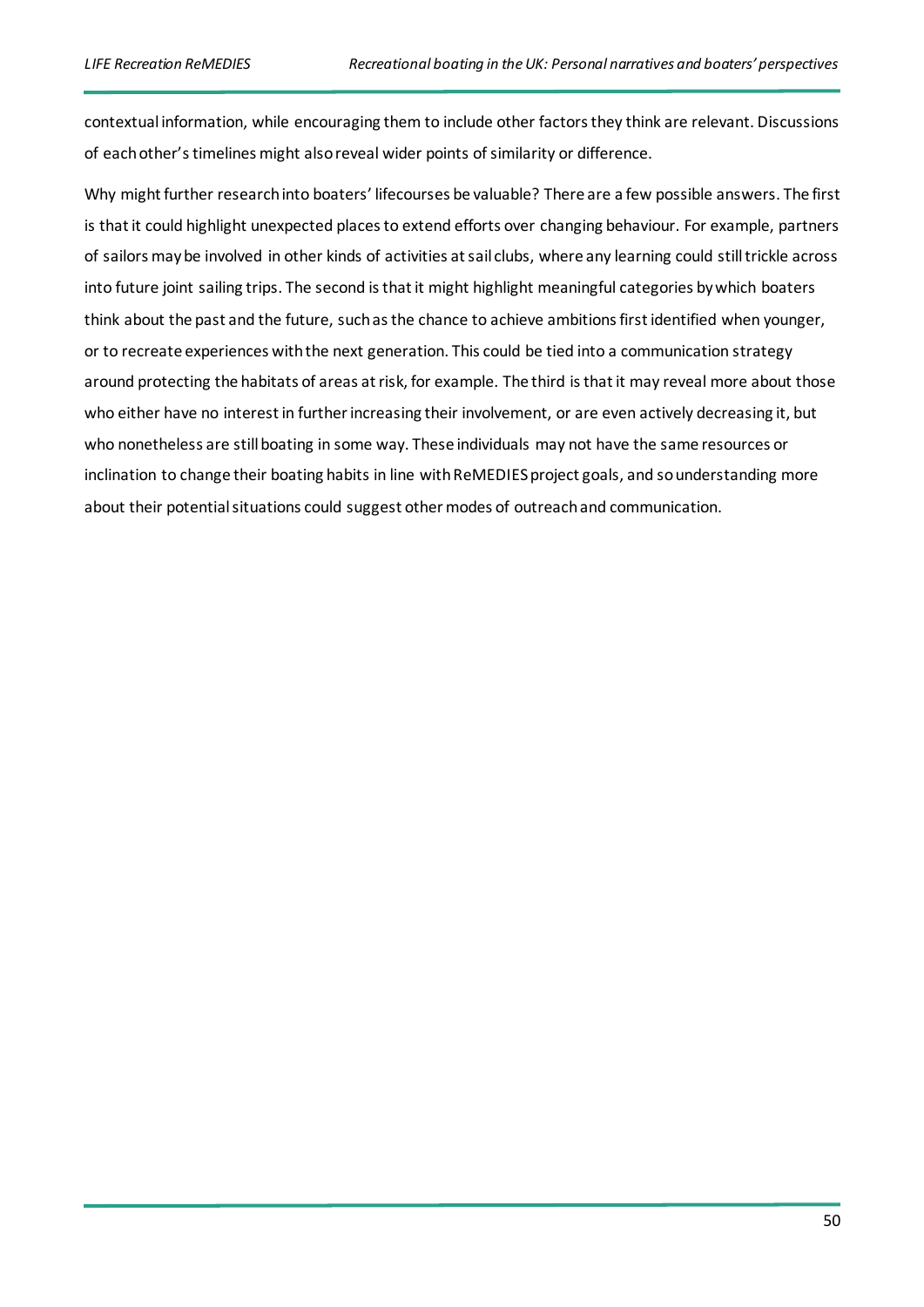# **7: Types of Boat/Boater**

A key part of this project was understanding how boaters think about their community, and how it might be sub-divided into different types of boater. Thisinitially became a topic of interest in response to work carried out by Twigger-Ross et al. (2021), where they aimed to identify different types of recreational boater. This present research hoped to build upon that approach by identifying the various categories which boaters themselves found to be meaningful. This could potentially help to make future outreach more targeted and relevant, while mitigating against possible resistance from individuals who may feel like they are being lumped together.

One survey respondent, when asked what activity boating is most similar to, gave an overview of its sheer diversity:

*Boating is a sport that encompasses people from different backgrounds to participate. Young and old, male and female, rich or poor, as individuals or small groups or families. Boating covers everything from rowing boats, sailing dinghies, fishing boats, paddle boards, windsurfing, kite sailing, personal water craft at the lower level through speedboats, canal barges, to family motor boats and sailing boats, right up to mega yachts. There are boats over 100 years old still in use, yet others buy new boats, so you do not need to be rich to go boating. (S26)*

The above stood out for its emphasis on the range of opportunities within boating, which may not lend itself to simple divisions. However, most participants did highlight one or two important distinctions which the wider community, like experience, available income, or type of boat. By analysing the explanations of participants, this section aims to show two things: 1) The boundaries of these categories can be blurred, and 2) Alternate ways of dividing the community are often based on similar underlying distinctions about attitude and values.

#### 7.1: Differences between type of boat

One observation from across multiple interviews was how participants rarely had experience of only one kind of boating. For example, P09 and P10 were keen sailors, both around 20 years old, who regularly spent time aboard small powerboats owned by their friends. For P10 this was especially something done in the summer, when accessing small bays around the Solent could feel like being in "Saint-Tropez". The overlap between different types of boating and the time of year was also mentioned by P06. She explained how coastal rowing offered a larger window for boating than sailing, and hence some sailors in her club took up coastal rowing as an additional way to spend time on the water. She herself combined coastal rowing with crewing on sailboats when friends and neighbours were "desperate", as well as occasional sailing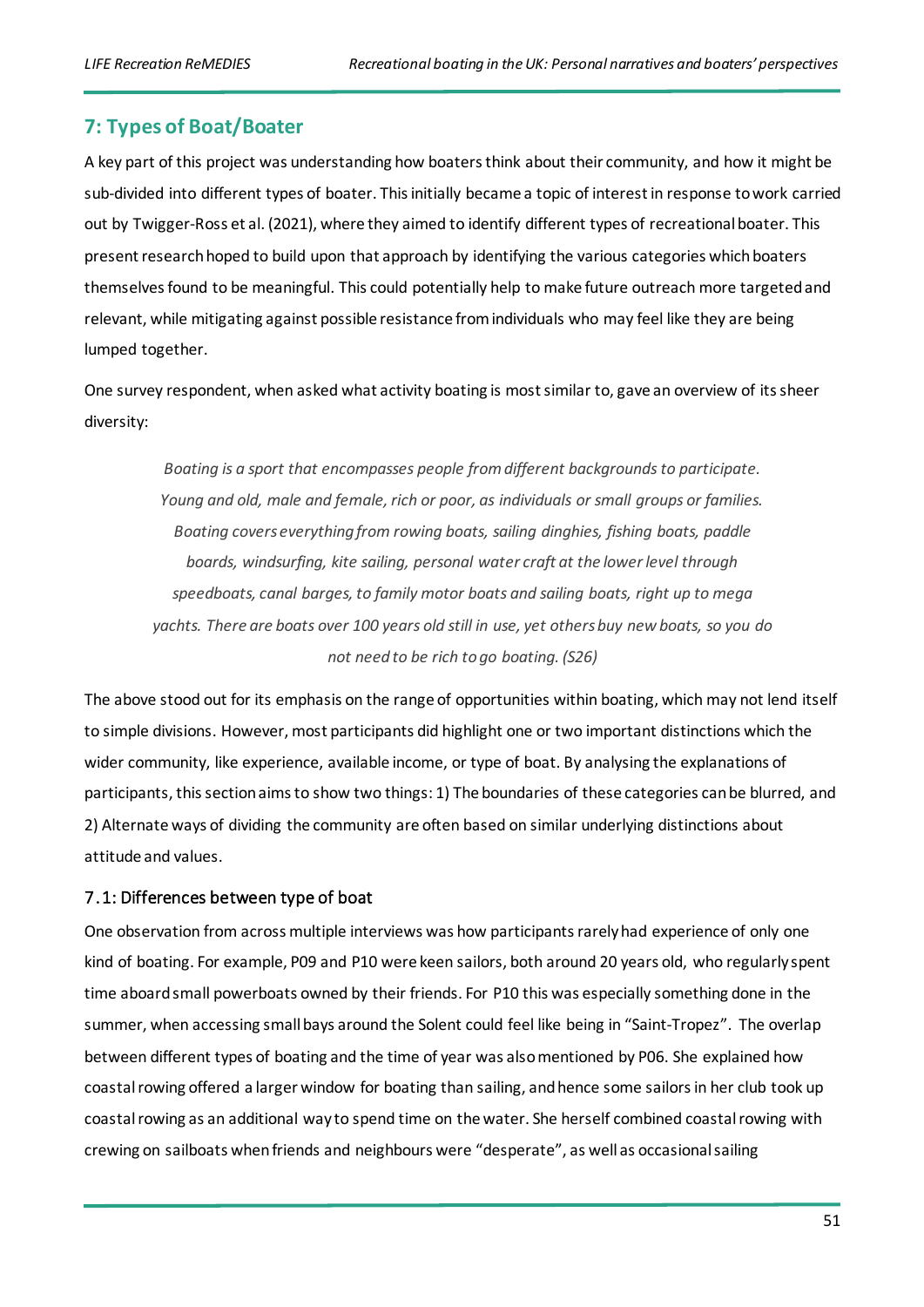expeditions together with her husband. A specific overlap also came in how participants who had spent time as dinghy instructors also had experience with powerboating, as a license for the latter was a prerequisite.

An interesting angle given by P04 was how other types of boating "supplement" his sailing, including kayaking, paddle boarding, and owning a small powerboat. This allows for different kinds of trips with his wife and son, such as driving to Cornwall with a trailer full of water-sport equipment for two weeks of holiday. The hierarchy of having sailing as the focus, with other types of boating as supplementary, would be interesting to explore in greater detail. There is no evidence from these interviews that sailing is actually the activity on which the most time is spent. Its centrality could, in line with points raised in earlier sections, relate more to sailing's importance for boaters' self-concept. P09, for example, trivialised his experiences powerboating as being fun and exhilarating but lacking sailing's potential for personal development and unique experience. Further research on this could perhaps involve participants completing a time log of their various activities, to see if there is a difference between the activities that individuals identify with and the activities in which they participate.

The limits to seriously pursuing more than one type of boating were specifically highlighted by P02: each aspect of the hobby could become "consuming" in its own right, with a significant cost in time and money. However, P02 also suggested that the distinction between motorboating and sailing can be slightly false, as many people who own sailing boats seem happy to spend a large proportion of the time using their engine, with little actual sailing involved. While a person who extensively uses their engine is unlikely to have the same experience on the water as if they were in a dedicated motorboat, they may perhaps value the same ease of access around the coastline and the greater freedom from the wind's constraints.

The distinction between motorboaters and sailors can break down further when considering how people change between activities with age. As expressed by one of the participants in the 2021 research by Twigger-Ross et al., some motorboaters are long-term sailors who have "degenerated" into motorboating as they became older, but they still remain "sailing people". A similar explanation was given by an older male participant in this current research:

# *Some motor boaters are sailors who, by virtue of age or infirmity, have moved on to something that just requires pressing a button and steering. (P03)*

In general, it seems that sailors can remain seen as sailors, regardless of a change in their type of boat, because of their existing experience and ways of thinking and acting. A fuller study on this topic could perhaps benefit from the literature on essentialism—the study of how certain categories are "represented as having deep, hidden, and unchanging properties that make their members whatthey are" (Prentice and Miller 2007:202). For now, however, it is enough to say that being a 'sailor' can refer to something different from simply sailing a boat.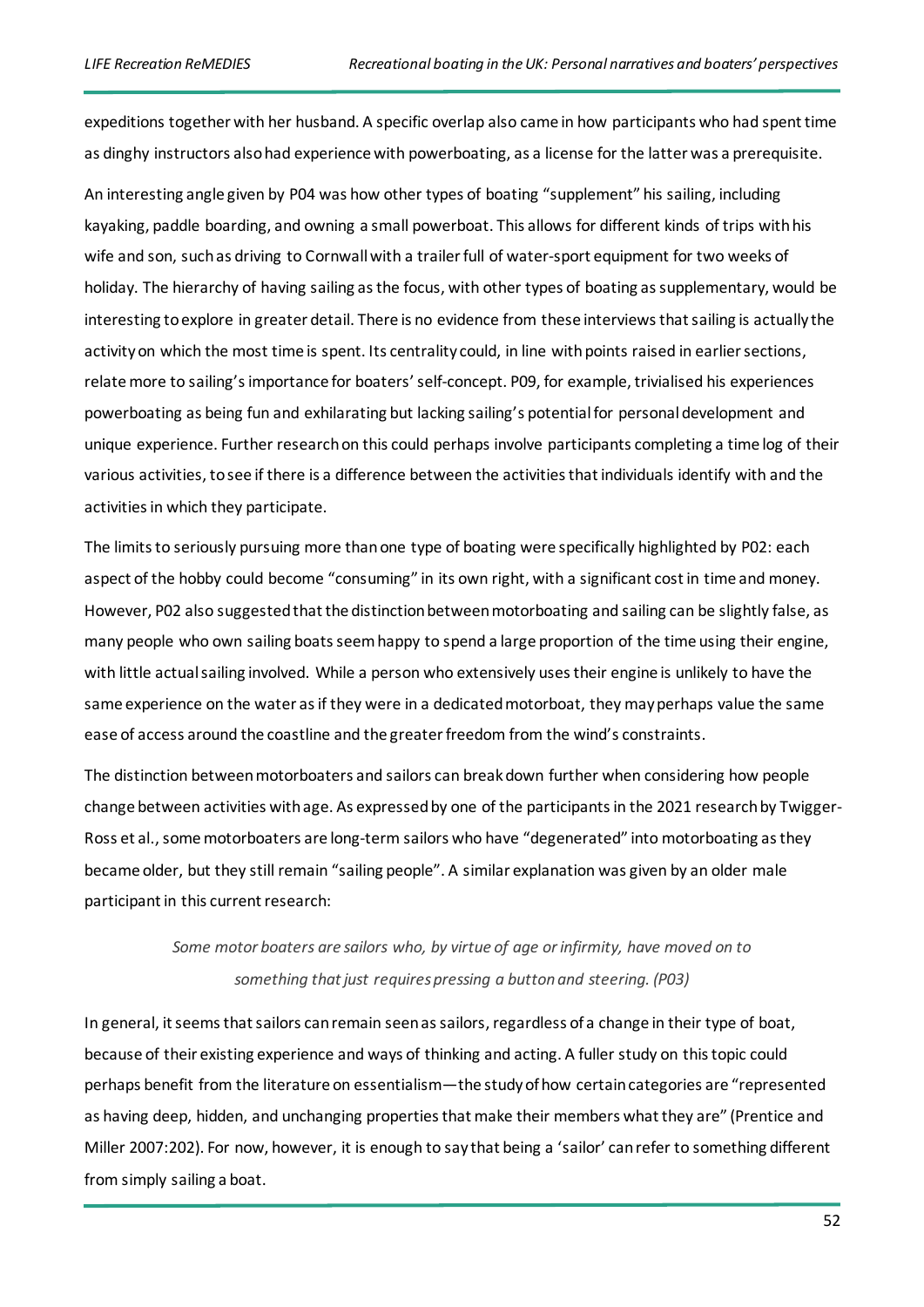If the distinctions between types of boater are fuzzy, that also brings into question the actual target of people's criticism. In a couple of cases, participants did reference motorboaters as being different in a negative way. This concurs with statements made to Twigger-Ross et al. in their 2021 research, where motorboaters were portrayed as less environmentally conscious. One detailed example from this present research is given below:

*Secondly, there are the motorboaters, the ones in the big what we might call 'Gin Palaces', which are a completely different animal. And it's a bit like a Porsche Cayenne whizzing down the motorway. That sort of mentality, you know, the 'Get out of my way', they don't sort of have any consideration for anybody else. For example, at one stage, I was sailing across to, um, going around Portland Bill, I wasn't there yet. And two great big 40-foot motorboats, probably costing 250,000 plus each, came 20 feet either side of my boat. And, you know, it's the turbulence, the wash made it all, you know, all over the place. And it's just they did it because they could do it, not because they should do it. And that I see as a sort of a mental difference. (P03)*

There is a lot happening at once in the story above, and a couple of issues are overlaying one another. The first is that we are talking about motorboaters, which in the context of our conversation was being opposed to sailors. However, this is more specifically about those motorboaters who have a lot of money to spend on a large and expensive boat. By naming it a 'Gin Palace', a commonly invoked term against large motorboats, P03 touches on associated ideas about people for whom boating requires no serious acquisition of knowledge or skill, and perhaps who spend more time entertaining in a marina than out on the water. At the core of all of this, however, is the attitude that is on display: arrogance, superiority, and a lack of consideration for others. While the story may have begun with a type of boat, even a sub-type of large and expensive motor cruisers, it ends by emphasising the "mental difference" between types of people.

Although it may be seen to overlap, this mental difference is not limited to a motorboat/sailing divide. For example, in discussions online I occasionally saw sailing boat owners dismissing others as WAFIs—'Wind-Assisted F\*\*\*ing Idiots'. While this term is sometimes employed by motorboat owners to refer to sailing in general, it can also be used by sailors themselves. I have seen it aimed at people who bought boats during COVID with no prior sailing experience, at individuals who look down on untidy working boats while never taking their own yacht out of the marina, and more generally at those whose inexperience or lack of care when sailing puts themselves and others at risk. "Plastic Fantastic" was a term used in a similar way by an interviewee in Twigger-Ross et al (2021).

The overlap between stereotypes about 'WAFIs' and motorboaters is in the absence of care and consideration for others and the lack of interest in learning how to be a responsible boater. It may make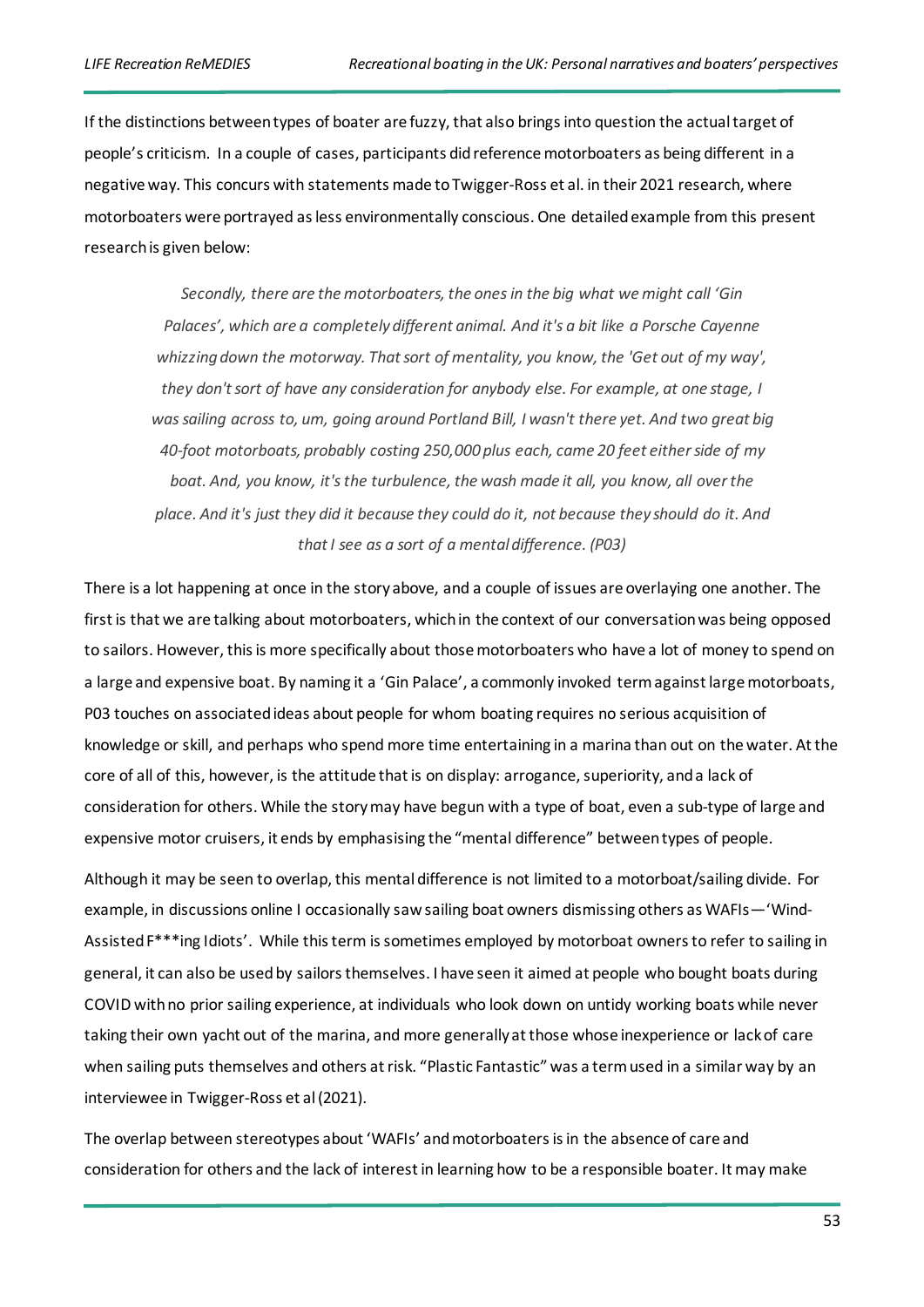sense to understand this divide in the context of beliefs discussed in previous sections, e.g. how the experience of sailing requires an awareness of surroundings; how learning to sail teaches responsibility. Considering how strongly people believe sailing to have fundamentally shaped them and their way of acting in the world, it makes sense that there may be strong feelings of difference from those not seen to have gone through the same lifetime of experience and personal development.

#### 7.2: Differences within sailing

Participants also distinguished between different types of sailor. Sometimes this occurred spontaneously but it was also in response to questions about the way the boating community could be subdivided. One way in which sailors were divided was between those who were seen as making an effort to sail 'properly', meaning they were trying to achieve maximum performance, and those who were not. This distinction was made by P05, who described how a lot of people sail in a "that'll do" manner. Examples included not appropriately trimming their sails or sailing with their fender trailing in the water. While P05 did have a background in racing, he described his desire for maximum performance as being based more on how he saw sailing in a binary way: "It's either right or it's wrong" (P05). He also explained that he knew others did not hold this same opinion, as he was regularly involved in disagreements online when he posted comments in sailing groups to this effect.

There are perhaps two kinds of distinction being made above. The first is between people who aim to achieve maximum performance and those who do not. However, this seems to be based on an underlying difference between those who see sailing as being either right or wrong, like P05, and others who may take a less binary view. An interesting nuance was provided by P02, who explained how there will "always be a certain amount of effort" (P02b) towards trimming the sails for better performance when a comparable boat is nearby. This is partly due to an internal feeling of competition, a racing inclination, but also because there is a personal pride in wanting the boat to look good. Compared to P05's absolute view, P02's statement shows how certain norms about 'proper' sailing might be acted out in contexts where boaters encounter one another, but not in private. How boaters' think about the norms of their community, and the way in which they enact these (or not), could be a topic for a whole other project.

The distinction between those who aim for maximum performance, and those who do not, was also reflected upon by P06 in the context of coastal rowing. For her, this distinction existed but was unproblematic. There were certain crews who aimed to improve their technique, possibly hoping to compete in races, and there were others who enjoyed rowing as a social activity. P06 saw no problem in people taking the latter approach so long as they were safe on the water, explaining that they will just not go as far in the same time, "and that's fine". Her role, as Class Captain for rowing at the sailing club, was to help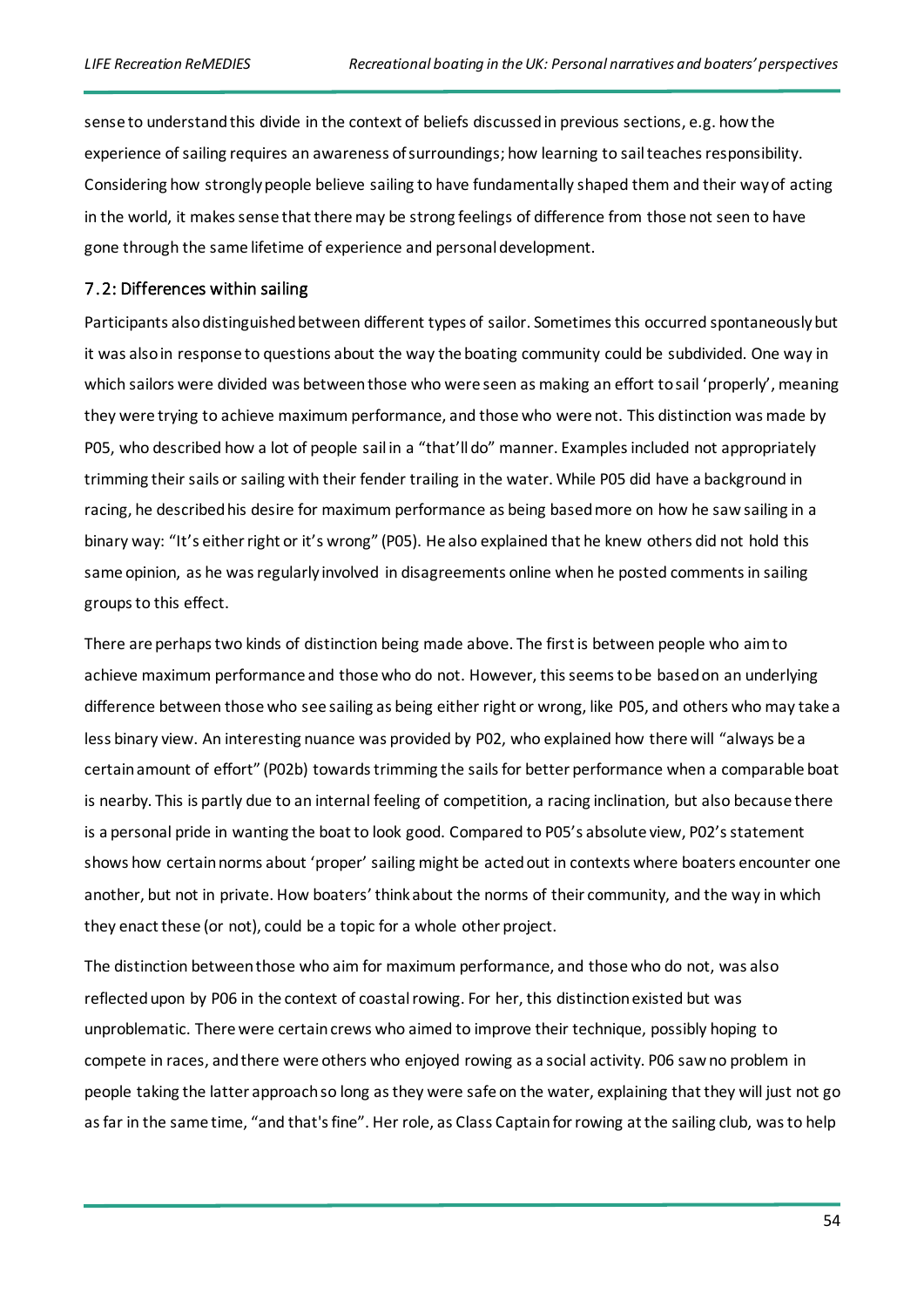more people get into the boat and then to help them figure out "what type of rower they might want to be" (P06).

Another distinction which some participants gave was between those who enjoyed sailing for the journey and those who sailed for the destination. Particularly among long-distance sailors, such as retirees in the Mediterranean, P05 believed the sailing itself was often seen as a "chore". By contrast, the destination for him was secondary to the journey:

# *Some people who sail use the actual sailing itself purely as a vessel to get where you're going. Whereas with me, it's more a case of I enjoy the sailing. (P05)*

Examples of prioritising the destination could perhaps be found among survey respondents, many of whom emphasised the pleasure of arriving or staying in particular places. It is hard to be definite about this as the limits of the survey mean it is not clear how enjoyment of the destination ranked against enjoyment of sailing itself. Among other participants it was generally the case that sailing was enjoyed for its own sake, though there are some points of possible comparison. For example, P04 explained how sailing was a way of upgrading the experience of destinations. Arriving by boat turned breakfast at the Isle of Wight or an ice cream in Portsmouth Harbour into a holiday. P08, while operating in a different context as a soon-to-be liveaboard boater, actively compared herself to those in Falmouth who "sail to actually sail" rather than for a "cheap and free way of life".

A further distinction that was made by P02 was between individuals who stay out at anchor and those who do not. He explained how areas may be busy with boaters in the day, but many of those will return to shore rather than remaining at anchor overnight. For P02, this was not just a difference in activity but was seen as probably mapping onto similar interests in nature, isolation, and the escape from busy life on land:

*It's sort of self-selecting…The other people who are anchoring and doing that are the people who will, who are broadly sort of valuing the same things in it that you are. (P02a)*

If the decision to anchor was one way in which P02 made assumptions about fellow boaters, the other was in the actual boat they sailed. An interesting or unusual boat—"Not white and fibreglass!" (P02a)—was seen as a good indicator that the owner was also interesting and possibly worth actively engaging with, for example by rowing alongside and saying hello. People who owned a boat that was wooden or steel, set up with an unusual rig, or even just painted with interesting colours, were assumed by P02 to share something in common with his approach to sailing—an active interest beyond the set-up that is bought and sold "90%" of the time. P02 did recognise that there were exceptions and that some people he had become close friends with were in fact owners of white fibreglass boats. But in general, he assumed that an unusual boat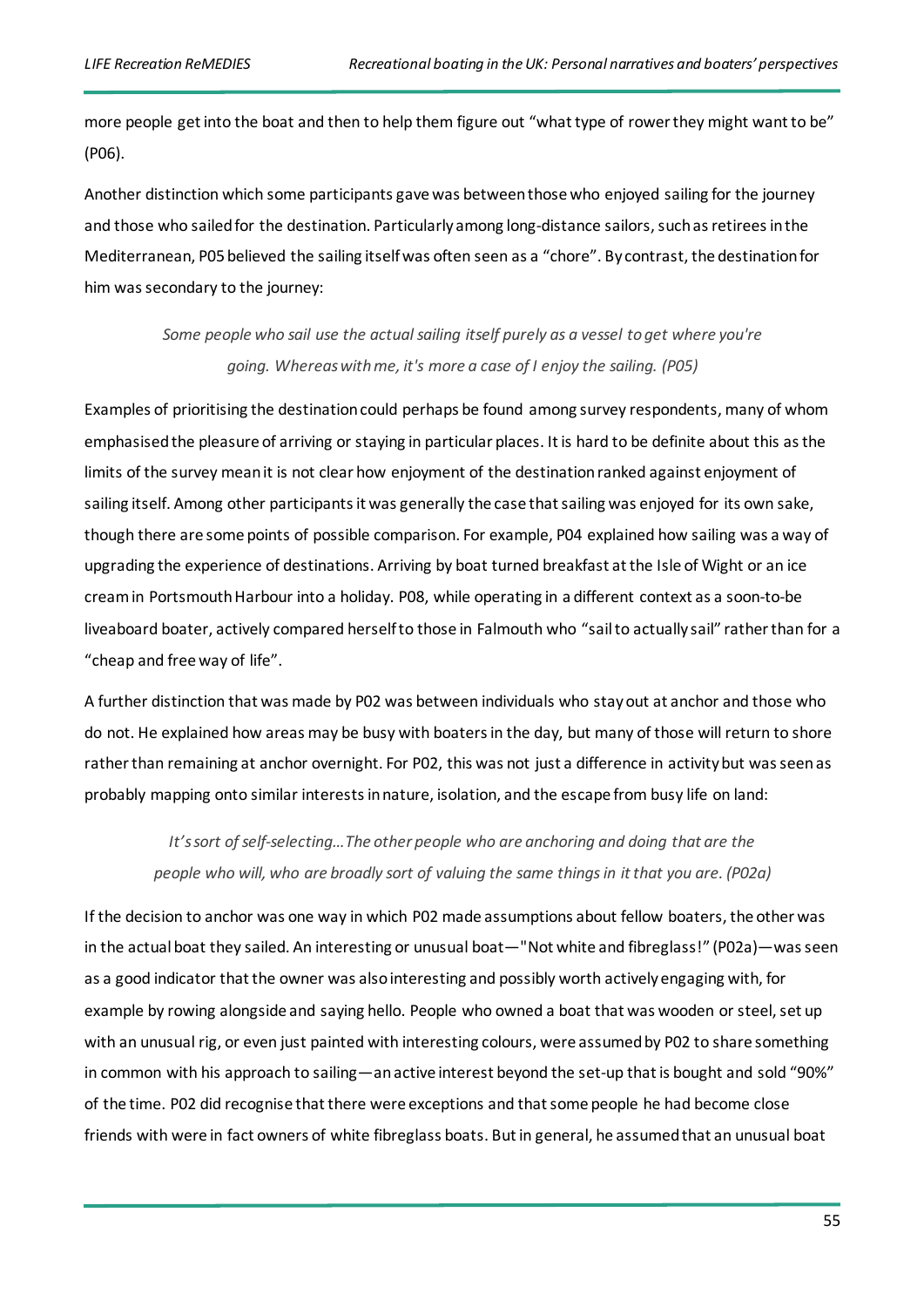correlated with whether a person would be like-minded, overlapping for instance with whether they would similarly stay overnight at anchor:

> *Certainly I wouldn't not try and engage with someone on that basis; on the other hand I would be, yeah, I would think it might be less interesting, and if it was mid-afternoon I would think that they might well disappear by the evening. (P02a)*

## 7.3: Reasons for difference

A couple of participants pointed to specific reasons behind differences of attitude between boaters. P10, as described previously, believed that most people who sail have a family connection to sailing. However, the level of seriousness with which people pursued it depended on the type of family involvement. Those who grew up sailing, because they were born into families who sailed, tended to be more relaxed and treat it as something done for fun. Whereas those who took it very seriously as racers had families who actively spent a lot of time and money in facilitating their opportunities. A third category were dinghy sailors whose parents had similarly tried dinghy sailing when younger and thought sailing was perhaps a good thing to get into. Family background therefore determined the difference between people who saw sailing as an automatic part of their life, as a potential career, or just as a hobby.

Personal finances were another reason that a couple of participants gave for differences in approach. For P08 this was quite a simple division between her intention to save money through sailing as a liveaboard boater, and most other people's approach to sailing as being something to spend their savings on in older age. However, financial factors divided boaters in other ways for P04:

*I perceive there to be three groups of boaters or yachties or sailors. One the shoestringers, one the people like me, and one the people who have lots of money and just throw. (P04)*

"Shoestringers" were those who tried their hardest to get afloat on a limited budget and learned to do many things themselves. They were generally a supportive community who shared advice and time with one another. By contrast, people with money to throw at boating could be awful on the water, with little consideration for others. P04 supposed this to be because the limitations of their jobs meant they only had the opportunity to sail a few times a year, and so prioritised themselves and their enjoyment over all others when they could actually get out.

Interestingly, P04 saw himself as part of a third group who, while trying to achieve everything on a low budget like "shoestringers", had the prior knowledge about boating to plan some things many years in advance. This meant, for example, that he had a much nicer mooring than most "shoestringers" because he had put himself on a waiting list at multiple sailing clubs a decade prior. However, the main distinction was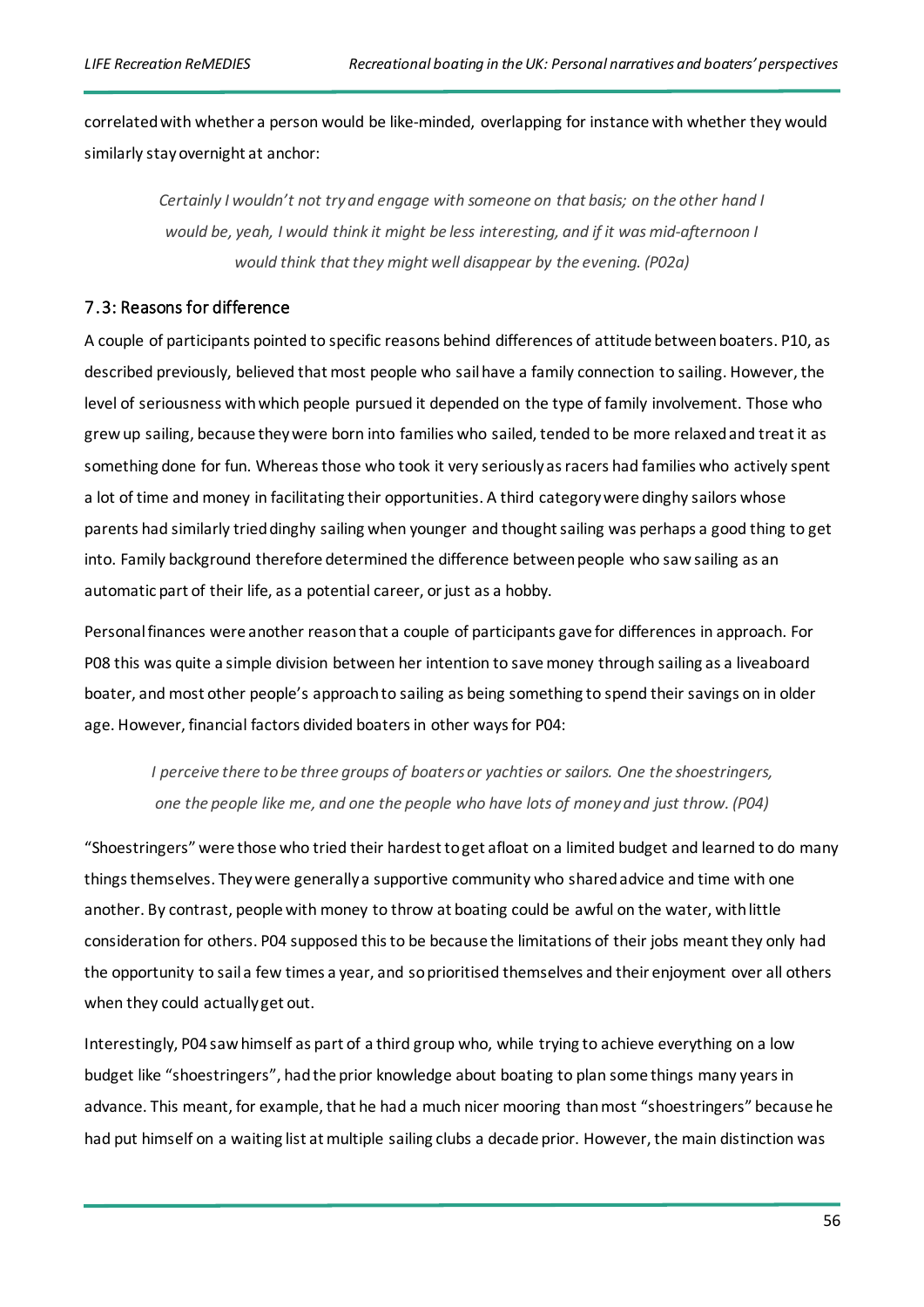between himself and those who spent a lot of money to sail only occasionally, as less pressure on time meant a greater openness to helping others:

*People like me sail every week and spend a lot less. And therefore we don't mind spending our time supporting other people, and helping other people, and investing in ourselves and other people. (P04)*

So while P04 divided boaters on the basis of their approach to spending money, the reason this correlates with a difference in attitude is because people's job requirements affect their available time to go sailing, and hence their willingness to spend time on others.

# 7.4: Discussion

This section has focused on the differences between types of boater that were given by participants. It found that many distinctions were made on the basis of perceived attitudes. The strongest of these were about being considerate and helpful towards others, but there were a range of other kinds of difference expressed as well, such as whether sailing itself is valued or the degree to which people sail for fun. It is also interesting to note that there were a number of categories which were not mentioned but which might perhaps have been expected. There was, for example, no distinction made betweenboat owning vs renting, or being local vs non-local.

While 'motorboaters' could often be characterised as less considerate on the water, the overlap between different types of boating suggests that it may be valuable to see this distinction within wider concerns about being considerate and responsible. However, it is important to note that this project did not speak to anybody who identified themselves as solely a motorboater. The suggestions above therefore relate to individuals who generally see themselves as sailors, though often with wider experience in other kinds of boating as well. Further research would be needed to explore whether individuals who identify as motorboaters see the distinctions between types of boater in the same way. Similarly, more detailed research would be required to identify how the above-mentioned differences might intersect with other factors like gender, age, ethnicity, disability, or socioeconomic status.

Finally, while the focus here has been on difference, people did connect different types of boating through shared values as well. S26, for example, said that within the diversity of boating "we all appreciate the water we use, and try to do the least damage to the environment". P09 similarly explained how fellow sailors at university were all happy to share common interests and comparable experiences, irrespective of the type of approach they took to sailing. More generally, at least 4 participants advised me to just get on the water in some way, regardless of whether that was by paddleboard, sailboat, or any other means. For P07, the differences between these types of boating were simply down to scale, but could share the same aspirations: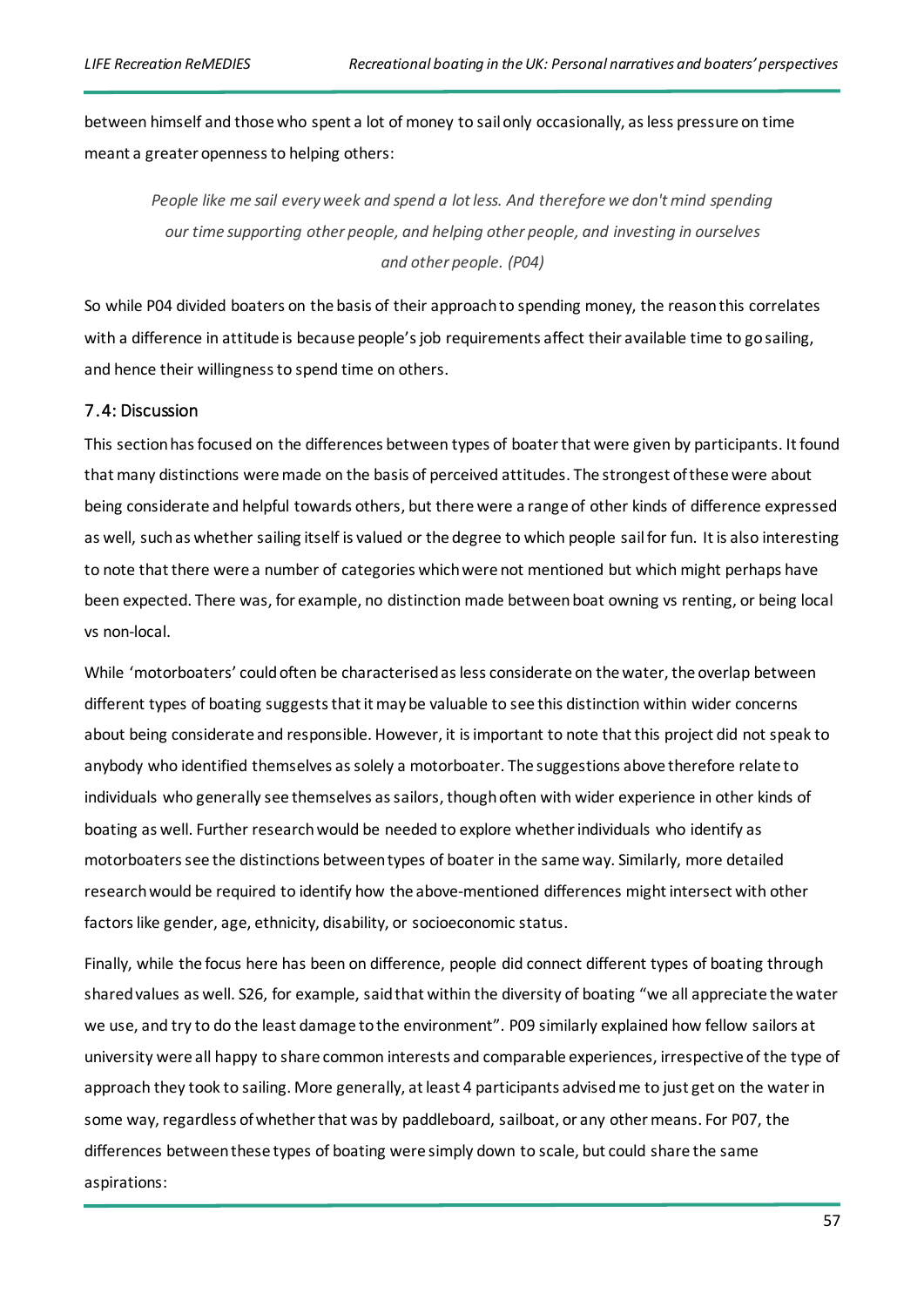*If you're on a stand-up paddleboard, or in a kayak, paddling two miles from Dartmouth up to Dittisham, where my Sailing Club is, it's as much an adventure as it is for me sailing around to Torquay or Salcombe. And you appreciate that, and I think you are a part of that sort of community, you're appreciating the fact there's a sense of adventure. (P07)*

Even when thinking about differences within the boating community, this potential for shared ground (or shared water) is worth keeping in mind.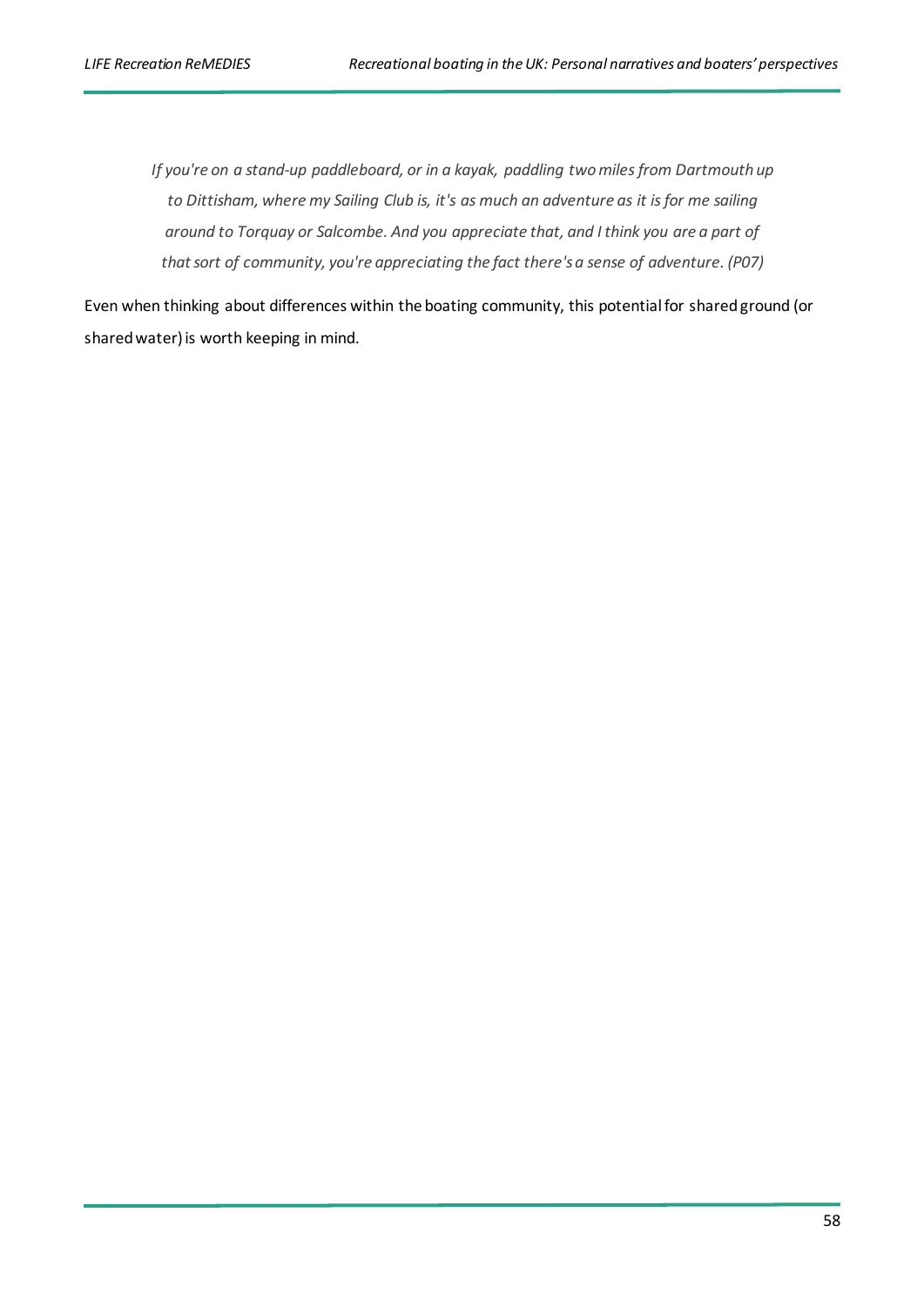# **8: Community**

As may have become clear in the previous section, asking participants about differences between types of boater also revealed ways in which they viewed the idea of community more widely. This includes how the boating community is constituted, their way of relating to it as individuals, and the factors which make it unique or different from other networks in their wider lives.

Approaching community through this sort of subjective framing has proved valuable in many research settings. A subjective approach can reveal the different grounds on which people feel attached to others, like hobbies or residence, and the scales at which connection might be thought about, from local to global (see Wood and Waite 2011). It can be particularly useful for exploring how people negotiate a personal combination of online and offline networks (see Orgad 2009), like the situation of most boaters in this research. It can also highlight the work done by individuals to create a feeling of inclusion or belonging. This could, for example, include attending a cruising weekend, giving advice to somebody in the same boatyard, or following updates from boating-relatedgroups online.

This section therefore highlights the various ways in which community was framed, before focusing on ideas of spontaneity, shared mindset, and networks of mutual support.

# 8.1: Survey variety

As this project became interested in subjective feeling, one survey question asked: "Where (related to boating) have you found the greatest sense of community?" The answers were highly varied and are roughly grouped below:

- Sailing clubs (S09; S11; S12; S13; S16; S22; S29, S30; S37)
- Online (S32), including in groups (S06) or forums (S24)
- Among crew (S10), including one of all-women (S27)
- With other instructors (S21)
- Named areas within the UK (S04; S08; S18; S20; S34; S38)
- Overseas, with comments made about the absence of community in the UK (S03; S14)
- Among sailors (S31) or boats (S33), wherever that may be
- Marinas (S07; S17), pontoons (S20), and boatyards (S36), likely where the boat is kept
- Anchorages (S24), and specifically Studland Bay (S15/S28; S23; S25)
- Pubs or bars near the water (S03; S05)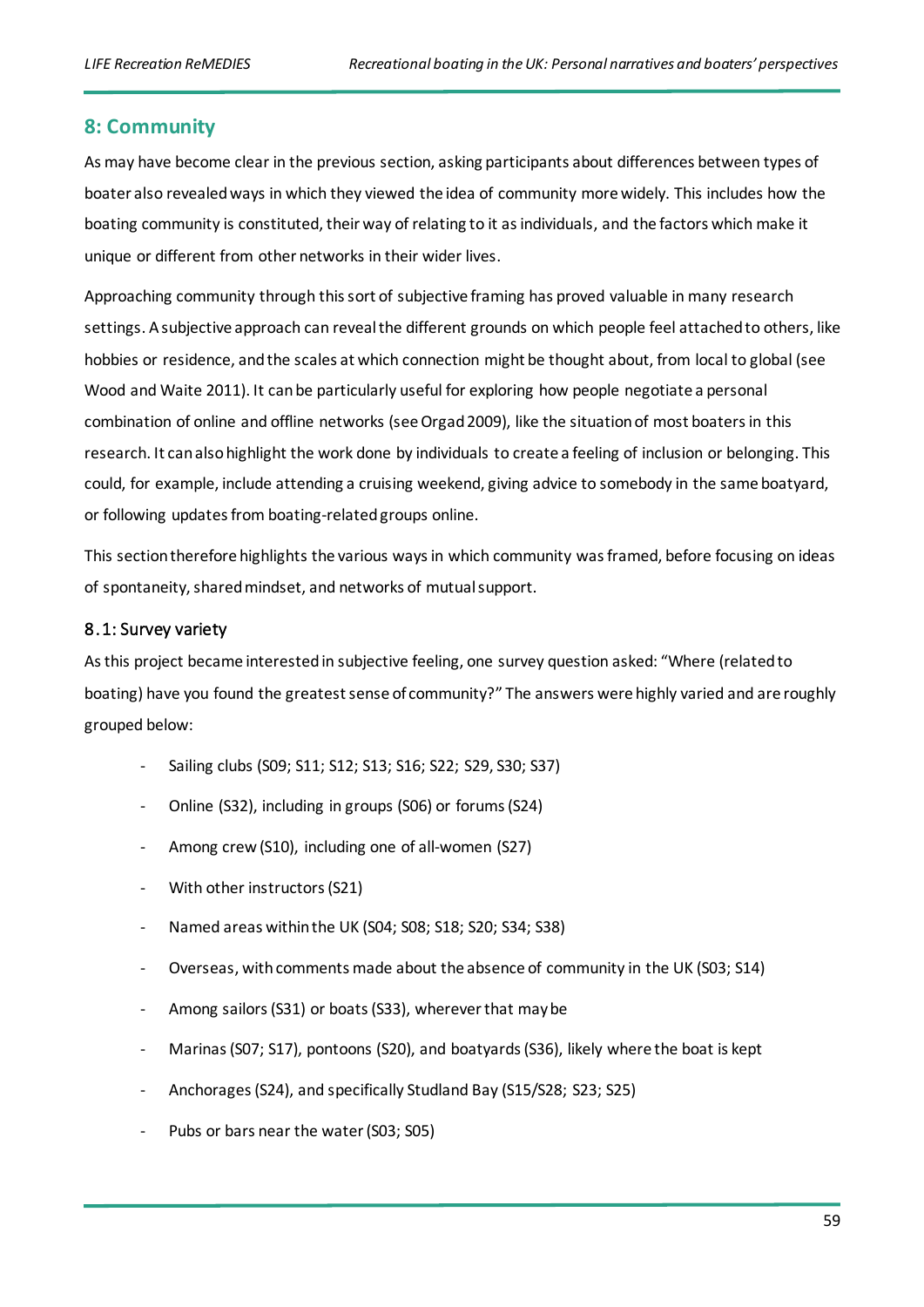- In a regatta when sailing as a group to the start line of a race (S02), and in places visited for sailing championships (S37)

While the most common answers involved particular places or sailing clubs, the above responses show that the location of community feeling can vary greatly. A few people gave explanations for their choice, notably that people were friendly, supportive, and willing to advise or help each other out (S06; S18; S20; S31). It would have been valuable to more generally ask why respondents gave their answers, possibly through a specific follow-up question. In the absence of this information, the rest of this section will rely on conversations with participants. Despite also showing a large degree of variation, the descriptions which participants gave suggest that, for some individuals at least, there may be a shared logic behind these different answers.

# 8.2: Spontaneity

One common thread was how places and networks both facilitate the spontaneous creation of new relationships, which can quickly deepen and become potentially long-lasting. An example of this process was given by P02, in a description of how sailing allows relationships to quickly expand from a chance meeting:

*It's sort of something where you go from sort of first contact with people to engaging with them a lot more quite quickly potentially, I'd say…Say sailing out of Plymouth off Rame Head, I've taken a picture of another boat that's come sailing past me very quickly, just because. I've then happened to see, I've then ended up sort of twenty yards away from them in Falmouth Harbour, and I've rowed over and said "Yeah happy to send you that photo at some point", they've said "We're going to the pub do you want to come?". Couple of days later we both end up the Fal and I end up having breakfast with them, and then yeah, sort of yeah still in touch with them a couple of years later. So yeah, and that sort of thing happens more in sailing than in other areas I'd say, somehow. (P02a)*

At the risk of repetition, the story above begins with an initial crossing of paths while sailing, before a chance meeting in the same harbour. Having previously taken a photograph of the other boat, P02 acts on this chance to connect, something that appears quite common as taking a picture of your own boat is understandably difficult. Given wider topics we discussed, it is likely that P02 took this photo because the boat was "unusual" in some way, from which he often assumed the owner might be an interesting and likeminded person. The recipients respond with an invitation to join them at the pub, which could perhaps have provided the natural conclusion. However, they again meet by chance on the River Fal, presumably while anchoring near one another, and end up breakfasting together.

The ability to generate a relationship from chance encounters was valued by P02 as something which makes sailing distinct. He compared the above situation to that of wider life, where he barely knew his neighbours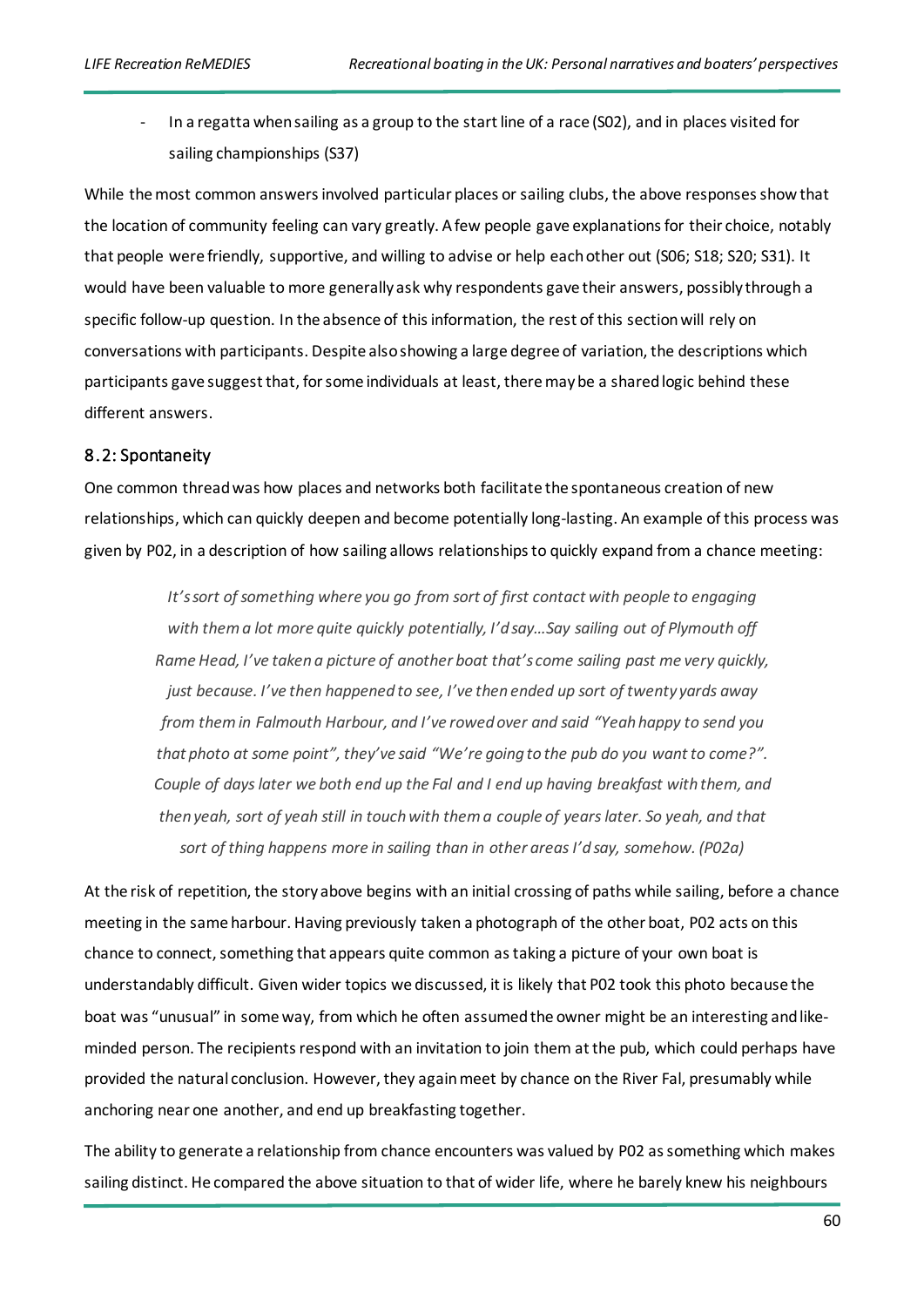despite living within 100 yards of them for over 3 years. Connecting with others in this way relies on both opportunity and mutual inclination, but does seem eminently possible. In P02's opinion, spontaneity was also supported by geography. He later explained that meeting people can be quite organic because the combination of wind direction and natural constraints mean there are "only so many places to go". As such, "you'll end up potentially meeting people you know without ever, without necessarily planning it at all, it just happens." (P02a)

This view of sailing as allowing for spontaneous connection was shared by other participants as well, though inflected in different ways. For P10, it was the concentration of fellow sailors in Cowes on the Isle of Wight which facilitated spontaneous opportunities. This could be further channelled through sailing clubs, where people regularly invited each other to join as crew for weekend races, for example, allowing for exposure to different kinds of sailing and the chance to build new relationships. Sailing clubs were also highlighted for this reason by P07, for whom "inevitable" invitations to join others on cruising weekends prompted him to shift from lake to coastal sailing.

Similarly, P04 explained how boat maintenance could provide a base for meeting others. If he did not feel like sailing on a particular day, he might still move the boat alongside a pontoon to "tinker", completing various odd jobs. At the same location there might be 20 other boats present, with 20 other boat owners willing to chat. While this could just be a relaxed way to socialise, it also held the potential to quickly escalate:

*You never get anything done because you just spend the whole time chatting, and it's very social. But, at the same time, you share skills and experiences and then you find yourself in three months as a result of that heading off to France with a couple of other boats. So it's a very social thing sailing. And that's, you know, it's an incredible thing.*

One participant did however suggest how features of their boat can also place a limit on spontaneity. P05, who owned a large bilge-keel yacht, explained how they have to turn down impromptu invitations to trips by fellow sailing club members because their specific requirements are not well understood:

*I'll say, 'Because you're in a boat with a lifting keel. You only need two feet of water to get where you're going, you know. I need nine feet (P: Laughs). Not compatible.' (P05)*

It is not just that P05's boat is unusual, but that members of sailing clubs often assume a similar level of access to the surrounding area, a shared factor which might usually help to facilitate spontaneous group trips.

One other observation is how boats might allow people to be part of spontaneous communities while keeping a level of separation and independence. Across a number of interviews, turning up to a place in a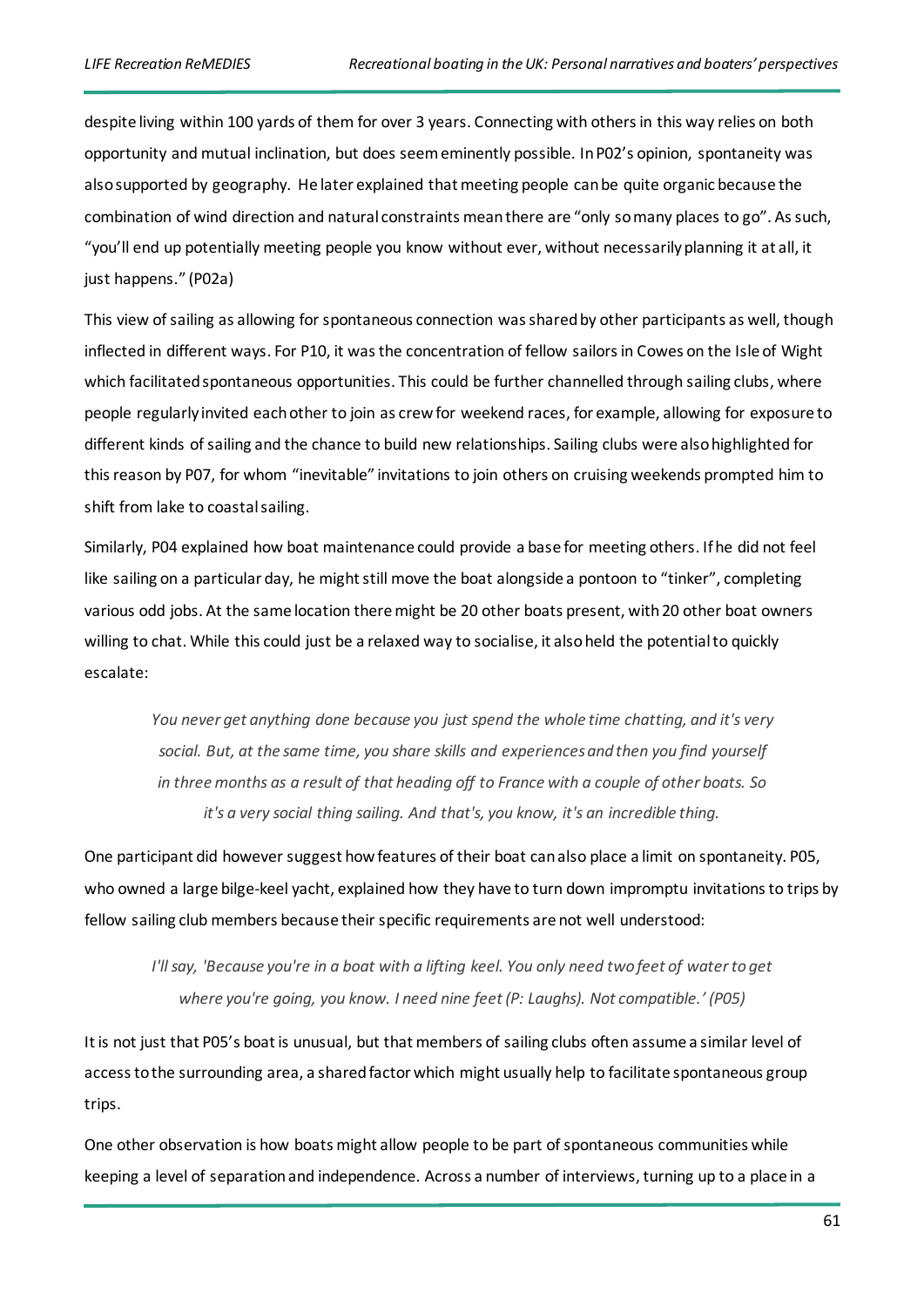boat meant being able to interact with others but also having a place of your own to return to at leisure. P04 described this as having "your own little homes in the Marina." As such, boats seem to enable participants to mediate their level of interaction with others. They support spontaneous relationships while also providing a private place on the water. How this dual role is valued could be something to explore further in the future.

## 8.3: Shared mindset

While certain places were seen to bring individuals into contact, the reason why these interactions could then develop into deeper relationships was partly because the people involved were expected to share a similar mindset. This point was explicitly made by P10 in how most of her friends at university came through sailing because she finds sailors share a similar outlook, humour, and practical way of thinking. These ways of thinking which sailing is seen to develop were discussed in the earliersection, 'Learning and Personal Development'. Similarly, P07 told a story of how he took a training course with other friendly participants, during which they decided to hire a boat together for a weekend. This then opened more doors in the future. As with the sailing club, building these sorts of relationships was a matter of "putting yourself in situations where you're with the right sort of people, the people that can help you learn those sorts of things" (P07).

However, a similar or shared mindset among members is not always seen to come naturally. For one, P09 highlighted how it relates to the sailing community having been built by "a certain demographic", while being inaccessible to many due to the resources needed to start. In a different way, P07 explained that it took time for him to build an appreciation of how others think and act:

*When you join a yacht club, you suddenly realize that there are a lot of people there with very, very different skills. And you have to fit in, sort of thing. And you have to listen to them. And you have to, to some extent, obey their rules. Even if you think, 'Oh God', you know. But actually, it's surprising, once you do that, and you realize you've learned something new, you've actually got a new skill, then then that sort of builds up. (P07)*

The description by P07 above also highlights how he values the learning opportunities that come from interacting with others through organisations like a yacht club. This is despite initial frustrations over accommodating to a specific way of doing things. The ability to learn from one another, and to give and receive advice and support, was another major way in which community feeling was understood.

#### 8.4: Mutual support

For a couple of participants, a large part of feeling part of a community was using their position to help others out. This included taking others out on their boat as a learning opportunity (P05) or offering advice and labour (P04). It was equally described in the other direction, with opportunities to learn from others or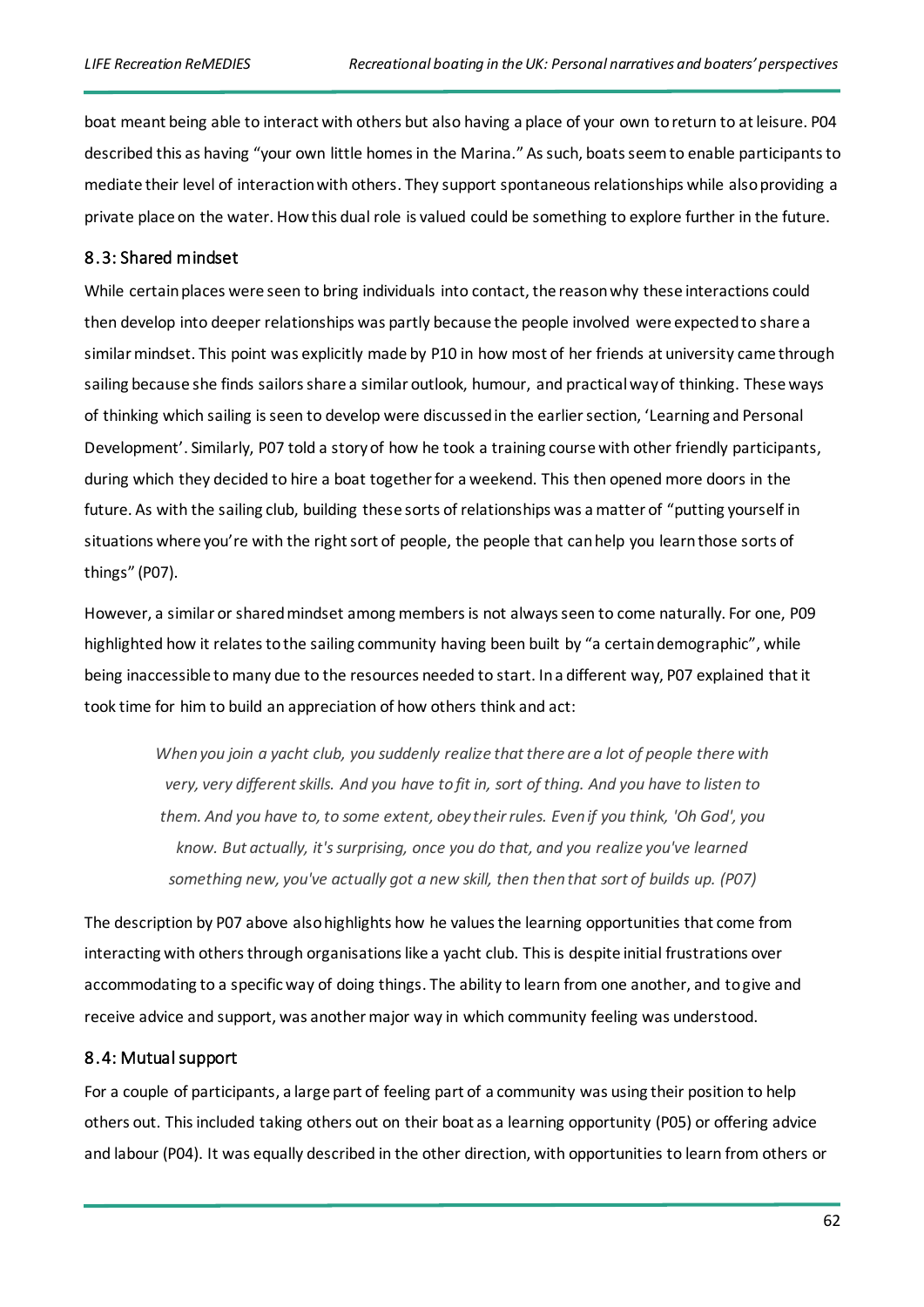to be helped when stuck with a problem. Advice might come from members at a sailing club, or through interactions with other individuals in the same place a boat is kept, like the boatyard or the marina.

For one participant, P08, this support came primarily through online groups. It was here that she gained advice on the sort of boat to buy as a beginner, as well as on eco-friendly alternatives to antifouling. Connections made online could move offline as well: P08 related how her online posting led to the creation of a friendship with somebody living locally, who then came to survey their boat for free and saved them hundreds of pounds. Particularly for those who self-described as trying to boat on a tight budget, like P04 as well, a large part of community building was learning and teaching each other how to do things cheaply, and potentially using any specific skills to offer each other services that would otherwise be prohibitively expensive.

One observation which would be interesting to explore further is how these community relationships were sometimes framed in terms of family. In explaining how people are willing to give each other help and advice, P04 described boating as giving you "100 granddads, who will all show you a different way of taking the screw out, or how to varnish." There are associated attributes of 'granddads' at play in this description, like having an extensive practical knowledge while being committed to their own personal way of doing things. However, the metaphor might also imply a familial level of closeness and willingness to help one another. In that sense, it could recall P08's description of the man she bought her boat from— "I've adopted him as my granddad because he's just, he's just so sweet. He's so so nice"—as well as S27's description of her all-woman crew as her "sailing family".

### 8.5: Discussion

Of all the different aspects to community, it was the potential for unexpected and rapidly developing interaction that participants claimed was most unique, as well as the general willingness of fellow boaters to help each other out and to give generously of their time and expertise. Various aspects of sailing, in particular, were seen to bring individuals into contact with like-minded people in an organic way. This could be through features of particular places, like visiting appropriate anchorages for the weather conditions or living in a "sailing town" (P10). It could also be through networks like membership of a sailing club, or through keeping boats in the same place as others. Regardless of how people initially met, the likelihood of a shared interest and mindset could then prompt relationships to develop in a way that seems much quicker than in wider life. This can lead to opportunities for fantastic shared experiences and long-term friendships. Even if it does not, the small-scale interactions may also be appreciated for their own sake.

The above conversations with participants also suggested some of the work that goes in to feeling part of a community. This can include taking the time to learn and adapt to other people's way of thinking, asking for advice, and helping others through whatever support participants feel able to offer. It can also include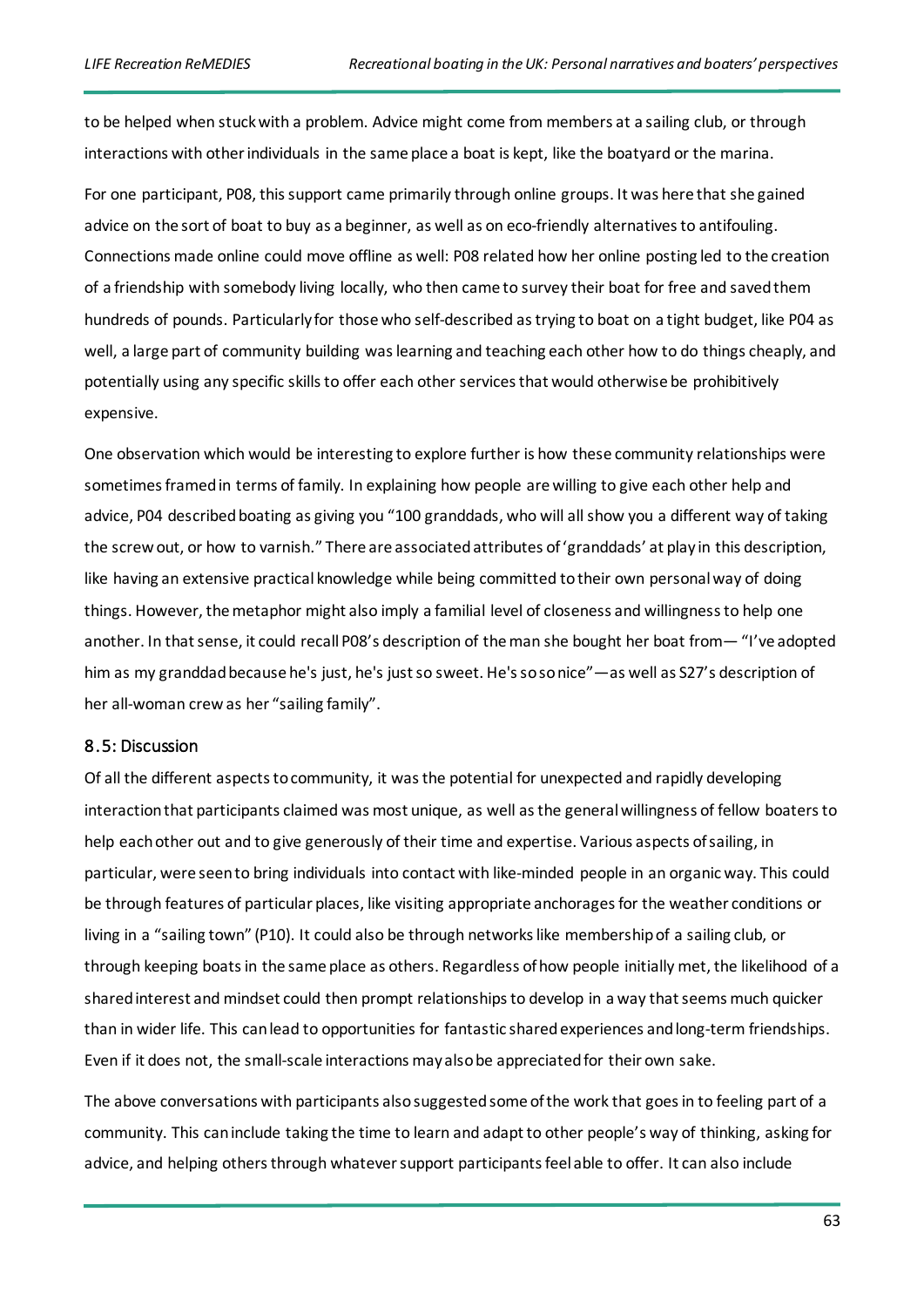participating in shared activities, like cruising weekends, races, and social trips to pubs and restaurants. Further research on this topic could more specifically ask how people maintain their feeling of involvement in their community. Among other topics, this could include: 1) who they go boating with; 2) who they talk to about boating-related matters; 3) how they keep up-to-date with boating-related news; and 4) what social events they attend.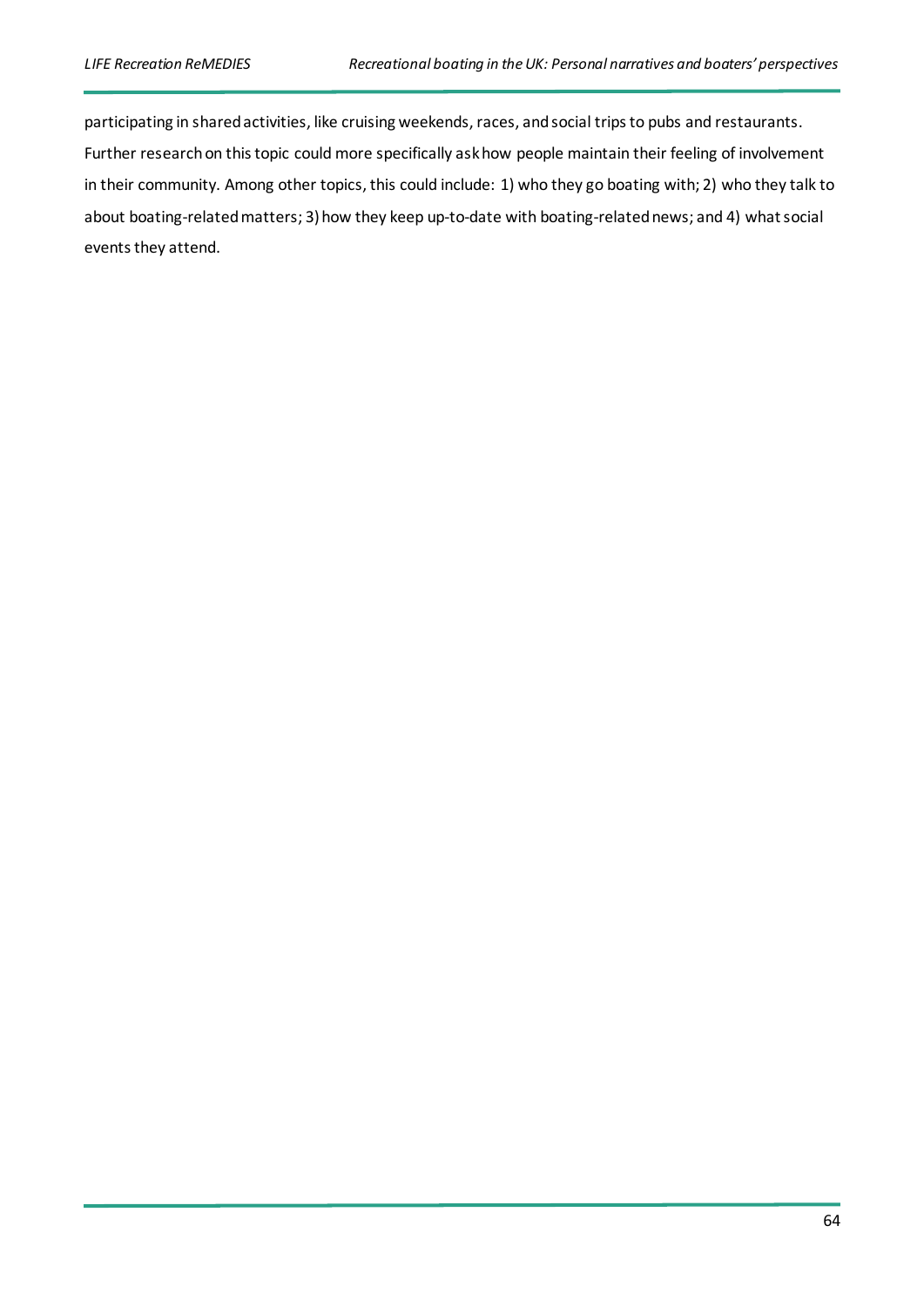# **9: Overview**

This report has aimed to show a bit about how people think about boating as an activity, the wider boating community, and themselves as boaters. The nature of the research method meant that there was not an exact set of questions which participants were asked, and conversations flowed in different directions. As such, writing-up has been a process of looking for connections between the narratives of participants, and further grounding these using survey responses and general observations from online social media groups. This has consequences for understanding how different sections are integrated, as well as suggesting avenues for future research, both of which are discussed below.

### 9.1: Connections and overlaps

The key topics of this report came out of conversations with participants, rather than being suggested in advance by wider literature or previous research. Although connections have been made, there are other ways in which individual narratives could have been divided, and there are other frameworks that could have connected participants together. It therefore seems valuable to highlight how different sections of this report can be linked to one another.

For example, the section on types of boater highlighted how differences within the boating community might be linked to ideas about responsibility and care for other people. It was elsewhere suggested that these norms might be developed during the process of learning to sail, linking histories of learning with the way people think about other boaters. Moreover, the idea that learning to sail generates a similar kind of mindset can perhaps underpin the spontaneity of relationships that many believe makes the community unique, as people can connect with one another very quickly through the expectation of a shared outlook on life.

Another point of connection is in how many people believed that boating provides unique opportunities for development and personal growth. The power given to boating experiences for self-development can perhaps be linked with how boating was seen as distinctly different from regular life. This kind of separation should not, however, be automatically assumed. As explored in the section on felt experience, this distinction was framed through particular sensory and mental aspects. There is an existing literature on this sort of situation, where experiences in 'liminal' places beyond the boundaries of normal life can be sites of significant personal change, allowing participants to 're-author' their lives (see Andrews and Roberts 2012; Varley 2011). The idea of learning when pushed beyond normal life might also be linked to some participants' memorable experiences, and the ways in which they narrativize the challenges they have overcome.

Some memorable experiences could also be linked to the ways people thought about their own lifecourse. Specific journeys could be meaningful because of something they meant in the context of participants'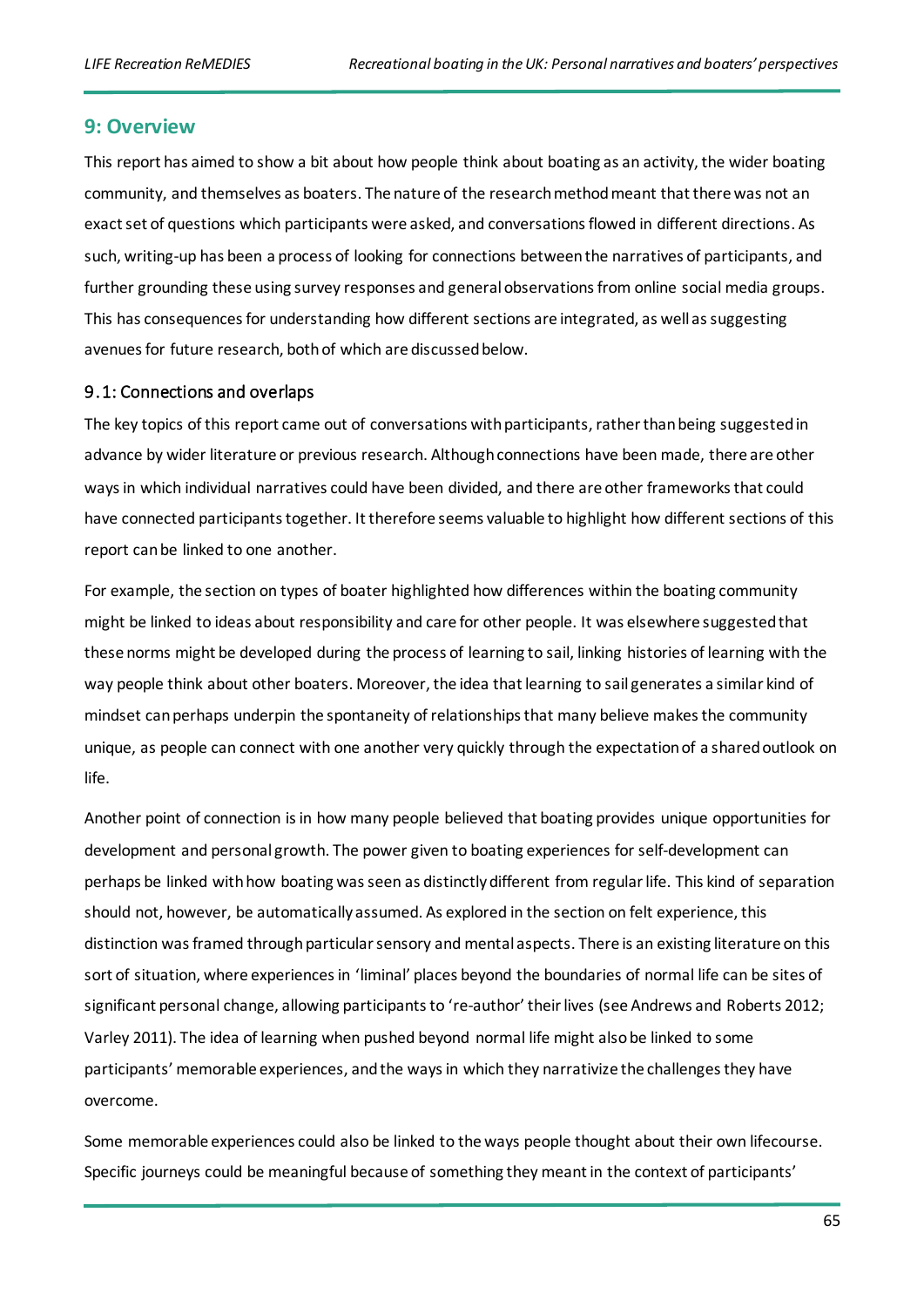personal development or wider life history. This could, for example, be their first time completing an overnight passage, or perhaps a voyage that was aspired to when younger. Similarly, for individuals who bought a boat in the hopes of facilitating a particular kind of life, for them or their families, value might be placed in the moments when those hopes are realised, like "Happy children on beaches or crabbing on harbour pontoons" (S22). What is memorable or valuable could therefore be connected to what people initially hoped to achieve by becoming involved in boating.

#### 9.2: Limitations and future research

While specific areas for further research have been mentioned throughout, it is worth drawing these together with some general statements. The first is that this research has identified potentially meaningful topics from a range of qualitative responses. It has therefore functioned as a scoping study, and future research could follow up on each sectionin a more extensive manner. A more structured approach, with a larger sample base, could perhaps identify whether these topics vary along the lines of race, ethnicity, gender, age, socioeconomic status, residence, and other factors. For example, both Roberts (2019) and Jennings (2005) have written about the gendered nature of boating knowledge and commitment, in their respective studies of liveaboard river boaters and long-term ocean cruisers. It is likely that similar factors are present among recreational coastal boaters as well, but this report has not been able to comment on these in any detail.

More generally, this project did not involve any participants who listed motorboating as their main form of being on the water. Any further research should actively target individuals who own or use motorboats, from small and fast 'runabouts' to large cruising yachts. Similarly, the only participants who were not owners of boats larger than dinghies were P09 and P10, both of whom were at university. Future research could benefit from including adults who are not boat owners, such as those who hope to own a boat in the future, those who generally prefer to rent or crew for others, and those who used to own a boat but may have sold it due to changing interests or external pressures, for example.

Beyond these limitations of the participant sample, there are other issues which future research could also address. The first is in how this research relied upon participants' own representations of their activity. This is not a limitation in its own right, as it can reveal a lot about how personal values and social norms are conceptualised. However, what people say does not necessarily match onto what they do, and there can be a large separation between ideal norms and actual actions (see Holy and Stuchlik 1983). For example, an awareness of potential risks may be a value associated with being a good boater, but it does not mean that participants always plan their routes with this in mind or take all appropriate safety measures.

In an ideal world, it might be possible to address the above by spending extended time with and among boaters in person. A more ethnographic approach could involve crewing on different boats, trading stories in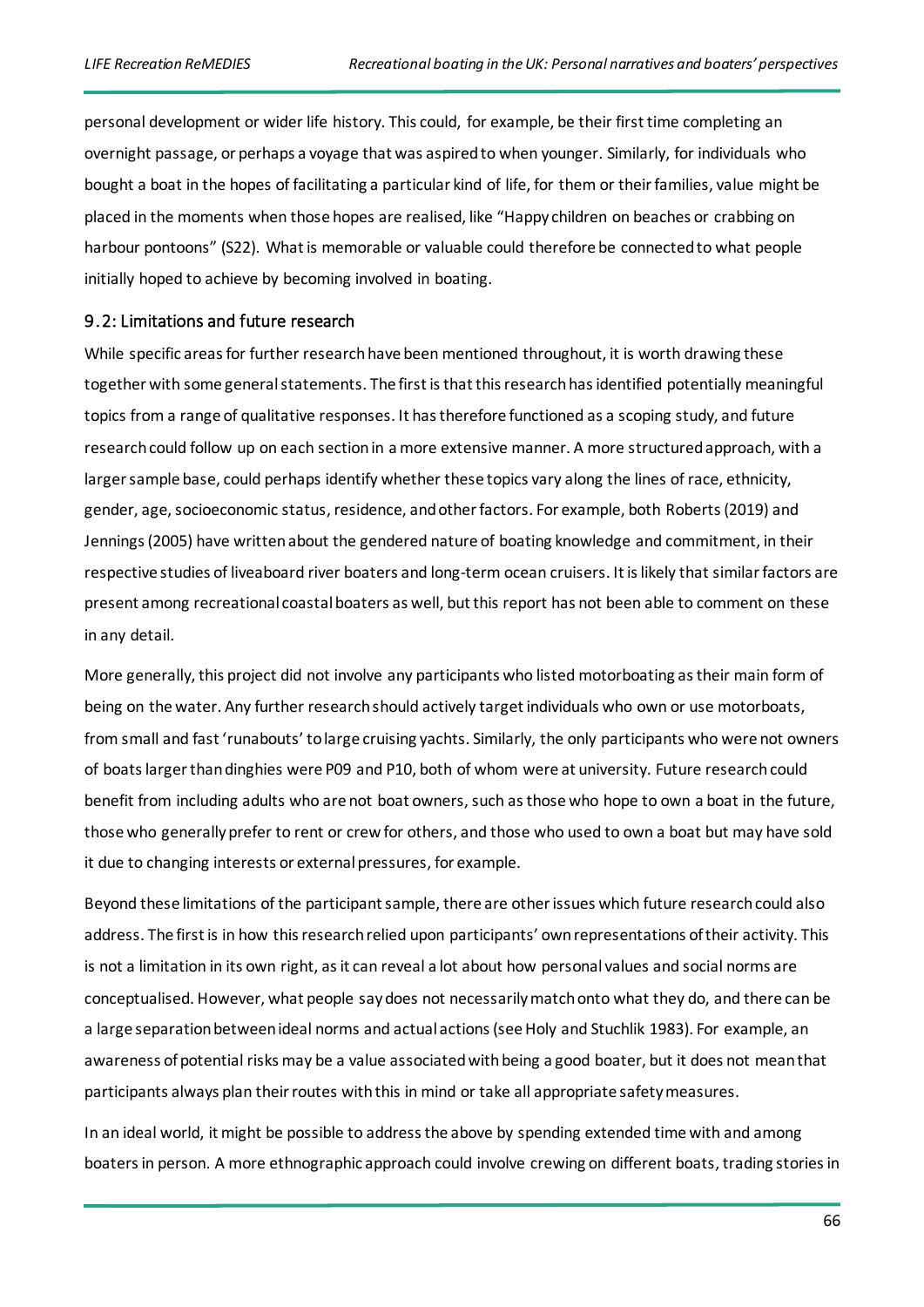a pub by the harbour, spending time helping other boaters at a boatyard, and generally being in the places where interactions happen. While this is a very time-intensive method, there are other options as well. Various creative methods, for example, might get closer to participants' actual activity than interviews or surveys. This could involve asking individuals to keep a diary of their trips, or to take photos or recordings when out at sea or doing works on their boat. More fully observing and participating in boating-related groups online could also be an option, as could an analysis of online blogs and video diaries.

As an aside, this project also looked at the potential for using boardgames as a method to understand boating, although there was not time to include this in detail within the report. A second interview with P02, who was himself a keen gamer, asked about boating within the framework of trying to create a representative boardgame. This allowed for a detailed conversation about what the purpose or aim of activities were, what a good journey might look like, and the various factors which a boater must consider. It highlighted, for example, how P02 saw boating as always containing a racing element:

> *You are always racing to an extent. Whether that is a competitive, properly competitive thing, or just the fact that you need to get around this headland or into that harbour entrance before the tide turns, or it starts getting dark, or you get hungry. (P02b)*

While P02 was unusual in being both a keen sailor and a board gamer, the latteris not a pre-requisite for using these sorts of methods. For example, Bankford and Craven (2020) have developed a research method and toolkit whereby groups can design games together, in-person, to reach deep understandings of complex systems. Given that many participants described boating as a complex experience, with multiple different parts, this kind of detailed group work could be a good method to employ.

Finally, various sections of this report suggested that there could be deeper historical roots to present-day situations. Historical factors were also directly referenced by some participants. For example, P02 thought there had been a decline in community feeling over time, while P04 referenced the reduction of "people that have grown up around boats", which has left thousands of older boats to slowly fall apart rather than be maintained. Some boaters also enjoyed how boating connected them to a maritime history, through maintaining a skill which is "a little bit of an anachronism" (P02b), or by keeping a classic boat with decades of history (P03). A historical analysis of the boating experience could be valuable in identifying how certain features have developed over time, such as ideas about freedom and its maritime context. It could also highlight the kinds of changes that boaters may have seen during their lifetimes, and how these may be related to present-day attitudes.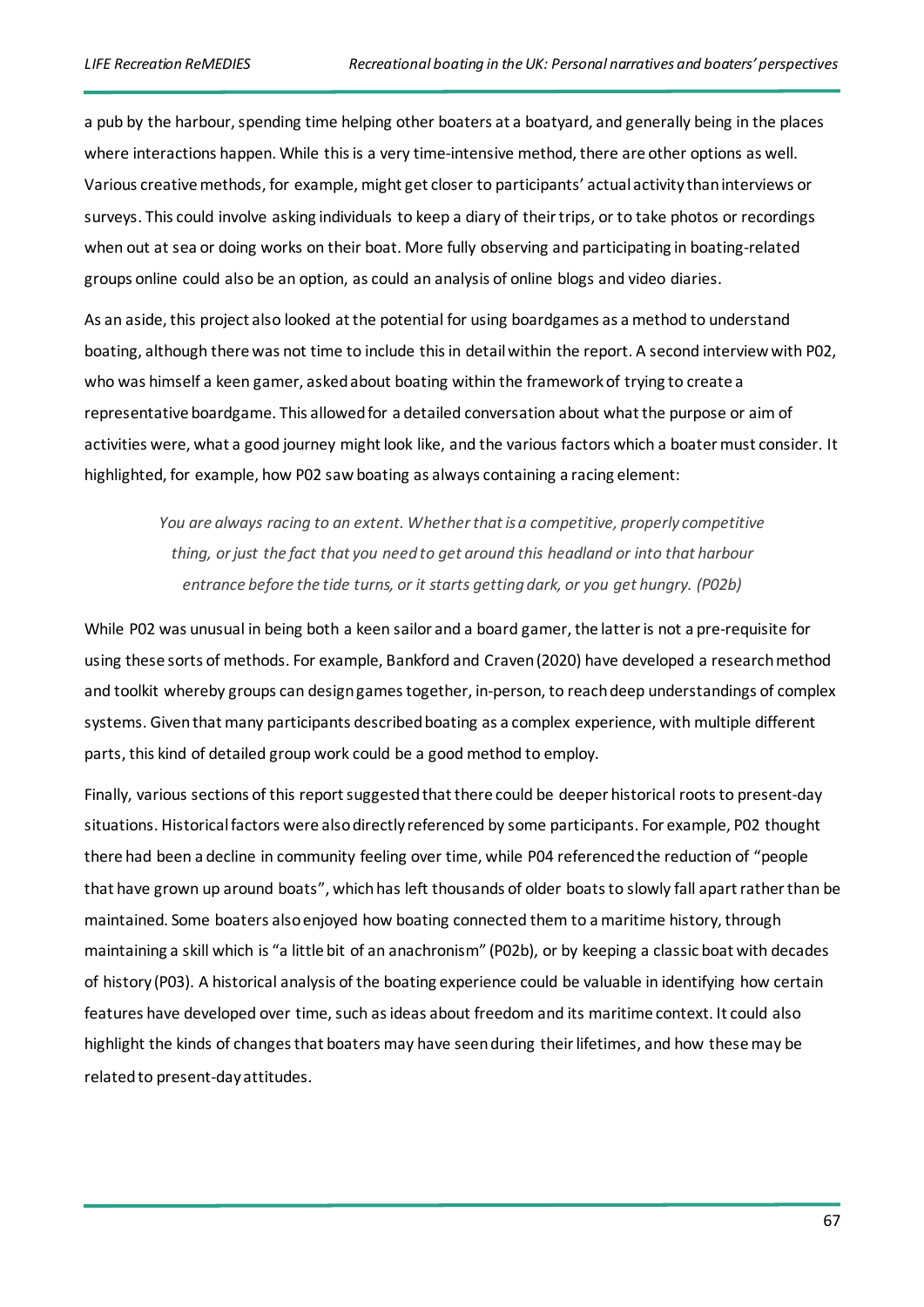#### **10: References**

Andrew, H., and Roberts, L. (Eds.), 2012. *Liminal Landscapes: Travel, Experience and Spaces In-between*. Abingdon: Routledge.

Broch, T.B., 2020. Sensing Seascapes: How Affective Atmospheres Guide City Youths' Encounters With the Ocean's Multivocality. *Journal of sport and social issues* 45(2): 161-178.

Brown, M., 2017. *The offshore sailor: enskilment and identity.* Leisure Studies 36(5): 684-695.

Bunn, M., 2016. A disposition of risk: Climbing practice, reflexive modernity and the habitus. *Journal of Sociology* 53(1): 3-17.

Bunn, M., 2019. The Limits of Risk: Exploring the Subject/Object Divide and its Breach in a Climbing Accident. *Ethnos*. DOI: 10.1080/00141844.2019.1659841

Ewert, A., 2007. Leisure, Recreation, and Adventure: A multidimensional relationship. *Annals of Leisure Research* 10(1): 1-2.

Fletcher, E.J., 2017. *Exploring the sail training voyage as a cultural community.* Newcastle University: EdD Thesis.

Fraser, K.K., 2019. *Skippers' beliefs about young people's personal and social development through sail training: A Dewey-and Hahn- informed perspective*. University of Edinburgh: PhD Thesis.

Gurholt, K.P., 2008. Norwegian *friluftsliv* and ideals of becoming an 'educated man'*. Journal of Adventure Education & Outdoor Learning* 8(1): 55-70.

Hayhurst, J., Hunter, J.A., Kafka, S. and Boyes, M. (2015) Enhancing resilience in youth through a 10-day developmental voyage. *Journal of Adventure Education and Outdoor Learning* 15(1): 40-52.

Holy, L., and Stuchlik, M., 1983. *Actions, norms and representations: foundations of anthropological inquiry*. Cambridge: Cambridge University Press.

Humberstone, B., 2011. Embodiment and social and environmental action in nature-based sport: spiritual spaces. *Leisure Studies* 30(4): 495-512.

Humphrey, C., 2007. Alternative Freedoms. *Proceedings of the American Philosophical Society*151: 1-10.

Jennings, G., 2005. Caught in the irons: One of the lived experiences of long-term ocean cruising women. *Tourism Review International* 9:177–193

Koth, B., 2013. Trans-pacific bluewater sailors – Exemplar of a mobile lifestyle community. In T. Duncan, S.Cohen, and M. Thulemark (eds.), *Lifestyle mobilities. Intersections of travel, leisure and migration*. Farnham: Ashgate, pp. 143-158.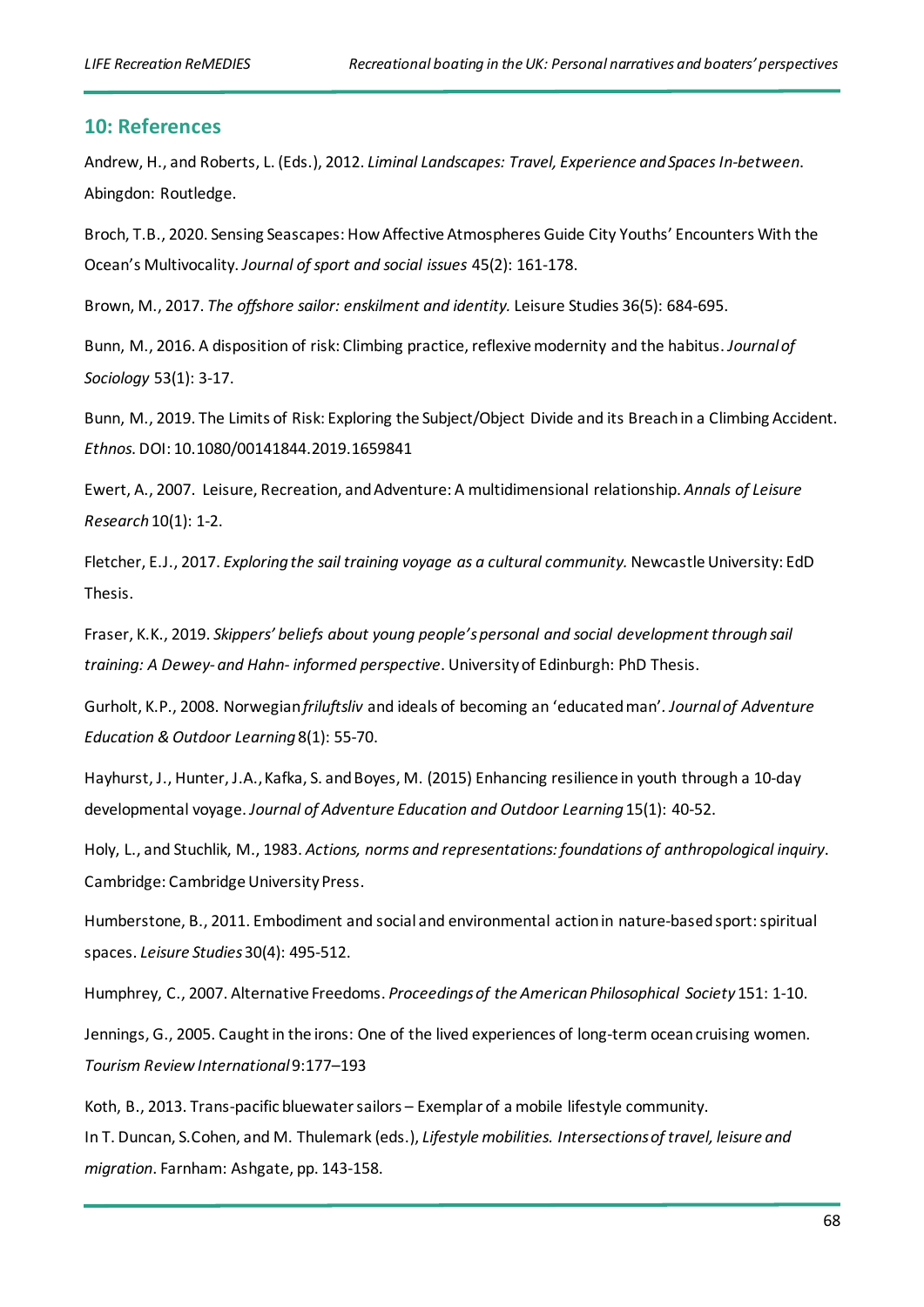Kuentzel, W.F, and Heberlein, T.A., 2008. Life Course Changes and Competing Leisure Interests as Obstacles to Boating Specialization. *Leisure Sciences* 30(2): 143-157.

Lankford, B.A. and Craven, J., 2020. Managing a 'rapid games designing' workshop; constructing a dynamic metaphor to explore complex systems. (Accessed on 13/07/2021 a[t http://rapidgamesdesign.info/\)](http://rapidgamesdesign.info/)

Orgad, S., 2009. How can researchers make sense of the issues involved in collecting and interpreting online and offline data? In A.N. Markham and N.K. Baym (eds.) *Internet inquiry: conversations about method.* London: Sage, pp. 33-53.

Prentice, D.A., and Miller, D.T., 2007. Psychological Essentialism of Human Categories. *Current Directions in Psychological Science* 16(4): 202-206.

Roberts, L., 2019. Taking up space: Community, belonging and gender among itinerant boat dwellers on London's waterways. *Anthropological Notebooks*25(2): 57-69.

Saar, M., and Palang, H., 2009. The Dimensions of Place Meanings. *Living Reviews in Landscape Research*. (Accessed on 05/07/2021 a[t http://lrlr.landscapeonline.de/Articles/lrlr-2009-3/\)](http://lrlr.landscapeonline.de/Articles/lrlr-2009-3/)

Scott, D. and Shafer, C.S., 2001. Recreational specialization: A critical look at the construct. *Journal of Leisure Research* 33: 319–343.

Tak Lou, L., 2019. Freedom as ethical practices: on the possibility of freedom through freeganism and freecycling in Hong Kong. *Asian Anthropology* 18(4): 249-265.

Twigger-Ross, C., Morse-Jones, S., Orr, P., Jones, R., Andrade, J. and Gabe-Thomas, E., 2021. *LIFE Recreation ReMEDIES Behaviour Change Project: Understanding the Behavioural Context.* Natural England Commissioned Reports, Number NERC371.

Varley, P.J., 2011. Sea kayakers at the margins: the liminoid character of contemporary adventures. *Leisure Studies* 30(1): 85-98.

Wood, N. and Waite, L., 2011. Editorial: Scales of belonging. *Emotion, Space and Society* 4(4): 201-202.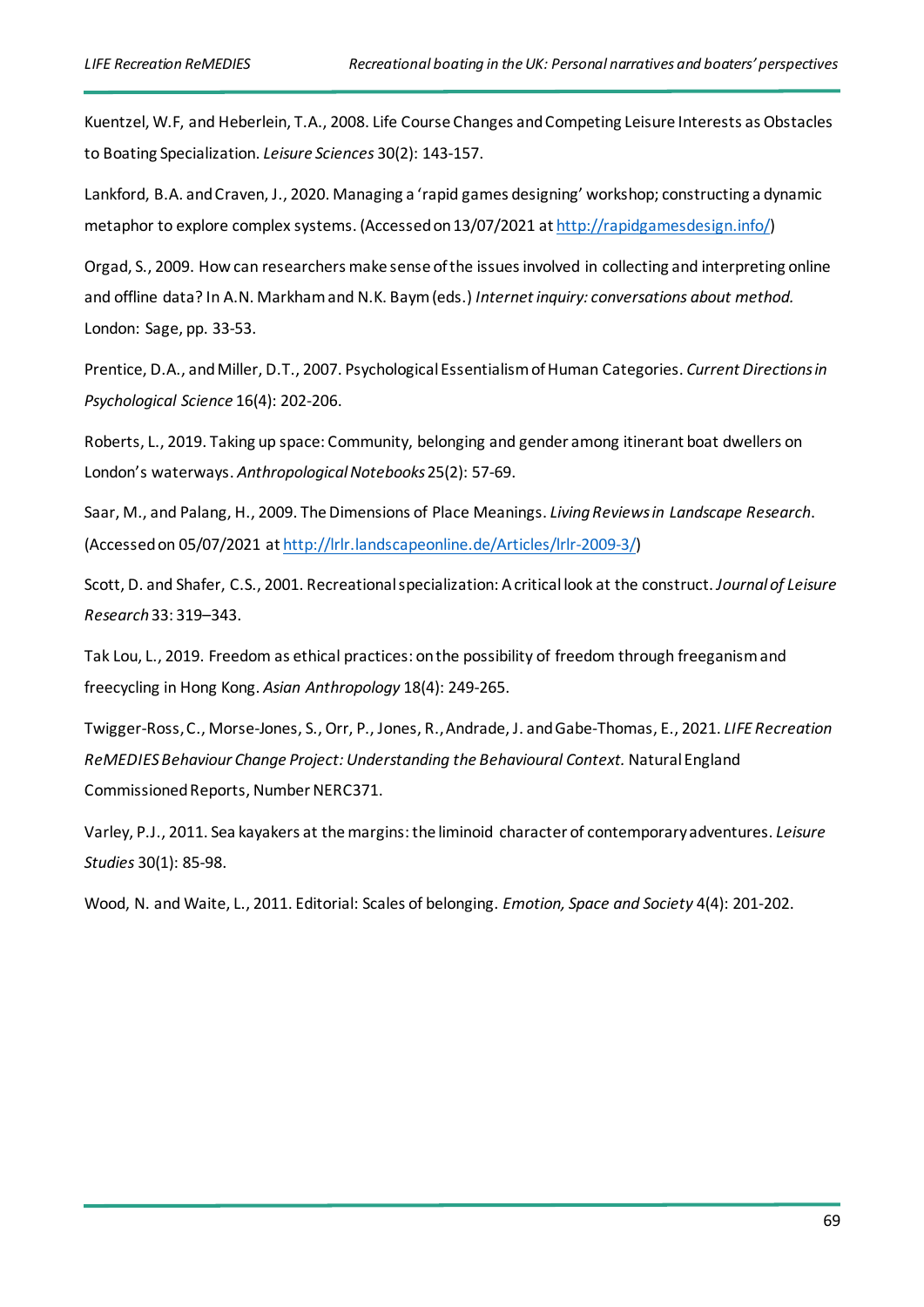# **Appendix A: Survey questions**

- 1) What motivated you to first become involved in boating? How has your level of involvement changed over time?
- 2) Do you have any particularly memorable trips you've taken? If so, why does this trip stand out?
- 3) Is there a particular moment, within a journey, that stands out to you as special or distinctive? Why?
- 4) Where (related to boating) have you found the greatest sense of community?
- 5) What are your plans for the future? How have these changed in the last year?
- 6) Describe a typical trip you might usually take:
- 7) What boating-related skills or knowledge are you currently learning? How are you doing this?
- 8) What does boating offer you that nothing else does?
- 9) What other activity is boating most similar to? Why?
- 10) If possible, please attach an image that is meaningful to you when thinking about boating. This could be a photograph of your favourite place to visit on the coast, for example, or works underway on your boat. Questions on this image will follow. (Images will not be shared and will be securely held by the researcher until Jan 2024)
- 11) What is happening in this image? When was it taken? What made you choose this image?
- 12) Are there any questions you think could be included in the future to better understand the experience of coastal boating?